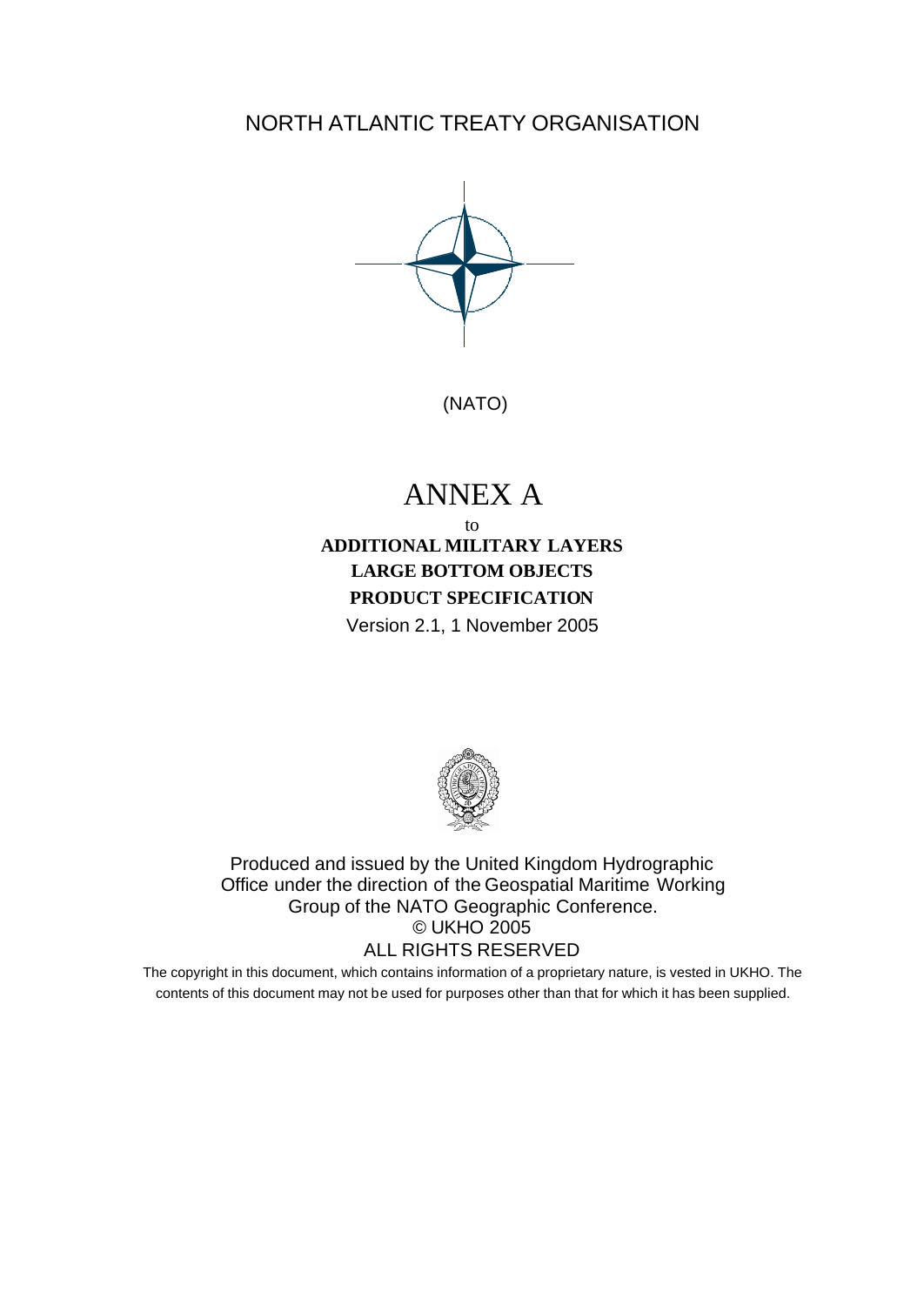# **ANNEX A S-57 IMPLEMENTATION OF LARGE BOTTOM OBJECTS PRODUCT SPECIFICATION Document Control**

## **ISSUE**

| <b>Date</b> | <b>Author</b>   | <b>Issue</b> | <b>Summary of Changes</b>                                                             |
|-------------|-----------------|--------------|---------------------------------------------------------------------------------------|
| 1/11/01     | AML             | 1.0          | Part of the v1.0 Product Specification                                                |
| 31/07/04    | <b>B</b> Parish | 2.0          | Includes amendments to AML LBO Product<br>Specification approved by AHHWG<br>12/05/04 |
| 1/11/05     | <b>B</b> Parish | 2.1          | Errors identified by industry fixed                                                   |

#### **APPROVALS**

| <b>Approver and Title</b> | <b>Signature</b> | <b>Date</b> |
|---------------------------|------------------|-------------|
| Chairman GMWG             |                  | 21/10/05    |

#### **VERSION CONTROL**

| <b>Version</b>       |            | <b>Review Date Reviewed By</b>                 |
|----------------------|------------|------------------------------------------------|
| 1.2 <sub>draff</sub> | 12/05/04   | NATO Ad-Hoc Hydrographic Working Group (AHHWG) |
| 2.0                  | To18/10/05 | Industry                                       |
|                      |            |                                                |

#### **FILE DETAILS**

| <b>Component</b>                | <b>Name &amp; Location</b>                                     | <b>Tool</b> |
|---------------------------------|----------------------------------------------------------------|-------------|
| Document text                   | J:\AML\Specification\Specifications\LBO\LB<br>O PS Annex A 2.1 | MS Word     |
| Correspondence<br>and hard copy | HA/351/002/015                                                 | N/A         |
|                                 |                                                                |             |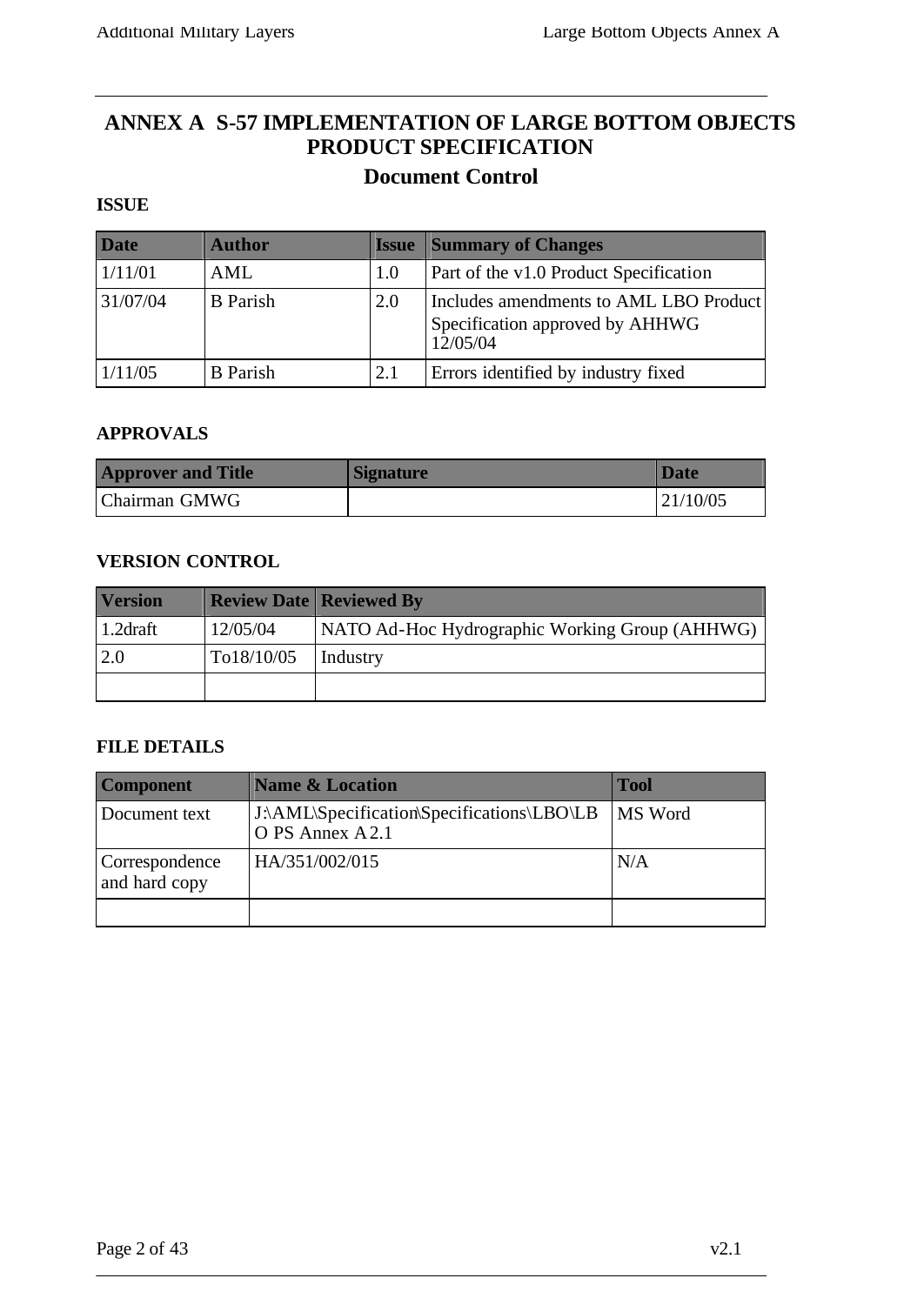# **CONTENTS**

| $\mathbf{A.1}$     | AML S-57 FORMAT TABLE AND FILE STRUCTURE                | 5  |
|--------------------|---------------------------------------------------------|----|
| A.1.1              | <b>GENERAL INFORMATION</b>                              | 5  |
| A.1.1.1            | Cells                                                   | 5  |
| A.1.1.2            | Geometry                                                | 5  |
| A.1.1.3            | Groups                                                  | 5  |
| A.1.1.4            | Language and Alphabet                                   | 6  |
| A.1.1.5            | <b>Exchange Set</b>                                     | 6  |
| A.1.1.6            | Data Sets                                               | 9  |
| A.1.1.7            | <b>File Naming</b>                                      | 9  |
| A.1.1.8            | Updating                                                | 11 |
| A.1.1.9            | <b>Error Detection</b>                                  | 13 |
| A.1.2              | <b>Application ProfileS</b>                             | 13 |
| A.1.2.1            | General                                                 | 13 |
| A.1.2.2            | Catalogue and Data Set Files                            | 13 |
| A.1.2.3            | Records                                                 | 14 |
| A.1.2.4            | Fields                                                  | 14 |
| A.1.2.5            | Subfields                                               | 14 |
| A.1.2.6            | Catalogue File                                          | 14 |
| A.1.2.7            | AML (Base Cell) File Structure                          | 16 |
| A.1.2.8            | AML (Update) File Structure                             | 22 |
| A.2                | <b>AML S-57 DATA DICTIONARY</b>                         | 30 |
| A.2.1              | general guidelines                                      | 30 |
| A.2.1.1            | <b>Feature Object Identifiers</b>                       | 30 |
| A.2.1.2            | Cartographic Objects                                    | 30 |
| A.2.1.3            | <b>Time Varying Objects</b>                             | 30 |
| A.2.1.4            | <b>Prohibited Attributes</b>                            | 30 |
| A.2.1.5            | <b>Numeric Attribute Values</b>                         | 30 |
| A.2.1.6            | <b>Text Attribute Values</b>                            | 30 |
| A.2.2              | Unknown Attribute Values                                | 30 |
| A.2.3              | Use of Meta Information                                 | 31 |
| A.2.3.1            | <b>AML Data Set Metadata</b>                            | 31 |
| A.2.3.2            | Hierarchy of Meta Data                                  | 32 |
| A.2.4              | schema                                                  | 32 |
| A.2.4.1            | AML Large Bottom Objects Meta Information Table         | 32 |
| A.2.4.2            | AML Large Bottom Objects Object Table                   | 35 |
| A.2.4.3            | <b>AML Large Bottom Objects Attribute Table</b>         | 35 |
| A.2.4.4            | <b>Mandatory Attributes</b>                             | 38 |
| A.2.4.5            | Mandatory Features / Objects                            | 38 |
| A.2.4.6            | <b>Attribute Definitions</b>                            | 39 |
| A.2.4.7            | <b>Relationships Between Features</b>                   | 39 |
| A.2.4.8            | Dependency Between Attributes                           | 39 |
| A.3                | AML LARGE BOTTOM OBJECTS GUIDANCE ON FEATURE CODING AND |    |
| <b>ATTRIBUTION</b> |                                                         | 40 |
| A.3.1              | scope                                                   | 40 |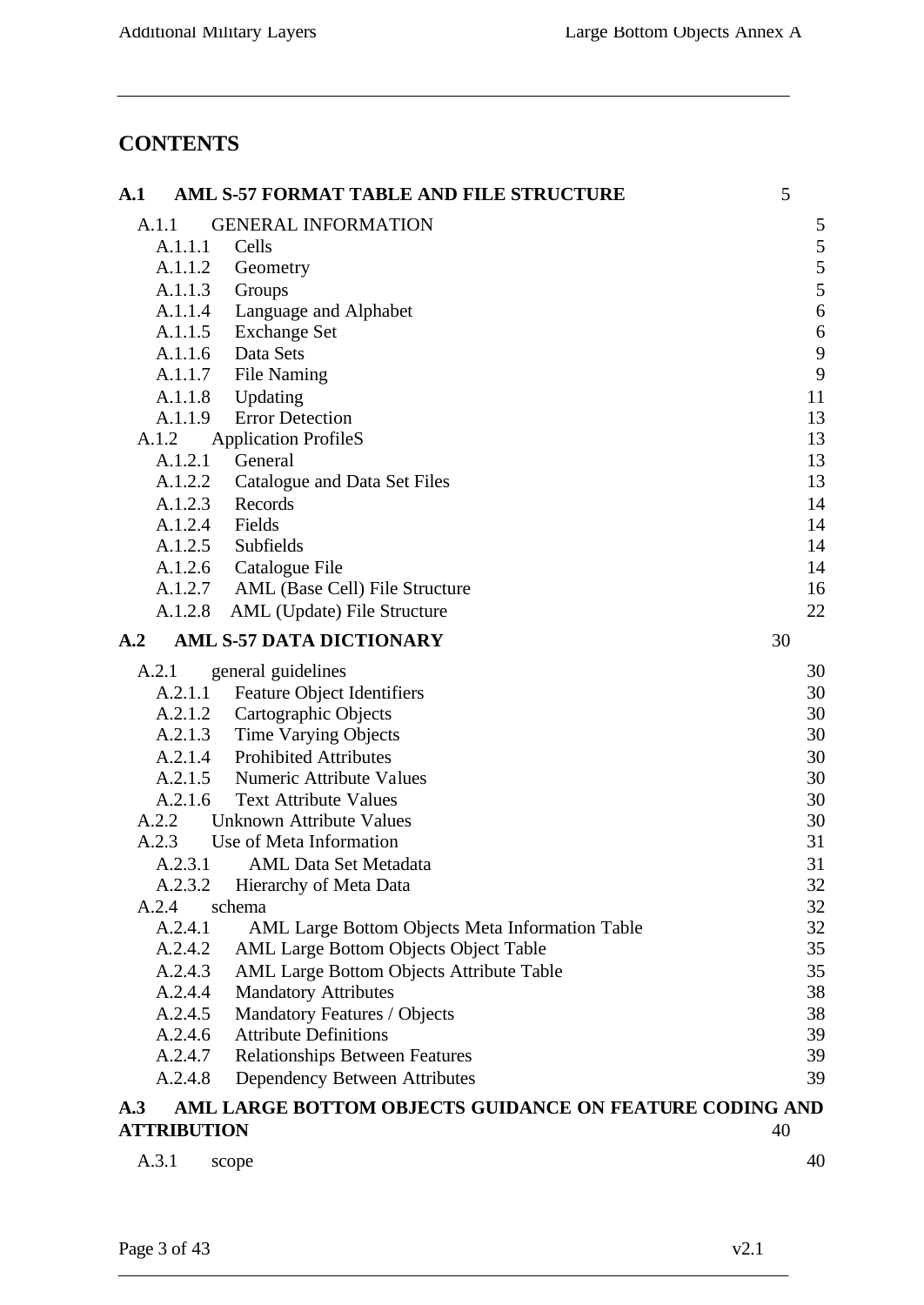| General Rules<br>A.3.2                                        | 40 |
|---------------------------------------------------------------|----|
| <b>SOUNDING DATUM</b><br>A.3.2.1                              | 40 |
| A.3.2.2 VERTICAL DATUM                                        | 41 |
| <b>UNITS</b><br>A.3.2.3                                       | 41 |
| large bottom object information<br>A.3.3                      | 42 |
| Rocks which may cover, Obstructions and Foul Areas, Wellheads | 42 |
| Wrecks                                                        | 42 |
| <b>Obstructions and Foul Areas</b>                            | 42 |
| Wellheads                                                     | 42 |
| <b>Impact Scour</b>                                           | 43 |
|                                                               |    |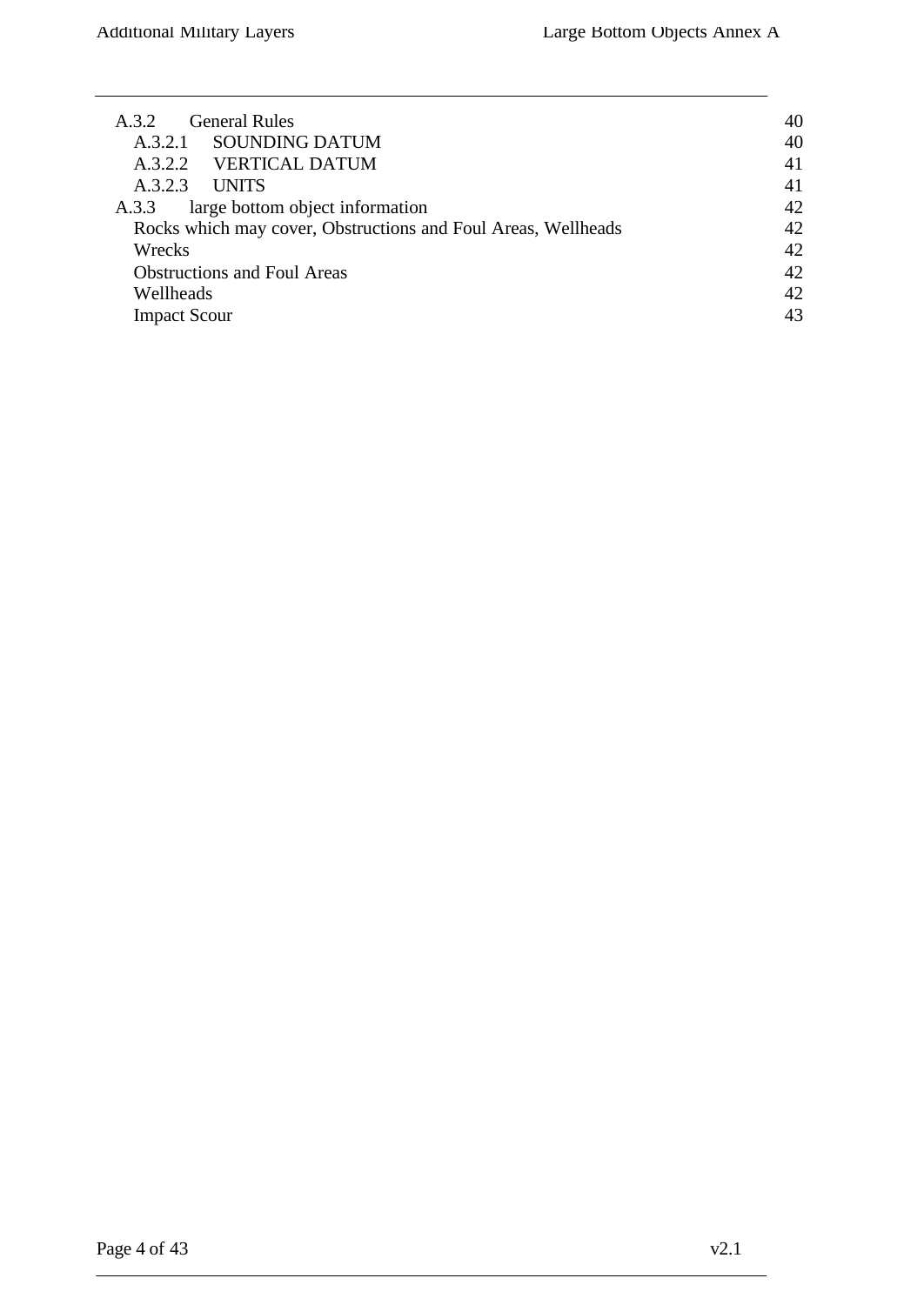## **A.1 AML S-57 FORMAT TABLE AND FILE STRUCTURE**

## **A.1.1 GENERAL INFORMATION**

The binary implementation of S-57 must be used for AML Large Bottom Objects using the Chain-Node vector model described in S-57, part 2, Theoretical Data Model.

The application profiles define the structure and content of the catalogue file and data set files in an exchange set.

## **A.1.1.1 Cells**

In order to facilitate the efficient processing of AML data the geographic coverage of a given usage must be split into cells. Each cell of data must be contained in a physically separate, uniquely identified file on the transfer medium, known as a data set file (see Sections A.1.1.6 and A.1.1.7.3 of this Annex).

Cells are no longer constrained to be rectangular (i.e. defined by 2 meridians and 2 parallels). It is recommended that the geographic extent of the cell be chosen by the AML producer to ensure that the resulting data set file contains no more than 5 Megabytes of data. Subject to this consideration, the cell size must not be too small in order to avoid the creation of an excessive number of cells.

The co-ordinates of the vertices of the cell are encoded in decimal degrees in the catalogue file.

The area within the cell which contains data must be indicated by a meta object M\_COVR with CATCOV = 1 (see Section A.2.3.1 of this Annex). Any other area not containing data must be indicated by a meta object M\_COVR with CATCOV =  $2$ .

Cells of the same scale band (see Section 2.3 of the Product Specification) may overlap. However, data within the cells must not overlap unless the cells are of different security classifications (see Section 1.4.2 or the Product Specification).

Point feature objects which are at the border of two cells with the same intended usage must be part of only one cell. They are put in the south or west cell (i.e. the north and east borders of a cell are part of the cell, whereas the south and west borders are not).

When a feature object exists in several cells its geometry must be split at the cell boundaries and its complete attribute description must be repeated in each cell.

# **A.1.1.2 Geometry**

Edges must be encoded using SG2D fields.

In certain circumstances, the symbolisation of an edge may need to be suppressed. This is done using the value {1} in the "Masking Indicator" [MASK] subfield of the "Feature Record to Spatial Record Pointer" [FSPT] field. If the value in the "Usage Indicator" [USAG] subfield is set to {3} (exterior boundary truncated by the data limit), the MASK subfield must be set to {255} (null).

## **A.1.1.3 Groups**

The group (GRUP) sub-field is not used for AML products and the value must be set to  ${255}$ }null.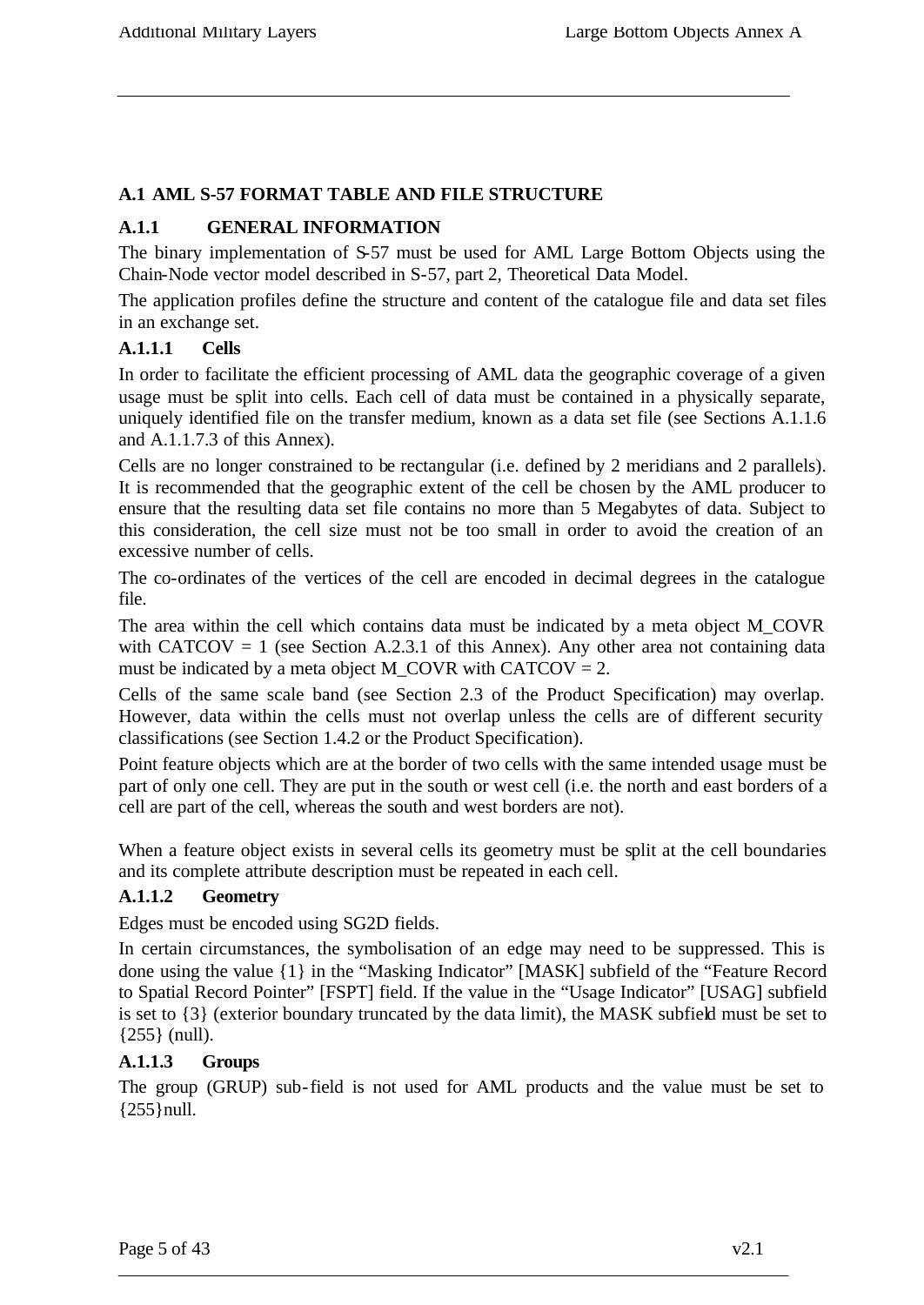## **A.1.1.4 Language and Alphabet**

## *A.1.1.4.1 Language*

The exchange language must be English. Other languages may be used as a supplementary option.

In general this means that, when a national language is used in textual national attributes (NINFOM and NOBJNM), the English translation must exist in the international attributes (INFORM and OBJNAM). However, national geographic names do not need to be translated in the international attributes, they may be left in their original national language form or may be transliterated or transcribed.

## *A.1.1.4.2 Use of Lexical Level 2*

If the national language cannot be expressed in lexical levels 0 or 1, the following rules apply:

- The exact spelling in the national language is encoded in the "National Attributes" [NATF] field (see Sections A.1.2.7.3.4 and A.1.2.8.3.4 of this Annex) using lexical level 2.
- Translated text, including transliterated or transcribed national geographic names is encoded in the "International Attributes" [ATTF] field (see Sections A.1.2.7.3.3 and A.1.2.8.3.3 of this Annex) using lexical level 0 or 1.

Where possible, international standards should be used for the transliteration of non-Latin alphabets.

#### **A.1.1.5 Exchange Set**

The AML Large Bottom Objects implements the international standard ISO/IEC 8211 as a means of encapsulating S-57 structured data. The ISO/IEC 8211 standard provides a file based mechanism for the transfer of data from one computer system to another, independent of make. In addition, it is independent of the medium used to establish such a transfer. It permits the transfer of data and the description of how such data is organised.

For a summary of the S-57 implementation of ISO/IEC 8211, refer to S-57 - Part 3: Annex A.

## *A.1.1.5.1 Content of the Exchange Set*

An exchange set is composed of one and only one catalogue file and at least one data set file. Additional files can also be included in the AML exchange set. These files may be included to provide additional information within an AML product, e.g. beach intelligence information in the case of the Environment, Seabed and Beach (ESB) product.

An exchange set may also contain an optional README file.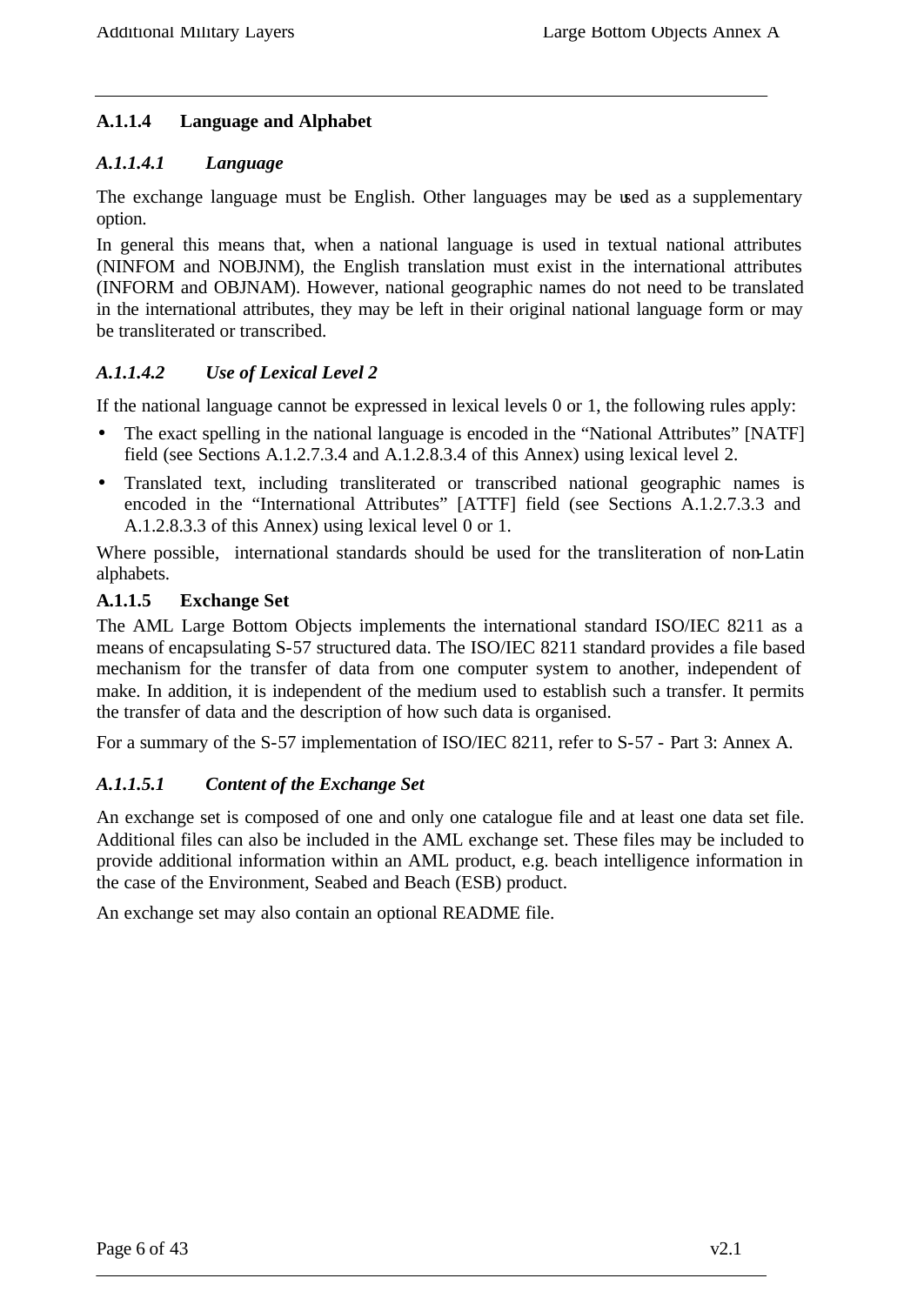## **Exchange set**

 $\overline{\phantom{a}}$ 

| $\left  \left  \right  <-1 \right $ README file (see Section A.1.1.7.1 of this Annex)                            |
|------------------------------------------------------------------------------------------------------------------|
| $\left  \frac{-\langle 1 \rangle}{\langle 1 \rangle} \right $ Catalogue file (see Section A.1.2.6 of this Annex) |
| $\left  \frac{-R}{-R} \right $ Data set file (see Section A.1.1.6 of this Annex)                                 |
| $\left  \left  \left  \right  < R \right  \right $ Text file (see Section A.1.1.7.4 of this Annex)               |
| $\left  \left  \right $ - <r>-- Picture file (see Section A.1.1.7.4 of this Annex)</r>                           |

In the tables in Sections A.1.1.5.1.1 and A.1.1.5.1.2 below, all files contained in an Exchange Set (shown in the File Type columns) must be in the formats given in column two of the tables (File Format/Extension). The IMPL subfield values, defined in AML Product Specifications, for the Catalogue Directory field (CATD) are given in the third column (Subfield Value).

## *A.1.1.5.1.1 Mandatory Exchange Set File Types*

The table below provides details of the file types and formats that are mandatory in an AML Exchange Set.

| <b>File Type</b> | Implementation | <b>Subfield Value</b> |
|------------------|----------------|-----------------------|
| Catalogue        | ASCI           | ASC                   |
| Data Set         | <b>Binary</b>  | RIN                   |

## *A.1.1.5.1.2 Additional Exchange Set File Types*

The table below provides examples of the file contents and formats that may be included within an AML Exchange Set.

| <b>File Type</b> | <b>File Format / Extension</b> | <b>Subfield Value</b> |
|------------------|--------------------------------|-----------------------|
| Text             | <b>TXT</b>                     | TXT                   |
| Picture          | <b>TIFF</b>                    | <b>TIF</b>            |
| Document         | <b>PDF</b>                     | <b>PDF</b>            |
| Document         | <b>HTML</b>                    | <b>HTM</b>            |
| Photo            | <b>JPEG</b>                    | <b>JPG</b>            |
| Video            | <b>AVI</b>                     | <b>AVI</b>            |
| Video            | <b>MPEG</b>                    | <b>MPG</b>            |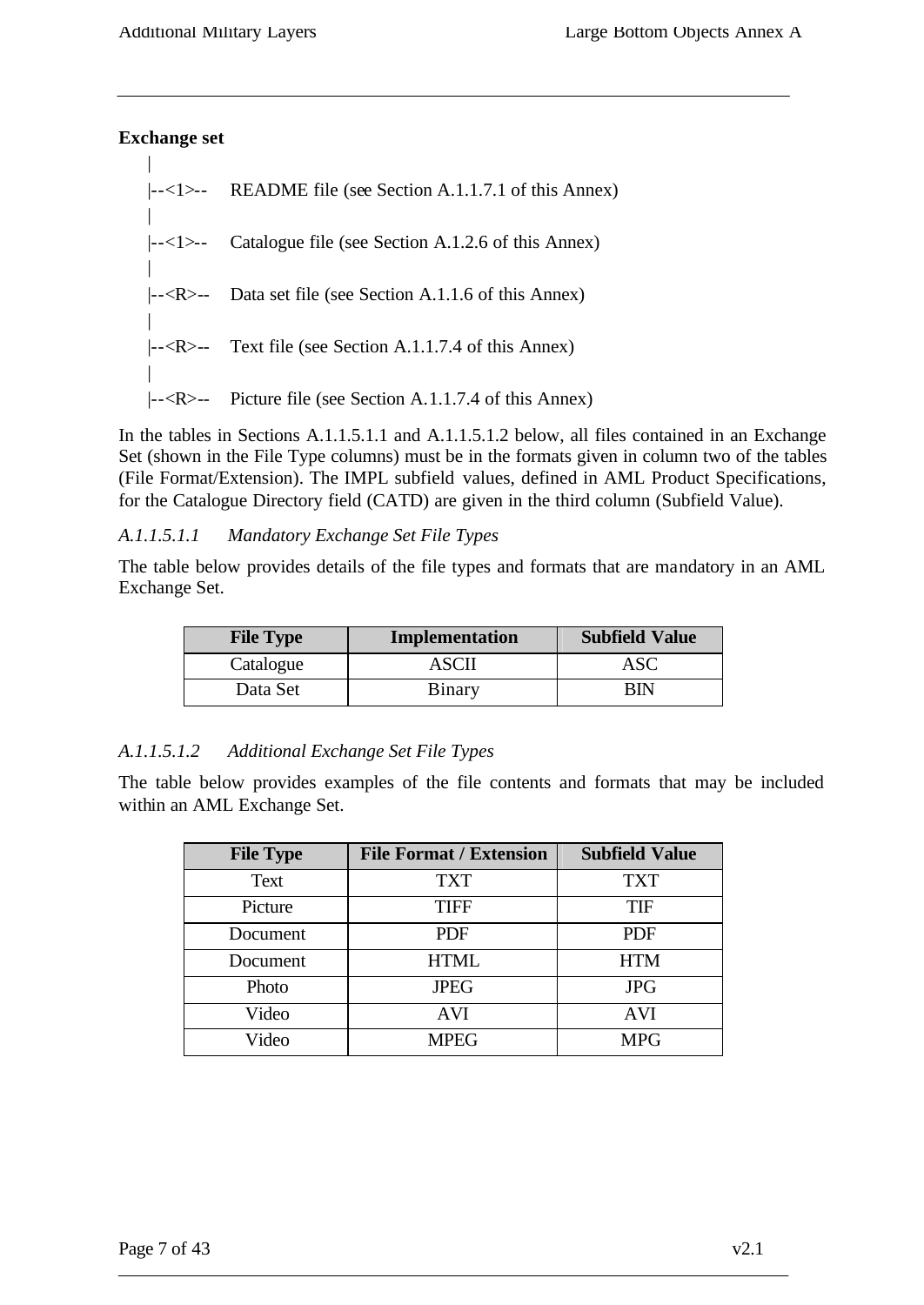#### *A.1.1.5.2 Exchange Set Naming*

All AML products will follow the exchange set naming convention specified in this section.

Format

#### **XXLbcDDD**

#### Where

 $\bf{XX}$  = The two-letter NATO country code of the producer (NATO STANAG 1059).

- $\mathbf{L}$  = The first character of the three-letter AML product identifier (LBO).
	- M MFF (Maritime Foundation and Facilities)
	- E ESB (Environment, Seabed and Beach)
	- R RAL (Routes Areas and Limits)
	- L LBO (Large Bottom Objects)
	- S SBO (Small Bottom Objects)
	- C CLB (Contour Line Bathymetry)
	- I IWC (Integrated Water Column)
- **= Identifies whether the exchange set is a base or update exchange set.**

B – Base. A base exchange set may contain original base cells, new editions and reissues. All three are base cell files as defined in Section of this Annex.

U – Update. An update exchange set will contain update cell files as defined in Section A.1.2.8 of this Annex, but may also contain new editions and new base cells.

- $c =$  The security classification code:
	- N COSMIC TOP SECRET W – FOCAL TOP SECRET T – TOP SECRET S - SECRET C - CONFIDENTIAL R - RESTRICTED U - UNCLASSIFIED

**DDD** = The mandatory alphanumeric geographic area identification code. Codes for use in AML are product specific have yet to be defined. Update exchange sets may not require geographical identification in which case this field will be populated with XXX.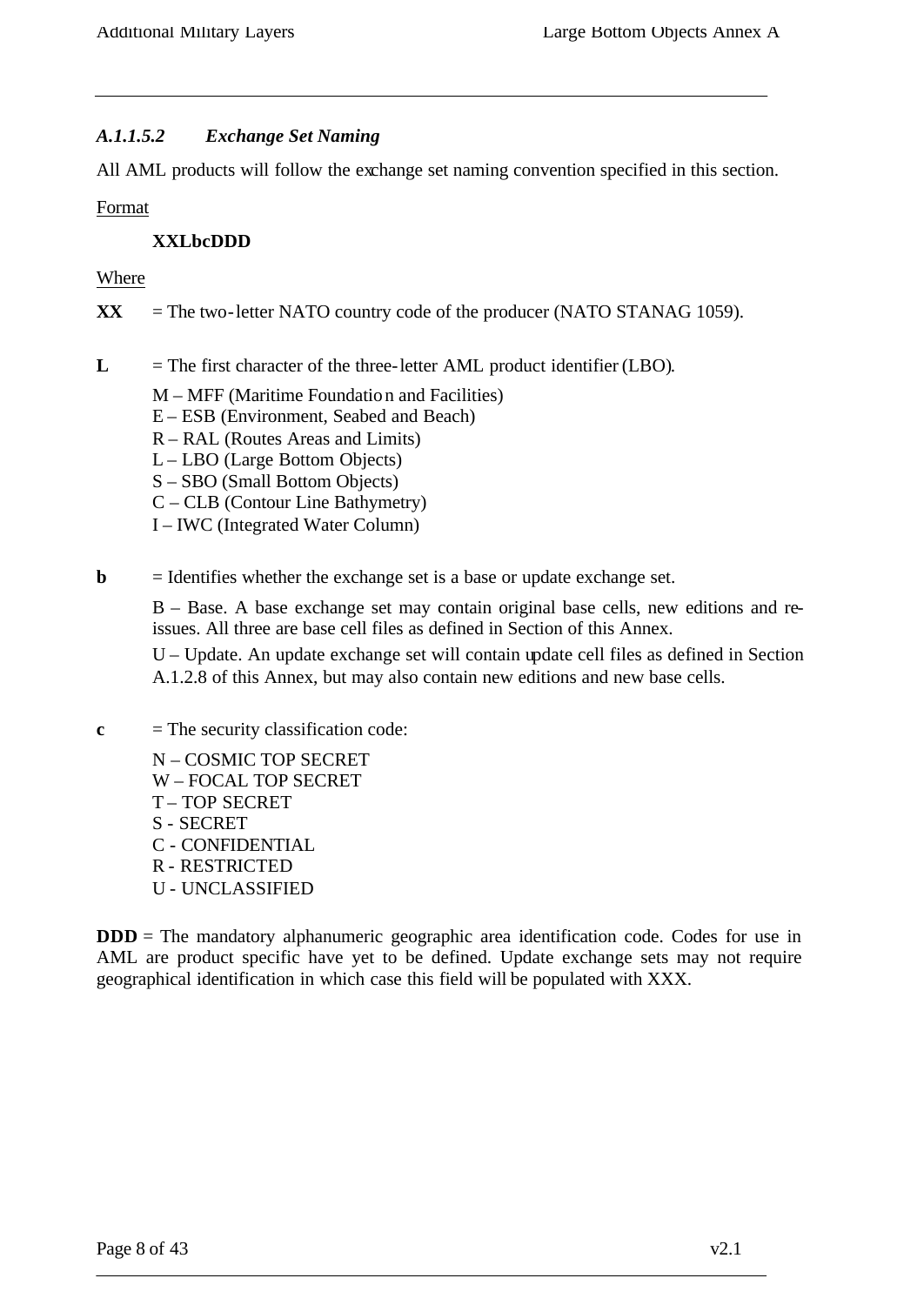## *A.1.1.5.3 Directory Structure*

The following is an example directory structure for an AML Large Bottom Objects exchange set in MS-DOS format.

Directory of D:\UKLBUDDD

| <dir></dir>               |     |                    | $09 - 15 - 96$       | 12:40p                           |
|---------------------------|-----|--------------------|----------------------|----------------------------------|
| $<$ DIR $>$               |     |                    | $09 - 15 - 96$       | 12:40p                           |
| CATALOG <sup>4</sup>      | 031 | 1,584              | $09 - 15 - 96$       | 12:46p CATALOG.031               |
| UKL0U123 <sup>1</sup> 000 |     | 45,584             | $09 - 15 - 96$       | 12:50p UKL0U123.000 <sup>3</sup> |
| UKL0U123 <sup>1</sup> 001 |     | 1,095              | $09 - 15 - 96$       | 12:54p UKL0U123.001              |
| UKL0U123 <sup>1</sup> 002 |     | 1,722              | $09 - 15 - 96$       | 12:54p UKL0U123.002              |
| README <sup>2</sup> TXT   |     | 504                | $09 - 15 - 96$       | 12:44p README.TXT                |
|                           |     | $5$ file(s)        | 49,489 bytes         |                                  |
|                           |     | $2 \text{ dir}(s)$ | 1,405,952 bytes free |                                  |
|                           |     |                    |                      |                                  |

Notes:

1. UKL0c123 follows the file naming convention specified in Section A.1.1.7 of this Annex.

2. The Exchange set directory may also contain a general README file containing ASCII text.

3. For each file in the exchange set the catalogue file must contain the name of the volume on which it is held and the full path name relative to the exchange set directory in that volume. The full path name relative to the exchange set directory must be encoded in the FILE subfield of the "Catalogue Directory" [CATD] field. The LFIL subfield of the CATD field may be used for other purposes. The full path name of the UKUL0U123 file shown in the example is UKL0U123.000.

4. The catalogue file must be in the root directory of the exchange set.

#### **A.1.1.6 Data Sets**

For each individual AML product, four kinds of data sets may be produced:

- New data set: no AML data has previously been produced for this area for the same purpose, or, at the same security classification.
- Update: changing some information in an existing data set.
- Re-issue of a data set: including all the updates applied to the original data set up to the date of the re-issue. A re-issue does not contain any new information additional to that previously issued by updates.
- New edition of a data set: including new information which has not been previously distributed by updates.

Each new data set, re-issue, or new edition is called a base cell file.

A data set containing updates to one base cell file is called an update cell file.

#### **A.1.1.7 File Naming**

AML Large Bottom Objects will follow the file naming convention specified below.

Format

**XXL0c123.eee**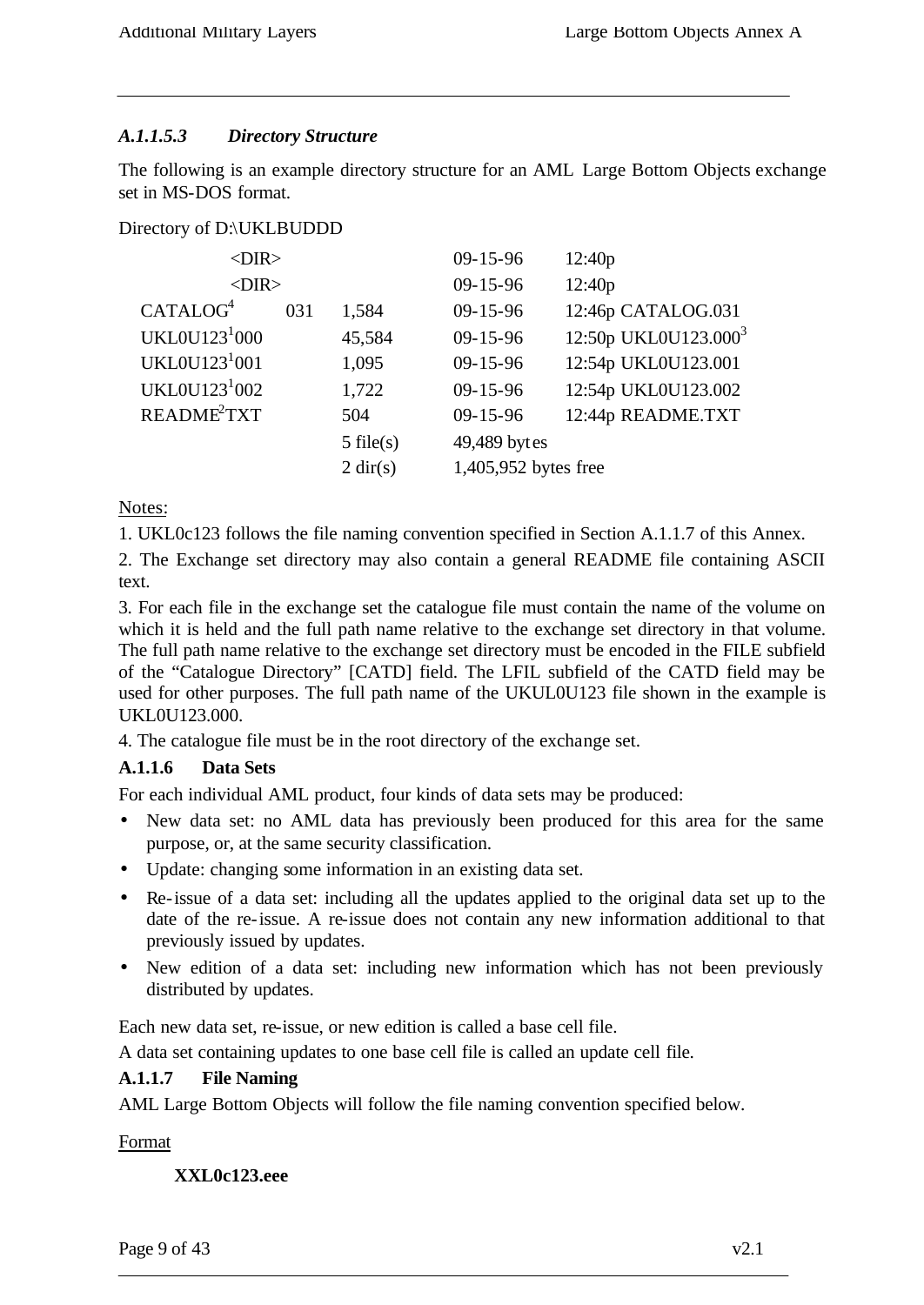#### Where

- $\bf{XX}$  = The two-letter NATO country code of the producer (NATO STANAG 1059)
- L = The first character of the three-letter AML product identifier. As defined, the overall basic AML service would be made up of seven S-57 products:
	- M MFF (Maritime Foundation and Facilities)
	- E ESB (Environment, Seabed and Beach)
	- R RAL (Routes Areas and Limits)
	- L LBO (Large Bottom Objects)
	- S SBO (Small Bottom Objects)
	- C CLB (Contour Line Bathymetry)
	- I IWC (Integrated Water Column)
- **0** = 'Usage Band'. Values and scale ranges for AML. Potential values are given below .
	- 0 Non-Scaled Information only
	- $1 1:100,000,000$
	- 2 1: 25,000,000
	- 3 1: 5,000,000
	- 4 1:1,000,000
	- 5 1:250,000
	- 6 1:50,000
	- 7 1:10,000
	- 8 1:2,500
	- $9 1:1,600$
- **c** = The security classification code:
	- N COSMIC TOP SECRET W – FOCAL TOP SECRET T – TOP SECRET S - SECRET C - CONFIDENTIAL R - RESTRICTED U - UNCLASSIFIED

**123** = Product specific identification. This is dependent upon the geographical partitioning of the product and has yet to be fully defined.

**eee** = Extension where 000 is base cell and 001, 002 etc are successive updates.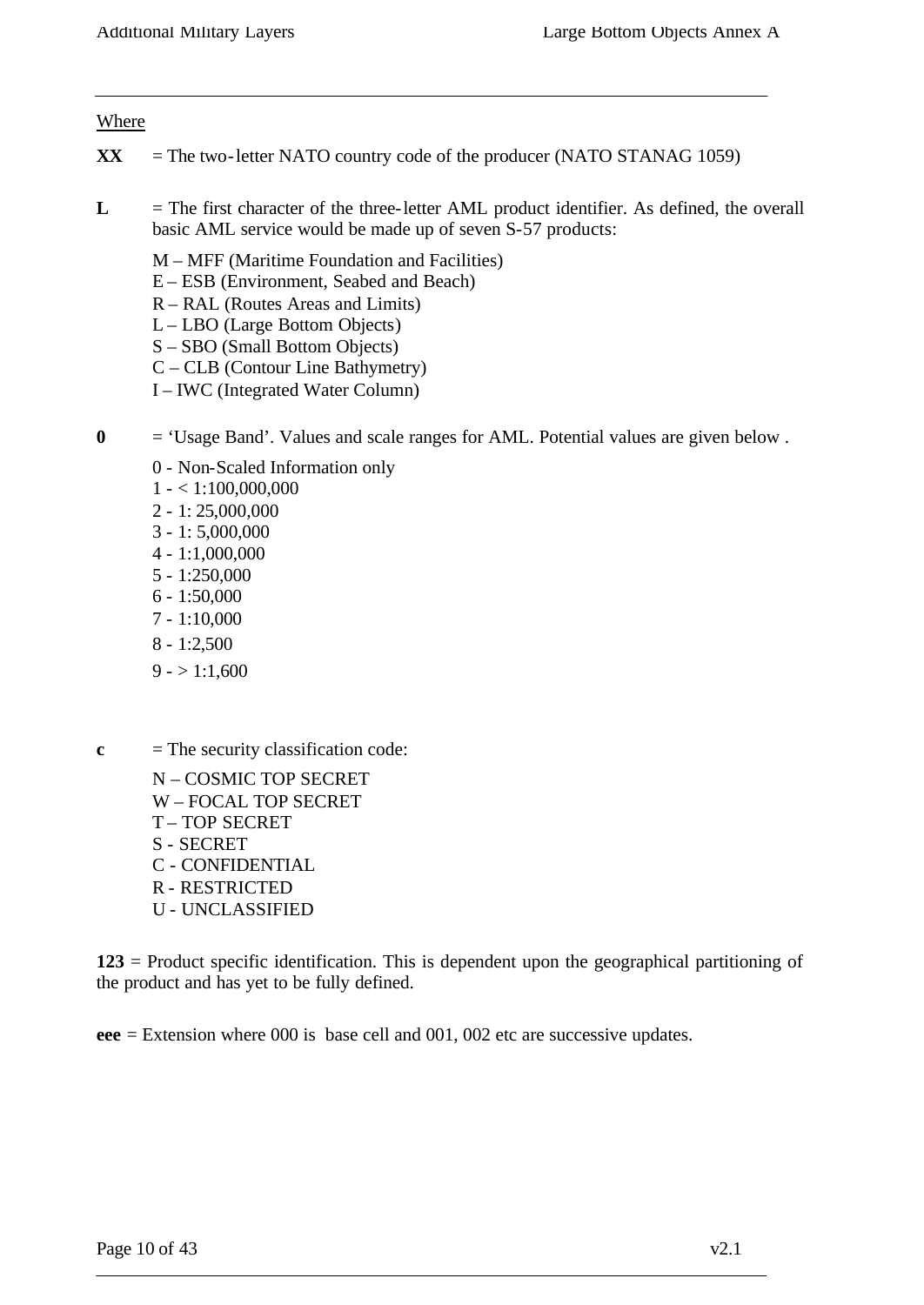## *A.1.1.7.1 README File*

The README file is an optional ASCII file of general information.

README.TXT is the mandatory name for this file.

#### *A.1.1.7.2 Catalogue File*

The catalogue file acts as the table of contents for the exchange set (see Section A.1.1.5.3 of this Annex).

The catalogue file of the exchange set must be named CATALOG.EEE.

Where EEE is the edition number of S-57 used for this exchange set, i.e. 031 for this edition (3.1). No other file may be named CATALOG.

#### *A.1.1.7.3 Data Set File*

Each data set file contains data for one cell (see section A.1.1.1 of this Annex). This includes:

- Data set descriptive information that is specific to the data set.
- The description and location of the real-world features.

## *A.1.1.7.4 Text and Picture Files*

Text and picture files do not conform to ISO/IEC 8211 and are not described in the main body of S-57. These files are specific to this Product Specification (see Section 2.5.5 of the Product Specification and Section A.1.1.5.1.2 of this Annex).

#### **A.1.1.8 Updating**

In order to ensure that updates are incorporated in the correct sequence without any omission, the file extension and a number of subfields in the "Data Set Identification" [DSID] field are used in the following way:

| file extension | Every new data set, re-issue or new edition must have a "000"<br>extension. For update cell files the extension is the number of the<br>update, ranging from "001" to "999". These numbers must be used<br>sequentially, without omission. Number "001" is the first update after<br>a new data set or a new edition, but not after a re-issue. The update<br>sequence is not interrupted by a re-issue. After a re-issue, subsequent<br>updates may be incorporated into the display system created from this<br>re-issue or to the display system created from the original data and |
|----------------|----------------------------------------------------------------------------------------------------------------------------------------------------------------------------------------------------------------------------------------------------------------------------------------------------------------------------------------------------------------------------------------------------------------------------------------------------------------------------------------------------------------------------------------------------------------------------------------|
|                | kept continuously updated.                                                                                                                                                                                                                                                                                                                                                                                                                                                                                                                                                             |

- **edition number** When a data set is initially created, the edition number 1 is assigned to it. The edition number is increased by 1 at each new edition. Edition number remains the same for a re-issue.
- **update number** Update number 0 is assigned to a new data set. The first update cell file associated with this new data set must have update number 1. The update number must be increased by one for each consecutive update, until a new edition is released. The new edition must have update number 0. A re-issue of a data set must have the update number of the last update applied to the data set. In the case of an update cell file the file extension is the same as the update number.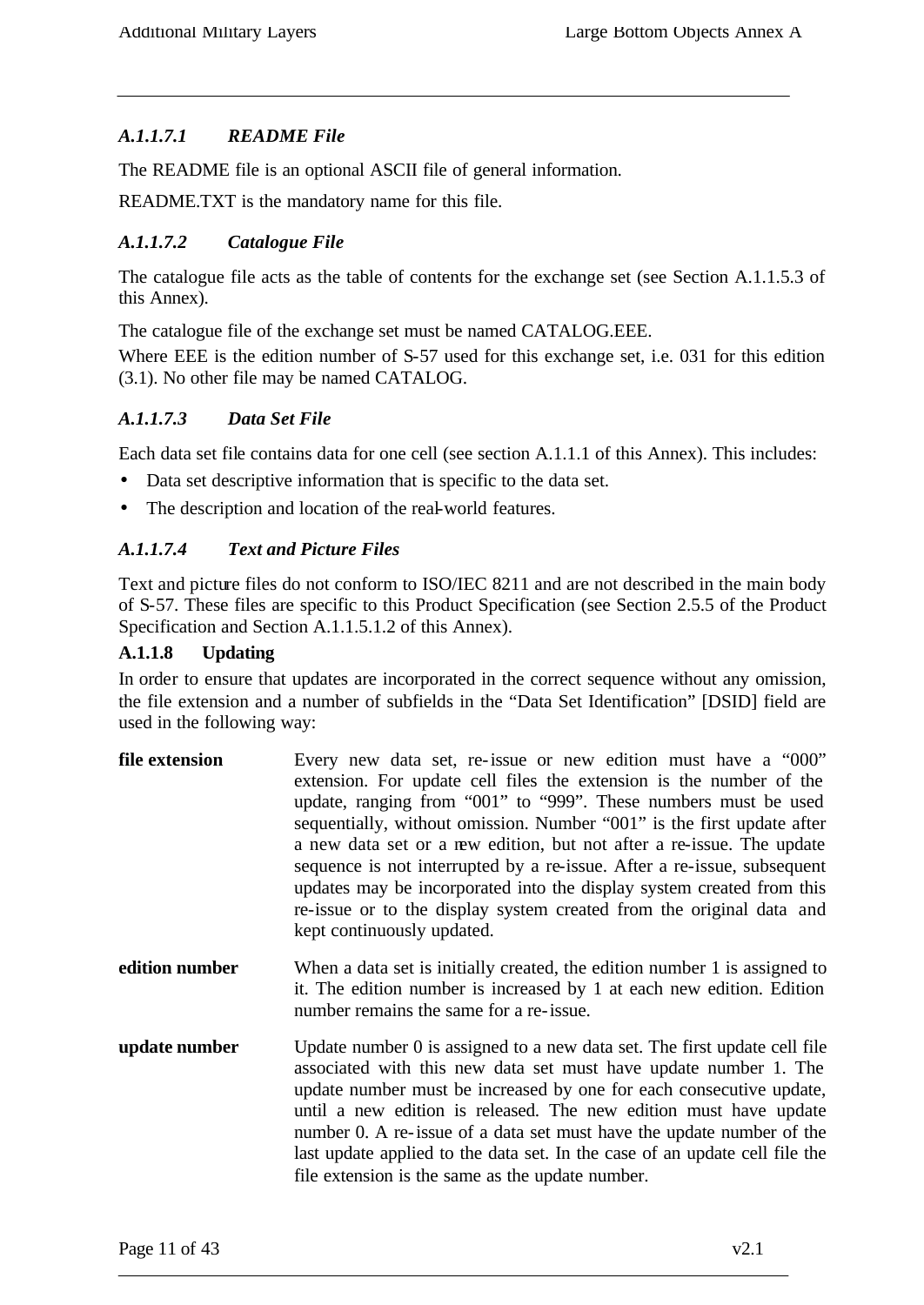| update<br>application date | This date is only used for the base cell files ( <i>i.e.</i> new data sets,<br>re-issue, and new edition), not update cell files. All updates dated on or<br>before this date must have been applied by the producer. |
|----------------------------|-----------------------------------------------------------------------------------------------------------------------------------------------------------------------------------------------------------------------|
| <i>issue date</i>          | Date on which the data was made available by the data producer.                                                                                                                                                       |

The table in Section A.1.1.8.1 of this Annex gives examples of the way to manage the file extension, the "Edition Number" [EDTN], the "Update Number" [UPDN], the "Update Application Date" [UADT] and the "Issue Date" [ISDT] subfields.

| Event                  | <b>File extension</b> | <b>EDTN</b>    | <b>UPDN</b> | <b>UADT</b> | <b>ISDT</b> |
|------------------------|-----------------------|----------------|-------------|-------------|-------------|
| New data set           | .000                  |                | 0           | 19950104    | 19950104    |
| Update 1               | .001                  |                |             | prohibited  | 19950121    |
| Update 2               | .002                  |                | 2           | prohibited  | 19950225    |
| $\cdots$               |                       |                |             |             |             |
| Update 31              | .031                  |                | 31          | prohibited  | 19950905    |
| Re-issue of a data set | .000                  |                | 31          | 19950905    | 19950910    |
| Update 32              | .032                  |                | 32          | prohibited  | 19951023    |
| $\cdots$               |                       |                |             |             |             |
| Update 45              | .045                  |                | 45          | prohibited  | 19951112    |
| New edition            | .000                  | $\overline{2}$ | $\theta$    | 19951201    | 19951201    |
| Update 1 to edition 2  | .001                  | $\overline{2}$ |             | prohibited  | 19960429    |
| $\cdots$               |                       |                |             |             |             |

*A.1.1.8.1 File Extension and Sub-field Examples*

This example table relates to the specifications given in S-52 Appendix 1, "Guidance on Updating the Electronic Navigational Chart", in the following way:

- The update information encoded in each individual cell file is called a sequential update.
- The collection of the update information encoded in the update cell files which have been issued since the last new data set, the last re-issue of a data set or since the last update was applied to the display system is called a cumulative update. In the example, the cumulative update for the new data set starts with update number 1. The cumulative update for the reissue of a data set starts with update number 32. The cumulative update for a data set to which update number n has been applied starts with update number  $n+1$ .
- The update information which has been incorporated in a re-issue of a data set is called a compilation update.

Each re-issue or new edition of a data set must have the same name as the base cell file which it replaces.

The update mechanism is described in S-57 Part 3, clause 8.

In order to delete a data set, an update cell file is created, containing only the Data Set General Information record with the "Data Set Identifier" [DSID] field. The "Edition Number" [EDTN] subfield must be set to 0. This message is only used to cancel a base cell file.

To inform the user that a new edition is available, an update cell file is created, containing only the Data Set General Information record with the "Data Set Identifier" [DSID] field. The "Edition Number" [EDTN] subfield must contain a value one higher than the current edition number.

In order to modify a text, picture or application file, a new file with the same name is created.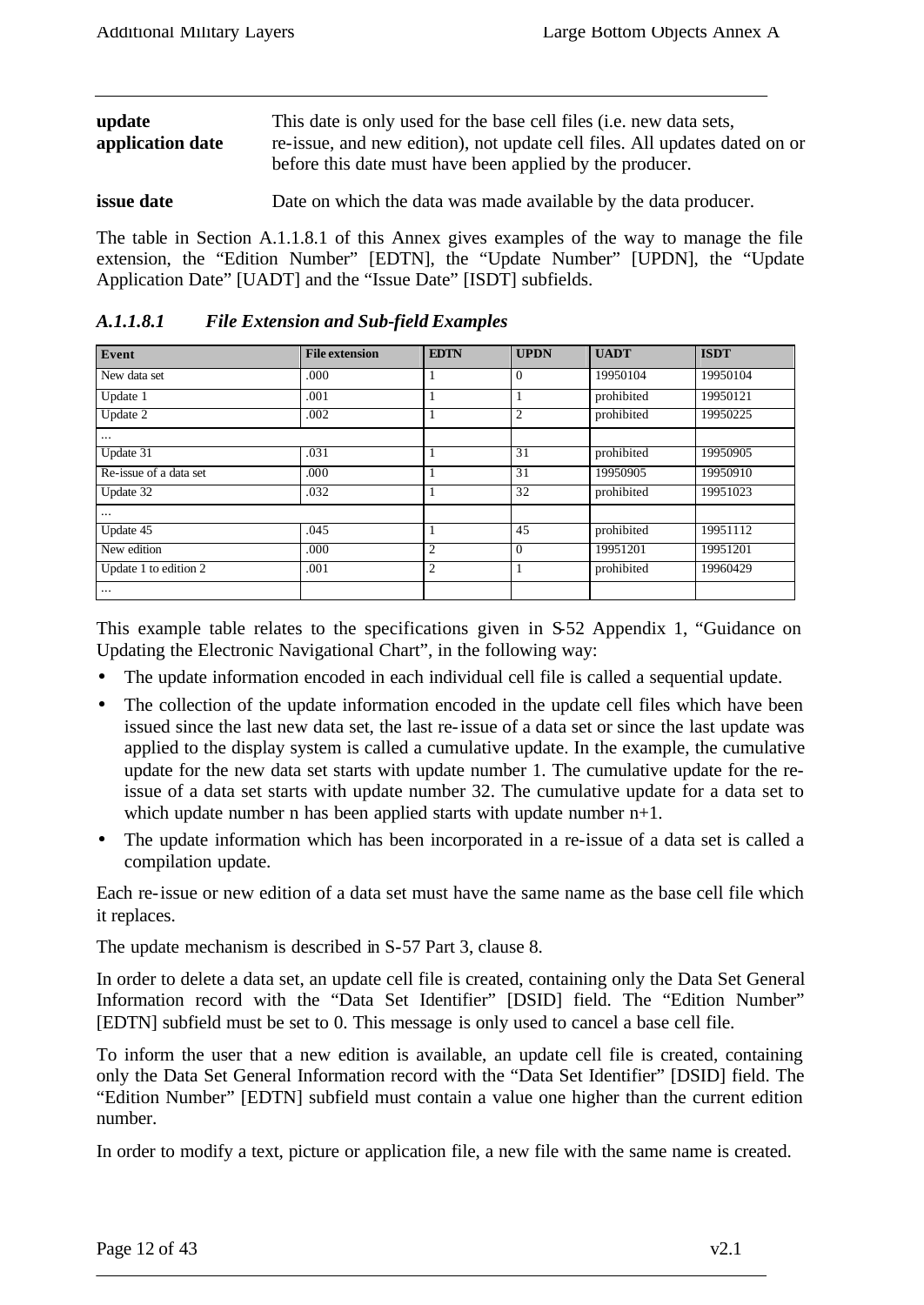When an object pointing to a text, picture or application file is deleted or updated so that it no longer references the file, the display system software should check to see whether any other object reference the same file, before that file is deleted.

An exchange set may contain base cell files and update cell files for the same cells. Under these circumstances the update cell files must follow on in the correct sequential order from the last update applied to the base cell file.

The record version of each feature or vector record is indicated in the "Record Version" [RVER] subfield of the "Feature Record Identifier" [FRID] field or the "Vector Record Identifier" [VRID] field. At each update of a record, this version number is incremented by 1.

## **A.1.1.9 Error Detection**

File integrity checks are based on the CRC-32 algorithm (a 32 bit Cyclic Redundancy Check algorithm) as defined in ANSI/IEEE Standard 802.3 (Section 1.6.1 of the Product Specification refers).

## *A.1.1.9.1 Implementation*

The checksums for each data set are held in the "CRC" [CRCS] subfield of the "Catalogue Directory" [CATD] field. They allow the integrity of each file in the exchange set to be checked on receipt. The CRC value computed on the received file must the same as the CRC value transmitted.

The CRC values are recorded in ASCII as a hexadecimal number most significant byte first.

# *A.1.1.9.2 Processing*

Encoding is defined by the following generating polynomial:  $G(x) = x^{32} + x^{26} + x^{23} + x^{22} + x^{16} + x^{12} + x^{11} + x^{10} + x^8 + x^7 + x^5 + x^4 + x^2 + x + 1$ 

Processing is applied to relevant files as they appear in the exchange set.

The CRC value of the file is defined by the following process:

- 1. The first 32 bits of the data are complemented.
- 2. The n bits of the data are then considered to be the coefficients of a polynomial  $M(x)$  of degree n-1.
- 3. M(x) is multiplied by  $\chi^2$  and divided by G(x), producing a remainder R(x) of degree  $<$ 31.
- 4. The coefficients of  $R(x)$  are considered to be a 32-bit sequence.
- 5. The bit sequence is complemented and the result is the CRC.

The hexadecimal format of CRCs are converted to ASCII characters and stored in the "Catalogue Directory" [CATD] field.

# **A.1.2 APPLICATION PROFILES**

## **A.1.2.1 General**

The binary implementation of S-57 must be used for AML. Therefore, the "Implementation" [IMPL] subfield of the "Catalogue Directory" [CATD] field must be set to "BIN" for the data set files (see Section A.1.2.6.1.1 of this Annex).

## **A.1.2.2 Catalogue and Data Set Files**

These files are composed of the records and fields defined in the following tree structure diagrams (see Sections A.1.2.6.1, A.1.2.7 and A.1.2.8 of this Annex).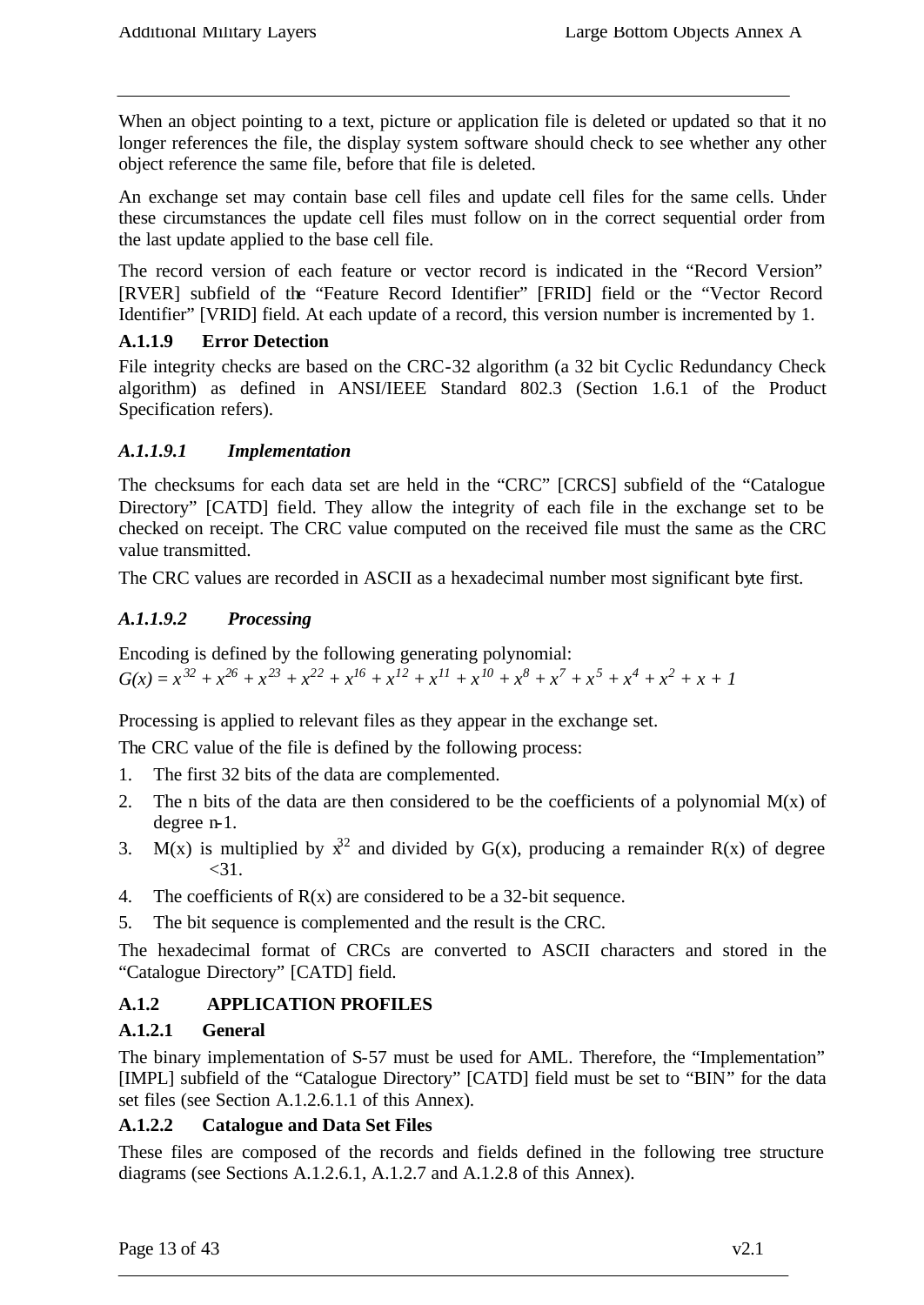The order of data in each base or update cell file is described below:

#### Data set file

Data set general information record

Data set geographic reference record (for Base application profile)

Vector records

Isolated nodes (SG2D)

Connected nodes

Edges

Feature records

Meta features Geo features (ordered from slave to master) Collection features

This order of records will enable the import software to check that the child record exists each time the parent record references it (i.e. it will already have read the child record so it will know if it exists or not).

## **A.1.2.3 Records**

Records and fields that do not appear in the following tree structure diagrams are prohibited. The order of records in the files must be the same as that described in the tree structure diagrams. The combination of the file name and the "Name" of the record must provide a unique world-wide identifier of the record.

## **A.1.2.4 Fields**

For base cell files, some fields may be repeated (indicated by  $\langle R \rangle$ ) and all of their content may be repeated (indicated by \*). In order to reduce the volume of data, the encoder should repeat the sequence of subfields, in preference to creating several fields.

## **A.1.2.5 Subfields**

Mandatory subfields must be filled by a non-null value.

Prohibited subfields must be encoded as missing subfields values (see S-57 Part 3, clause 2.1). The exact meaning of missing attribute values is defined in Section A.2.2 of this Annex. In the tables following the tree structure diagrams, mandatory subfields are shown by "M" in the "use" column and prohibited subfields by "P" in the same column. If there is nothing in this column, it means that the use of this subfield is optional. When a subfield value is prescribed, it is indicated in the "value" column. The "comment" column contains general comments and an indication of whether the subfield is ASCII or binary coded.

## **A.1.2.6 Catalogue File**

The catalogue has the same structure for base and update cell application profiles.

## *A.1.2.6.1 Catalogue File Structure*

## **Catalogue File**

```
|
|--<R>--Catalogue Directory Record 
|
    |--0001-- ISO/IEC 8211 Record identifier
       |
```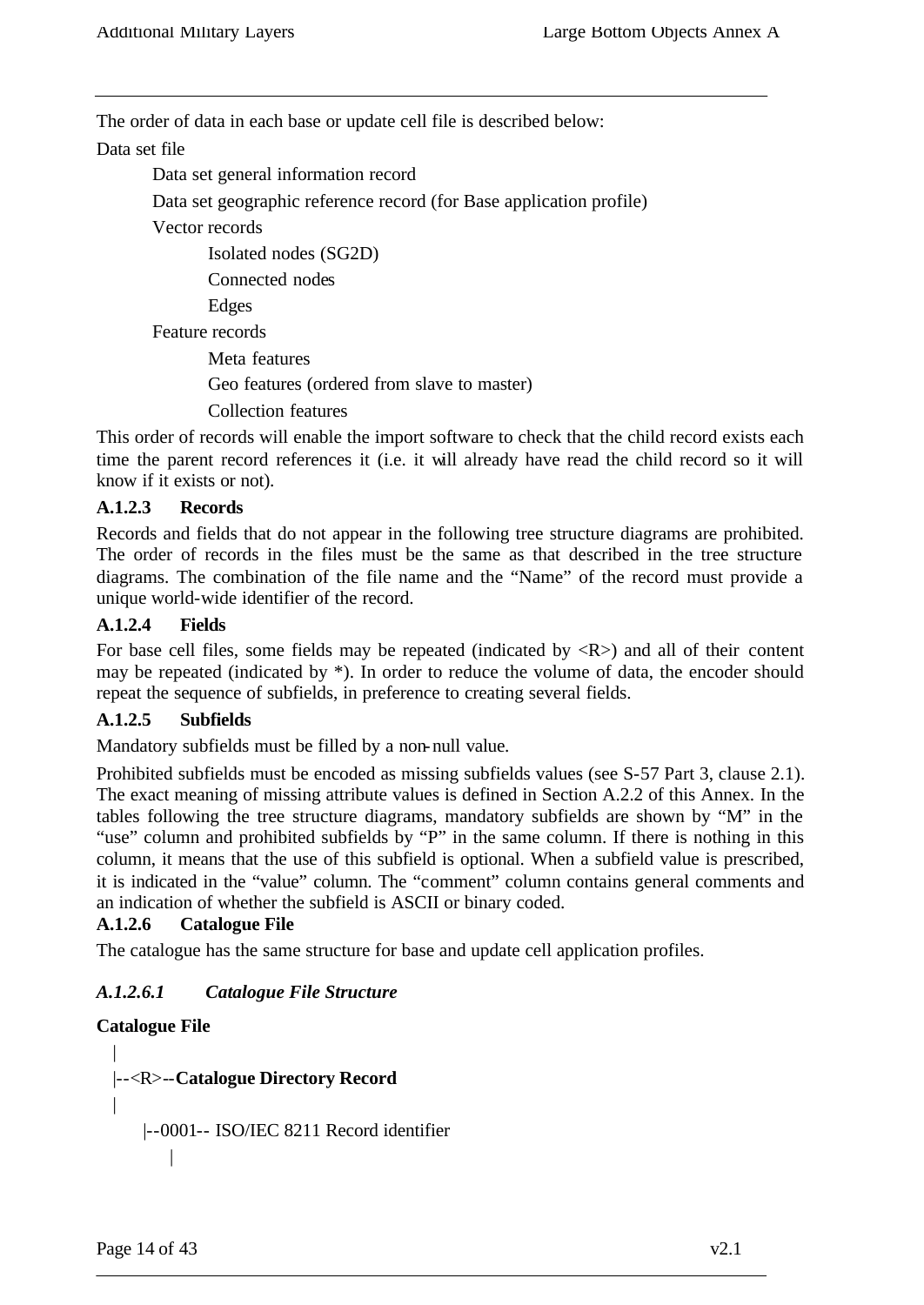# |--<1>-- CATD - Catalogue directory field

# *A.1.2.6.1.1 Catalogue Directory Field (CATD)*

NB: All subfield values are encoded as ASCII.

| tag         | subfield name                | <b>use</b> | value                                                                                                               | comment                                                                                                                                                                                                                                                    |
|-------------|------------------------------|------------|---------------------------------------------------------------------------------------------------------------------|------------------------------------------------------------------------------------------------------------------------------------------------------------------------------------------------------------------------------------------------------------|
| <b>RCNM</b> | Record name                  | M          | CD                                                                                                                  |                                                                                                                                                                                                                                                            |
| <b>RCID</b> | Record identification number | M          |                                                                                                                     |                                                                                                                                                                                                                                                            |
| <b>FILE</b> | File name                    | M          |                                                                                                                     | full path name                                                                                                                                                                                                                                             |
| <b>LFIL</b> | File long name               |            |                                                                                                                     |                                                                                                                                                                                                                                                            |
| <b>VOLM</b> | Volume                       | M          |                                                                                                                     | name of volume on which file appears                                                                                                                                                                                                                       |
| <b>IMPL</b> | Implementation               | M          | <b>ASC</b><br><b>BIN</b><br><b>TXT</b><br>TIF<br><b>PDF</b><br><b>HTM</b><br><b>JPG</b><br><b>AVI</b><br><b>MPG</b> | <b>Examples</b><br>for the catalogue file<br>for the data set files<br>for ASCII text files (including the README.TXT file)<br>for picture files<br>for document files<br>for document files<br>for photo files<br>for video/film files<br>for video files |
| <b>SLAT</b> | Southernmost latitude        |            |                                                                                                                     | mandatory for data set files                                                                                                                                                                                                                               |
| <b>WLON</b> | Westernmost longitude        |            |                                                                                                                     | mandatory for data set files                                                                                                                                                                                                                               |
| <b>NLAT</b> | Northernmost latitude        |            |                                                                                                                     | mandatory for data set files                                                                                                                                                                                                                               |
| <b>ELON</b> | Easternmost longitude        |            |                                                                                                                     | mandatory for data set files                                                                                                                                                                                                                               |
| <b>CRCS</b> | <b>CRC</b>                   | M          |                                                                                                                     | except for README and catalogue files                                                                                                                                                                                                                      |
| <b>COMT</b> | Comment                      |            |                                                                                                                     |                                                                                                                                                                                                                                                            |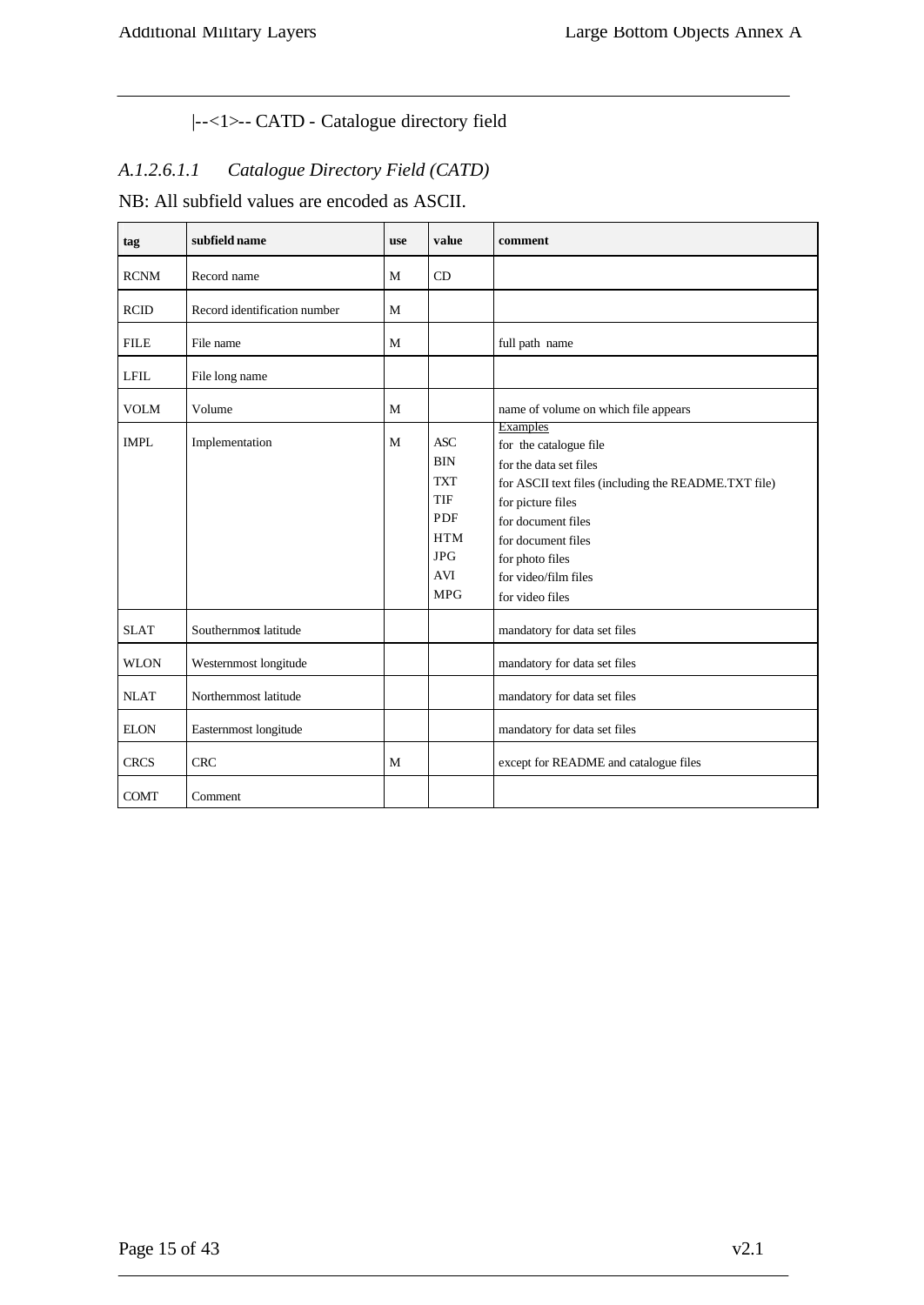## **A.1.2.7 AML (Base Cell) File Structure**

The two letter identifier for AML Large Bottom Objects base cell application profiles is LN and applies to new data sets, re-issues and new editions of a data set.

#### **Base Cell File**

```
| 
|--<1>--Data Set General Information Record
| \cdot || |--0001 - ISO/IEC 8211 Record Identifier
| |
          | |--<1>-- DSID - Data Set Identification field
| |
                     | |--<1>--DSSI - Data Set Structure Information field
|
|--<1>--Data Set Geographic Reference Record
\| \cdot \|| |--0001 - ISO/IEC 8211 Record Identifier
| |
          | |--<1>--DSPM - Data Set Parameter field
|
|--<R>--Vector Record
\| \cdot \|| |--0001 - ISO/IEC 8211 Record Identifier
| |
          | |--<1>--VRID - Vector Record Identifier field
| |
                 | |--<R>--ATTV* - Vector Record Attribute field
| |
                 | |--<R>--VRPT* - Vector Record Pointer field
| |
                 | | |--<R>--SG2D* - 2-D Coordinate field
|
|--<R>--Feature Record
| \cdot || |--0001 - ISO/IEC 8211 Record Identifier
| |
          | |--<1>--FRID - Feature Record Identifier field
| |
                 | |--<1>--FOID - Feature Object Identifier field
| |
                 | |--<R>--ATTF*- Feature Record Attribute field
| |
```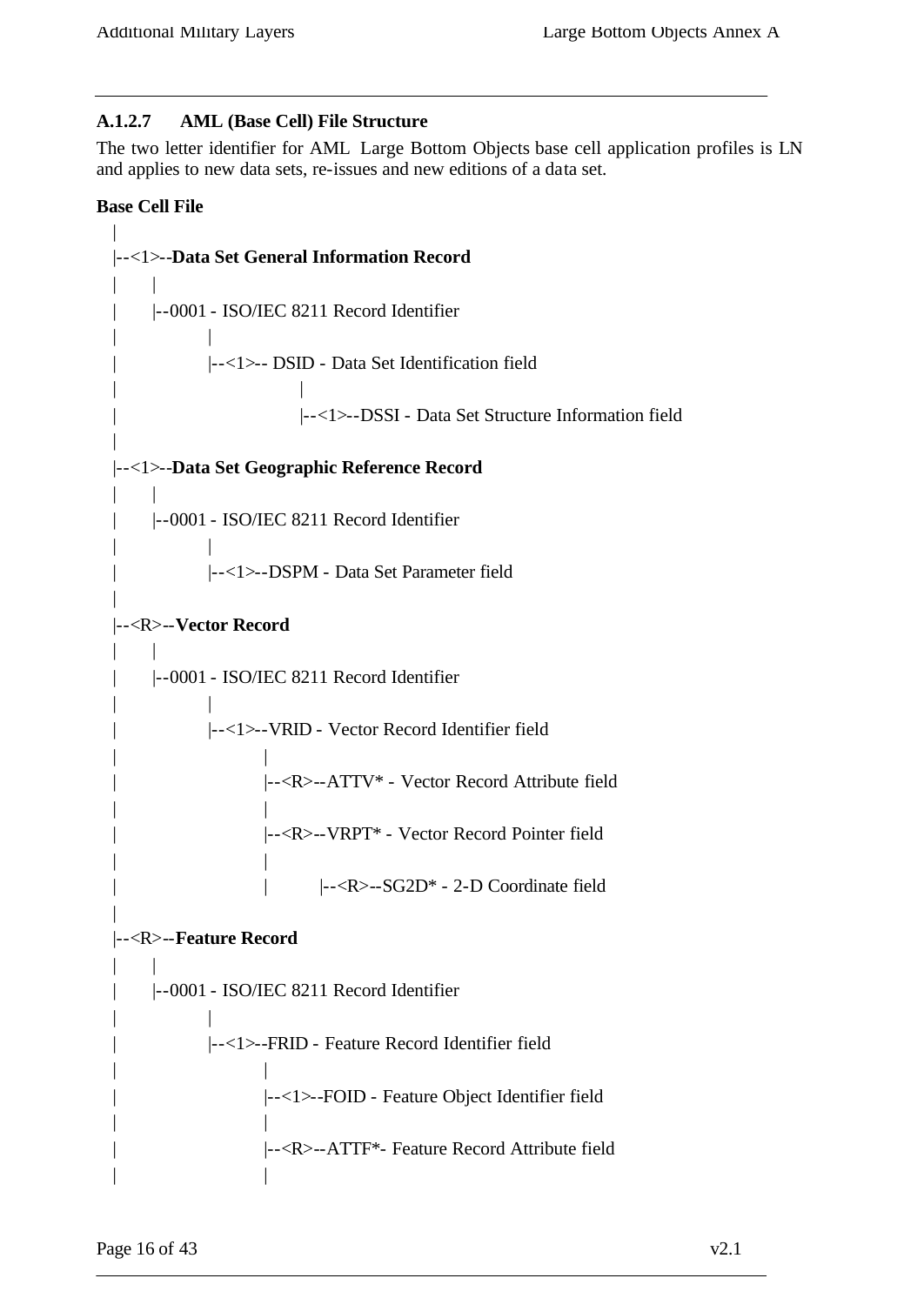| -- <r>--NATF* - Feature Record National Attribute field</r>                                    |
|------------------------------------------------------------------------------------------------|
|                                                                                                |
| $\left  - \langle R \rangle - FFPT^* \right $ - Feature Record to Feature Object Pointer field |
|                                                                                                |
| $\left  \frac{-R}{-R} \right $ - FSPT* - Feature Record to Spatial Record Pointer field        |

## *A.1.2.7.1 Data Set Descriptive (META) Field Content*

## *A.1.2.7.1.1 Data Set Identification Field Structure (DSID*

NB: Subfield values are encoded as ASCII or binary as indic ated.

| tag         | subfield name                        | <b>use</b>   | value                                                                 | comment                                                  |
|-------------|--------------------------------------|--------------|-----------------------------------------------------------------------|----------------------------------------------------------|
| <b>RCNM</b> | Record name                          | M            | ${10}$                                                                | $= DS$ , binary                                          |
| <b>RCID</b> | Record identification number         | M            |                                                                       | binary                                                   |
| <b>EXPP</b> | Exchange purpose                     | M            | $\{1\}$                                                               | data set is new, binary                                  |
| <b>INTU</b> | Intended usage                       | M            | 100                                                                   | $=$ unscaled data                                        |
| <b>DSNM</b> | Data set name                        | M            |                                                                       | file name with extension excluding path, ASCII           |
| <b>EDTN</b> | Edition number                       | M            |                                                                       | Refer to Section A.1.1.8 of this Annex                   |
| <b>UPDN</b> | Update number                        | M            |                                                                       | <b>ASCII</b>                                             |
| <b>UADT</b> | Update application date              | M            |                                                                       | <b>ASCII</b>                                             |
| <b>ISDT</b> | Issue date                           | M            |                                                                       | <b>ASCII</b>                                             |
| <b>STED</b> | Edition number of S-57               | $\mathbf{M}$ | 03.1                                                                  | <b>ASCII</b>                                             |
| <b>PRSP</b> | Product specification                | M            | 53                                                                    | $=$ Large Bottom Objects                                 |
| <b>PSDN</b> | Product specification description    | M            | Additional<br>Military<br>Layers<br>Large<br><b>Bottom</b><br>Objects |                                                          |
| <b>PRED</b> | Product specification version number | $\mathbf{M}$ | 2.1                                                                   | <b>ASCII</b>                                             |
| <b>PROF</b> | Application profile identification   | M            | 10                                                                    | $=$ Large Bottom Objects, new                            |
| <b>AGEN</b> | Producing agency                     | M            |                                                                       | binary                                                   |
| <b>COMT</b> | Comment                              | M            |                                                                       | Protective marking<br>Owner authority<br>National caveat |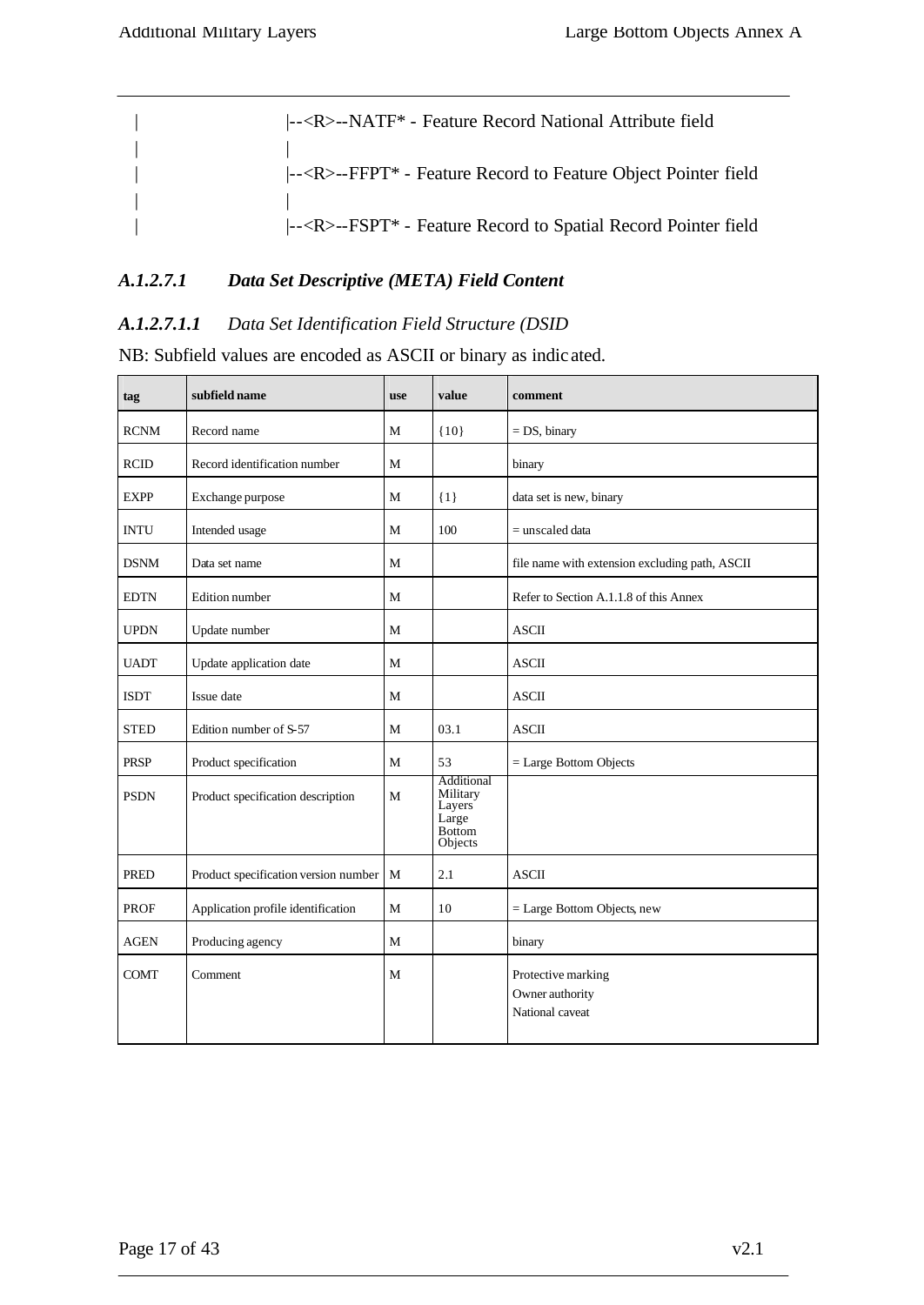# *A.1.2.7.1.2 Data Set Structure Information Field Structure (DSSI)*

| tag         | subfield name                    | <b>use</b> | value                        | comment                                         |
|-------------|----------------------------------|------------|------------------------------|-------------------------------------------------|
| <b>DSTR</b> | Data structure                   | M          | ${2}$                        | $=$ chain node                                  |
| <b>AALL</b> | <b>ATTF</b> lexical level        | M          | ${0}$ or ${1}$               |                                                 |
| <b>NALL</b> | <b>NATF</b> lexical level        | M          | $\{0\}, \{1\}$<br>or $\{2\}$ |                                                 |
| <b>NOMR</b> | Number of meta records           | M          |                              |                                                 |
| <b>NOCR</b> | Number of cartographic records   | M          | ${0}$                        | cartographic records are not permitted          |
| <b>NOGR</b> | Number of geo record             | M          |                              |                                                 |
| <b>NOLR</b> | Number of collection records     | M          |                              |                                                 |
| <b>NOIN</b> | Number of isolated node records  | M          |                              |                                                 |
| <b>NOCN</b> | Number of connected node records | M          |                              |                                                 |
| <b>NOED</b> | Number of edge records           | M          |                              |                                                 |
| <b>NOFA</b> | Number of face records           | M          | ${0}$                        | faces are not permitted in chain node structure |

NB: All subfield values are encoded as binary.

## *A.1.2.7.1.3 Data Set Parameter Field Structure (DSPM)*

NB: Subfield values are encoded as ASCII or binary as indicated.

| tag         | subfield name                        | <b>use</b> | value               | comment                                        |
|-------------|--------------------------------------|------------|---------------------|------------------------------------------------|
| <b>RCNM</b> | Record name                          | M          | ${20}$              | $=$ DP, binary                                 |
| <b>RCID</b> | Record identification number         | M          |                     | binary                                         |
| <b>HDAT</b> | Horizontal geodetic datum            | M          | ${2}$               | $=$ WGS 84, binary                             |
| <b>VDAT</b> | Vertical datum                       | M          |                     | binary                                         |
| <b>SDAT</b> | Sounding datum                       | M          |                     | binary                                         |
| <b>CSCL</b> | Compilation scale of data            | M          |                     | binary                                         |
| <b>DUNI</b> | Units of depth measurement           | M          | $\{1\}$ or<br>${2}$ | $1 =$ metres, binary<br>$2 =$ fathoms and feet |
| <b>HUNI</b> | Units of height measurement          | M          | $\{1\}$ or<br>${2}$ | $1 =$ metres, binary<br>$2 =$ feet, binary     |
| <b>PUNI</b> | Units of positional accuracy         | M          | $\{1\}$             | =metres, binary                                |
| <b>COUN</b> | Coordinate units                     | M          | ${1}$               | $=$ lat/long, binary                           |
| <b>COMF</b> | Coordinate multiplication factor     | M          |                     | binary, see S-57 Appendix B.1 clause 4.4       |
| <b>SOMF</b> | 3-D (sounding) multiplication factor | M          | ${10}$              | binary, see S-57 Appendix B.1 clause 4.4       |
|             |                                      | M          |                     |                                                |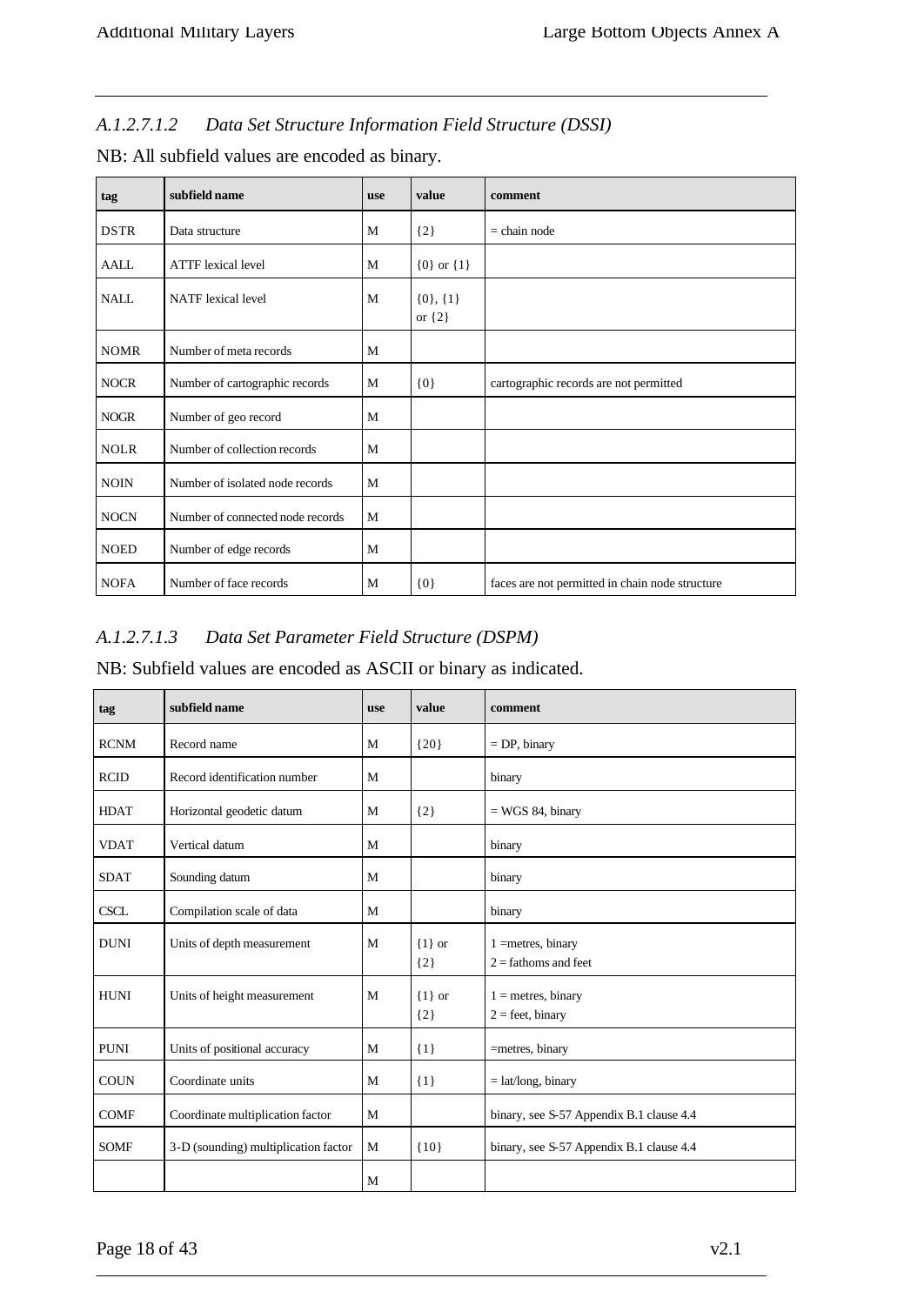| tag         | subfield name | use | value | comment      |
|-------------|---------------|-----|-------|--------------|
|             |               |     |       |              |
| <b>COMT</b> | Comment       |     |       | <b>ASCII</b> |
|             |               |     |       |              |

## *A.1.2.7.2 Spatial Field Content*

#### *A.1.2.7.2.1 Vector Record Identifier Field Structure (VRID)*

NB: All subfield values are encoded as binary.

| tag         | subfield name                | <b>use</b> | value                               | comment                                                          |
|-------------|------------------------------|------------|-------------------------------------|------------------------------------------------------------------|
| <b>RCNM</b> | Record name                  | M          | ${110}$<br>or ${120}$<br>or ${130}$ | $= VI$ , isolated node<br>$=$ VC, connected node<br>$=$ VE, edge |
| <b>RCID</b> | Record identification number | M          |                                     |                                                                  |
| <b>RVER</b> | Record version               | M          |                                     |                                                                  |
| <b>RUIN</b> | Record update instruction    | M          | $\{1\}$                             | $=$ insert                                                       |

#### *A.1.2.7.2.2 Vector Record Attribute Field Structure (ATTV)*

NB: Subfield values are encoded as ASCII or binary as indicated.

| tag         | subfield name        | <b>use</b> | value | comment                                                                                 |
|-------------|----------------------|------------|-------|-----------------------------------------------------------------------------------------|
| <b>ATTL</b> | Attribute label/code | М          |       | binary code for an attribute                                                            |
| <b>ATVL</b> | Attribute value      | M          |       | ASCII value. Missing attribute value $=$ attribute is relevant<br>but value is unknown. |

## *A.1.2.7.2.3 Vector Record Pointer Field Structure (VRPT)*

NB: Subfield values are encoded as ASCII or binary as indicated.

| tag         | subfield name      | <b>use</b> | value               | comment                            |
|-------------|--------------------|------------|---------------------|------------------------------------|
| <b>NAME</b> | Name               | M          |                     |                                    |
| <b>ORNT</b> | Orientation        | M          | ${255}$             | $=$ null                           |
| <b>USAG</b> | Usage indicator    | M          | ${255}$             | $=$ null                           |
| <b>TOPI</b> | Topology indicator | M          | ${1}$<br>or $\{2\}$ | $=$ beginning node<br>$=$ end node |
| <b>MASK</b> | Masking indicator  | M          | ${255}$             | $=$ null                           |

#### *A.1.2.7.2.4 2-D Co-ordinate Field Structure(SG2D)*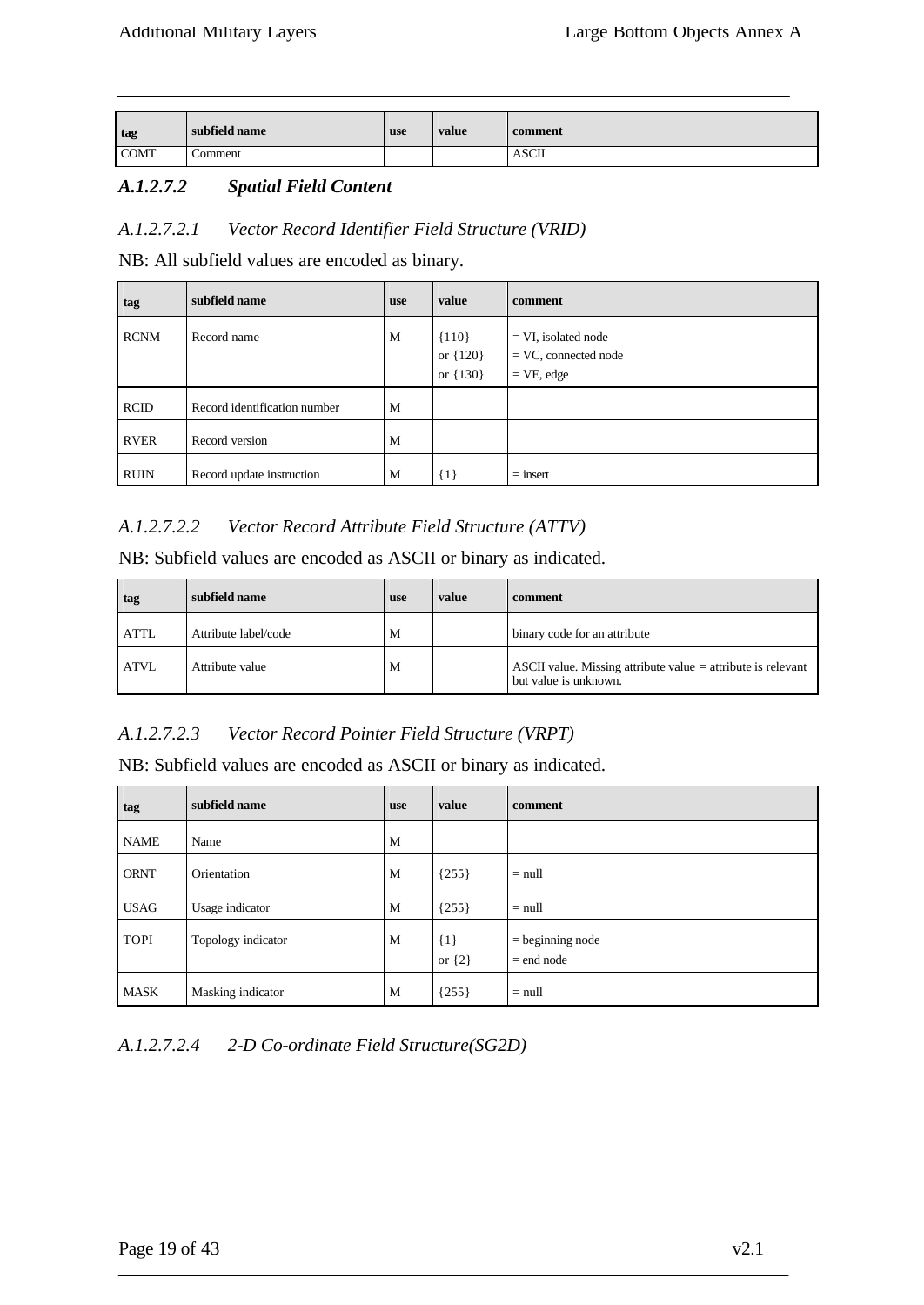| tag         | subfield name        | <b>use</b> | value | comment                                      |
|-------------|----------------------|------------|-------|----------------------------------------------|
| YCOO        | Coordinate in Y axis | M          |       | latitude (see S-57 Appendix B.1 clause 4.4)  |
| <b>XCOO</b> | Coordinate in X axis | M          |       | longitude (see S-57 Appendix B.1 clause 4.4) |

NB: All subfield values are encoded as binary.

## *A.1.2.7.3 Feature Field Content*

## *A.1.2.7.3.1 Feature Record Identifier Field Structure (FRID)*

NB: All subfield values are encoded as binary.

| tag         | subfield name                | <b>use</b> | value                                           | comment                                              |
|-------------|------------------------------|------------|-------------------------------------------------|------------------------------------------------------|
| <b>RCNM</b> | Record name                  | M          | ${100}$                                         | $=$ FE                                               |
| <b>RCID</b> | Record identification number | M          |                                                 |                                                      |
| PRIM        | Object geometric primitive   | M          | $\{1\}$<br>or $\{2\}$<br>or $\{3\}$<br>or {255} | $=$ point<br>$=$ line<br>$=$ area<br>$=$ no geometry |
| <b>GRUP</b> | Group                        | M          | ${255}$                                         | $=$ null                                             |
| OBJL        | Object label                 | M          |                                                 | binary code for an object class                      |
| <b>RVER</b> | Record version               | M          |                                                 |                                                      |
| <b>RUIN</b> | Record update instruction    | M          | $\{1\}$                                         | $=$ insert                                           |

## *A.1.2.7.3.2 Feature Object Identifier Field Structure (FOID)*

NB: All subfield values are encoded as binary.

| tag         | subfield name                      | <b>use</b> | value | comment |
|-------------|------------------------------------|------------|-------|---------|
| <b>AGEN</b> | Producing agency                   | M          |       |         |
| <b>FIDN</b> | Feature identification number      | M          |       |         |
| <b>FIDS</b> | Feature identification subdivision | M          |       |         |

## *A.1.2.7.3.3 Feature Record Attribute Field Structure (ATTF)*

NB: Subfield values are encoded as ASCII or binary as indicated.

| tag         | subfield name        | use | value | comment                                                                                 |
|-------------|----------------------|-----|-------|-----------------------------------------------------------------------------------------|
| <b>ATTL</b> | Attribute label/code | M   |       | binary code for an attribute                                                            |
| <b>ATVL</b> | Attribute value      |     |       | ASCII value. Missing attribute value $=$ attribute is relevant<br>but value is unknown. |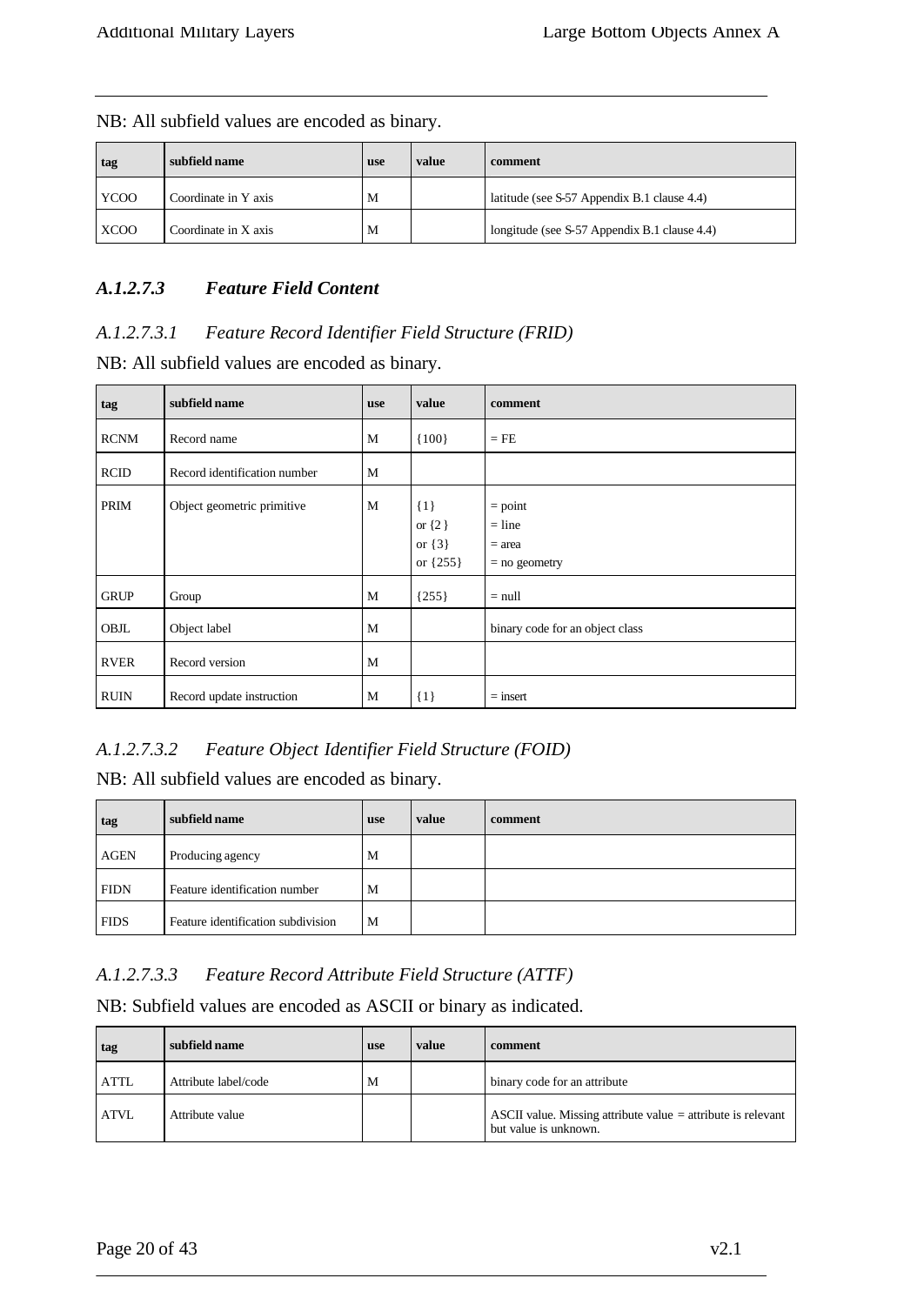*A.1.2.7.3.4 Feature Record National Attribute Field Structure (NATF)*

| NB: Subfield values are encoded as ASCII or binary as indicated. |
|------------------------------------------------------------------|
|------------------------------------------------------------------|

| tag         | subfield name        | <b>use</b> | value | comment                                                                                |
|-------------|----------------------|------------|-------|----------------------------------------------------------------------------------------|
| <b>ATTL</b> | Attribute label/code | M          |       | binary code for an attribute                                                           |
| <b>ATVL</b> | Attribute value      |            |       | ASCII value. Missing attribute value $=$ attribute is relevant<br>but value is unknown |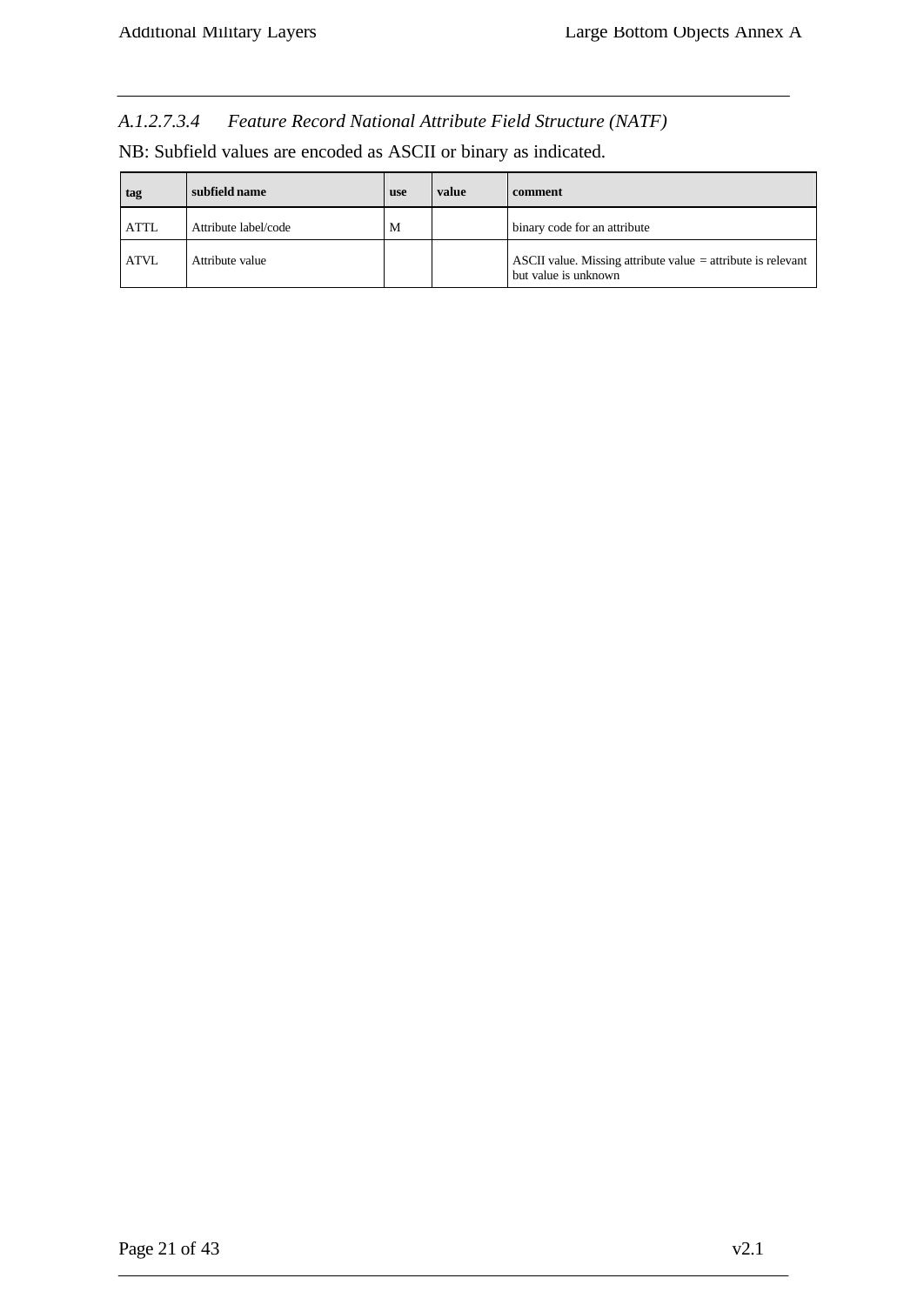*A.1.2.7.3.5 Feature Record to Feature Object Pointer Field Structure (FFPT)*

| tag         | subfield name          | <b>use</b> | value                 | comment                               |
|-------------|------------------------|------------|-----------------------|---------------------------------------|
| <b>LNAM</b> | Long name              | M          |                       | binary                                |
| <b>RIND</b> | Relationship indicator | M          | $\{2\}$<br>or $\{3\}$ | $=$ slave, binary<br>$=$ peer, binary |
| <b>COMT</b> | Comment                |            |                       | <b>ASCII</b>                          |

NB: Subfield values are encoded as ASCII or binary as indicated.

# *A.1.2.7.3.6 Feature Record to Spatial Pointer Field Structure (FSPT)*

NB: All subfield values are encoded as binary.

| tag         | subfield name     | <b>use</b> | value                                             | comment                                                                                     |
|-------------|-------------------|------------|---------------------------------------------------|---------------------------------------------------------------------------------------------|
| <b>NAME</b> | Name              | M          |                                                   |                                                                                             |
| <b>ORNT</b> | Orientation       | M          | $\{1\}$<br>or $\{2\}$<br>or ${255}$               | $=$ forward<br>$=$ reverse<br>$=$ null                                                      |
| <b>USAG</b> | Usage indicator   | M          | $\{1\}$<br>or $\{2\}$<br>or $\{3\}$<br>or ${255}$ | $=$ exterior<br>$=$ interior<br>=exterior boundary, truncated by the data limit<br>$=$ null |
| <b>MASK</b> | Masking indicator | M          | $\{1\}$<br>or $\{2\}$<br>or $\{255\}$             | $=$ mask<br>$=$ show<br>$=$ null                                                            |

## **A.1.2.8AML (Update) File Structure**

The two letter identifier for AML Large Bottom Objects update cell application profiles is LR and applies to updates to a data set.

## **Update Cell File**

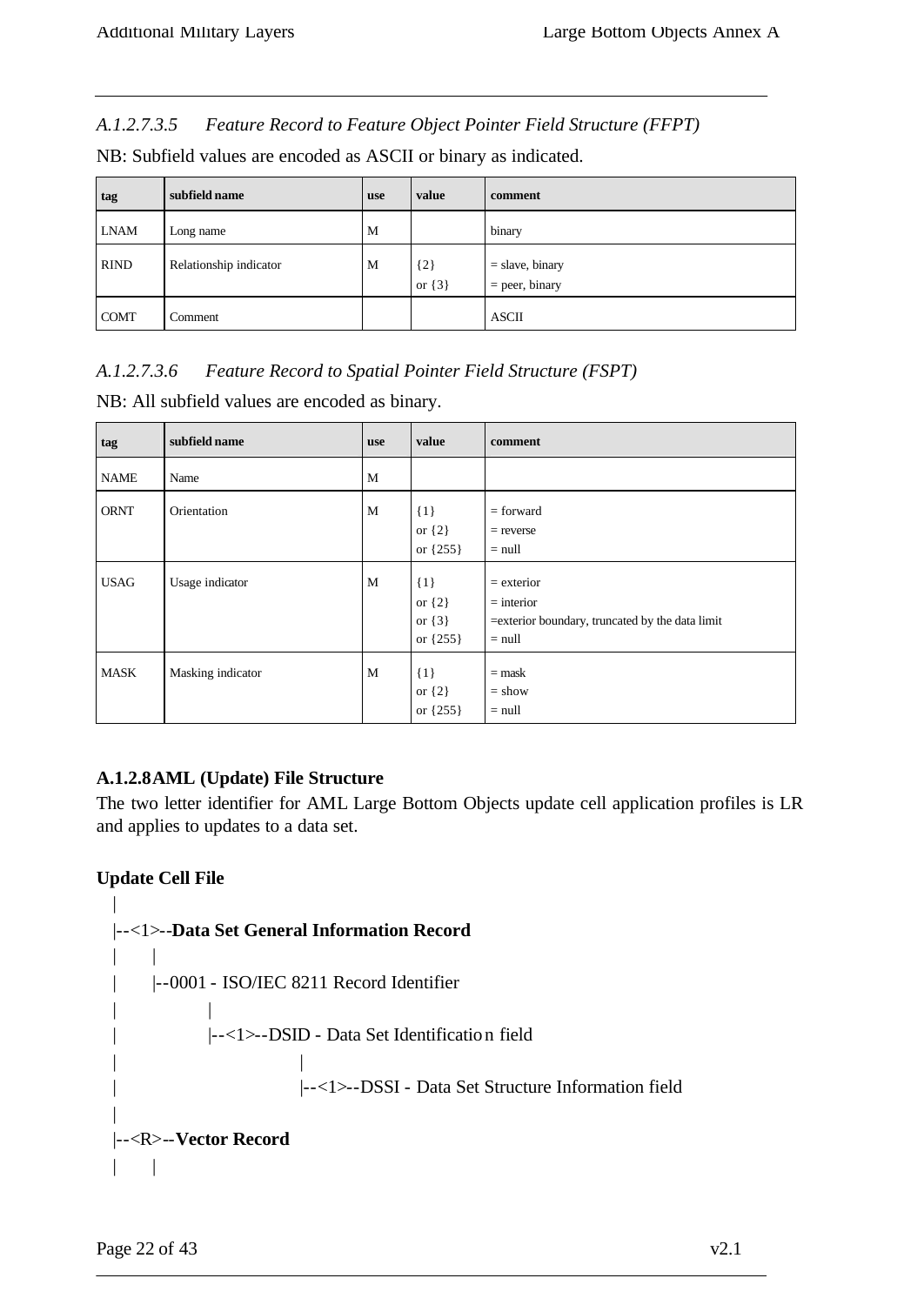|

| |--0001 - ISO/IEC 8211 Record identifier | | | |--<1>--VRID - Vector Record Identifier field | | | |--<R>--ATTV\* - Vector Record Attribute field | | | |--<1>--VRPC - Vector Record Pointer Control field | | |--<R>--VRPT\* - Vector Record Pointer field | | | |--<1>--SGCC - Coordinate Control field | | | | |--<R>--SG2D\* - 2-D Coordinate field | | | |--<R>--**Feature Record**  $\| \cdot \|$ | |--0001 - ISO/IEC 8211 Record identifier | | | |--<1>--FRID - Feature Record Identifier field | | | |--<1>--FOID - Feature Object Identifier field | | | |--<R>--ATTF\* - Feature Record Attribute field | | | |--<R>--NATF\* - Feature Record National Attribute field | | | |--<1>--FFPC - Feature Record to Feature Object Pointer Control field | | | |--<R>--FFPT\* - Feature Record to Feature Object Pointer field | | | |--<1>--FSPC - Feature Record to Spatial Record Pointer Control field | | | |--<R>--FSPT\* - Feature Record to Spatial Record Pointer field

|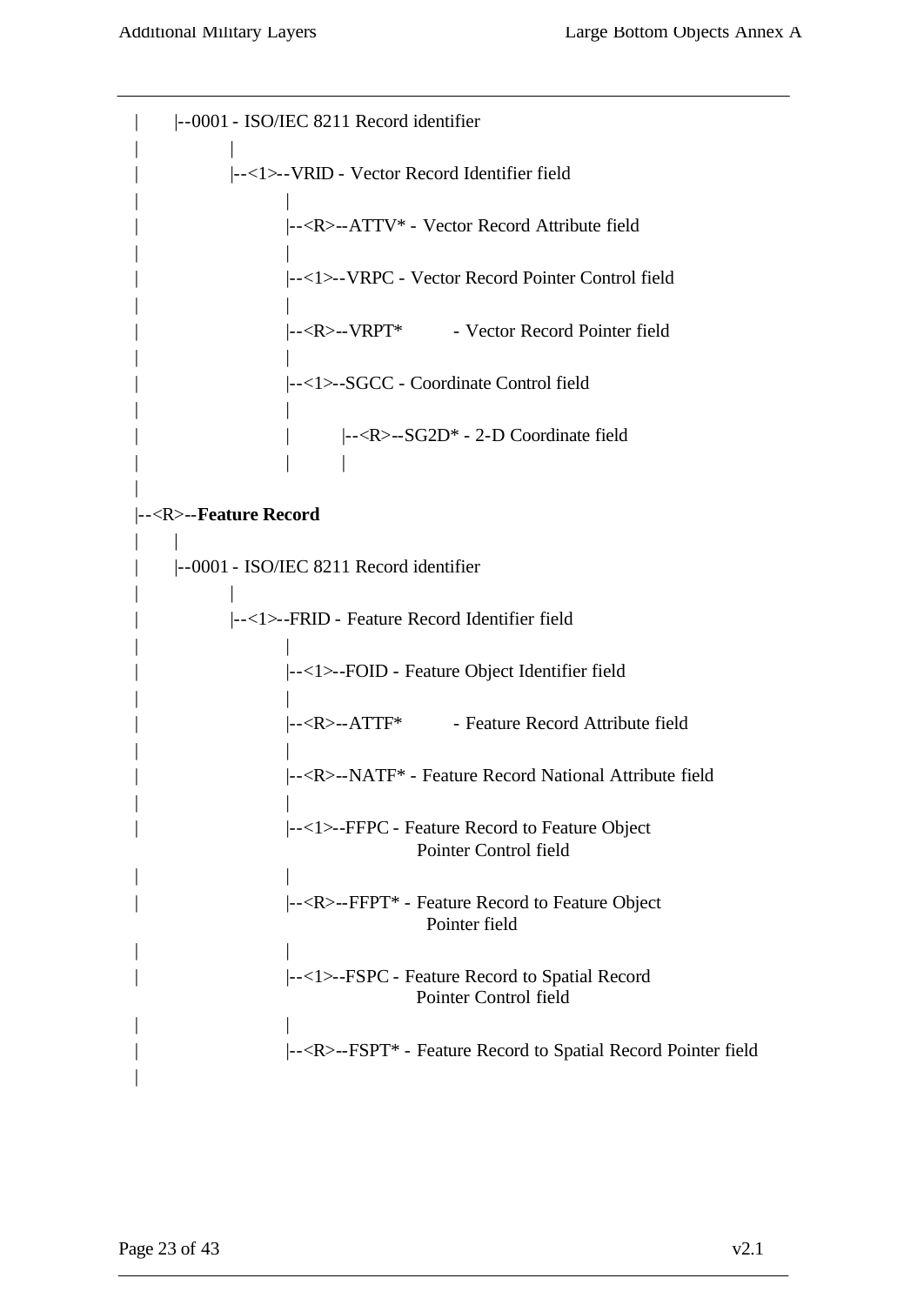# *A.1.2.8.1 Data Set Descriptive (META) Field Content*

## *A.1.2.8.1.1 Data Set Identification Field Structure (DSID)*

NB: Subfield values are encoded as ASCII or binary as indicated.

| tag         | subfield name                        | <b>use</b>     | value                                                                 | comment                                                  |
|-------------|--------------------------------------|----------------|-----------------------------------------------------------------------|----------------------------------------------------------|
| <b>RCNM</b> | Record name                          | M              | ${10}$                                                                | $= DS$ , binary                                          |
| <b>RCID</b> | Record identification number         | M              |                                                                       | binary                                                   |
| <b>EXPP</b> | Exchange purpose                     | $\mathbf{M}$   | ${2}$                                                                 | data set is a revision, binary                           |
| <b>INTU</b> | Intended usage                       | $\mathbf{M}$   | 100                                                                   | $=$ unscaled data                                        |
| <b>DSNM</b> | Data set name                        | M              |                                                                       | file name with extension excluding path, ASCII           |
| <b>EDTN</b> | Edition number                       | M              |                                                                       | Refer to section A.1.1.8 of this Annex                   |
| <b>UPDN</b> | Update number                        | M              |                                                                       | <b>ASCII</b>                                             |
| <b>UADT</b> | Update application date              | $\overline{P}$ |                                                                       | empty, ASCII                                             |
| <b>ISDT</b> | Issue date                           | M              |                                                                       | <b>ASCII</b>                                             |
| <b>STED</b> | Edition number of S-57               | $\mathbf{M}$   | 03.1                                                                  | <b>ASCII</b>                                             |
| <b>PRSP</b> | Product specification                | M              | 53                                                                    | = Large Bottom Objects                                   |
| <b>PSDN</b> | Product specification description    | M              | Additional<br>Military<br>Layers<br>Large<br><b>Bottom</b><br>Objects |                                                          |
| <b>PRED</b> | Product specification version number | M              | 2.1                                                                   | <b>ASCII</b>                                             |
| <b>PROF</b> | Application profile identification   | M              | 11                                                                    | $=$ Large Bottom Objects, revision                       |
| <b>AGEN</b> | Producing agency                     | $\mathbf{M}$   |                                                                       | binary                                                   |
| <b>COMT</b> | Comment                              | M              |                                                                       | Protective marking<br>Owner authority<br>National caveat |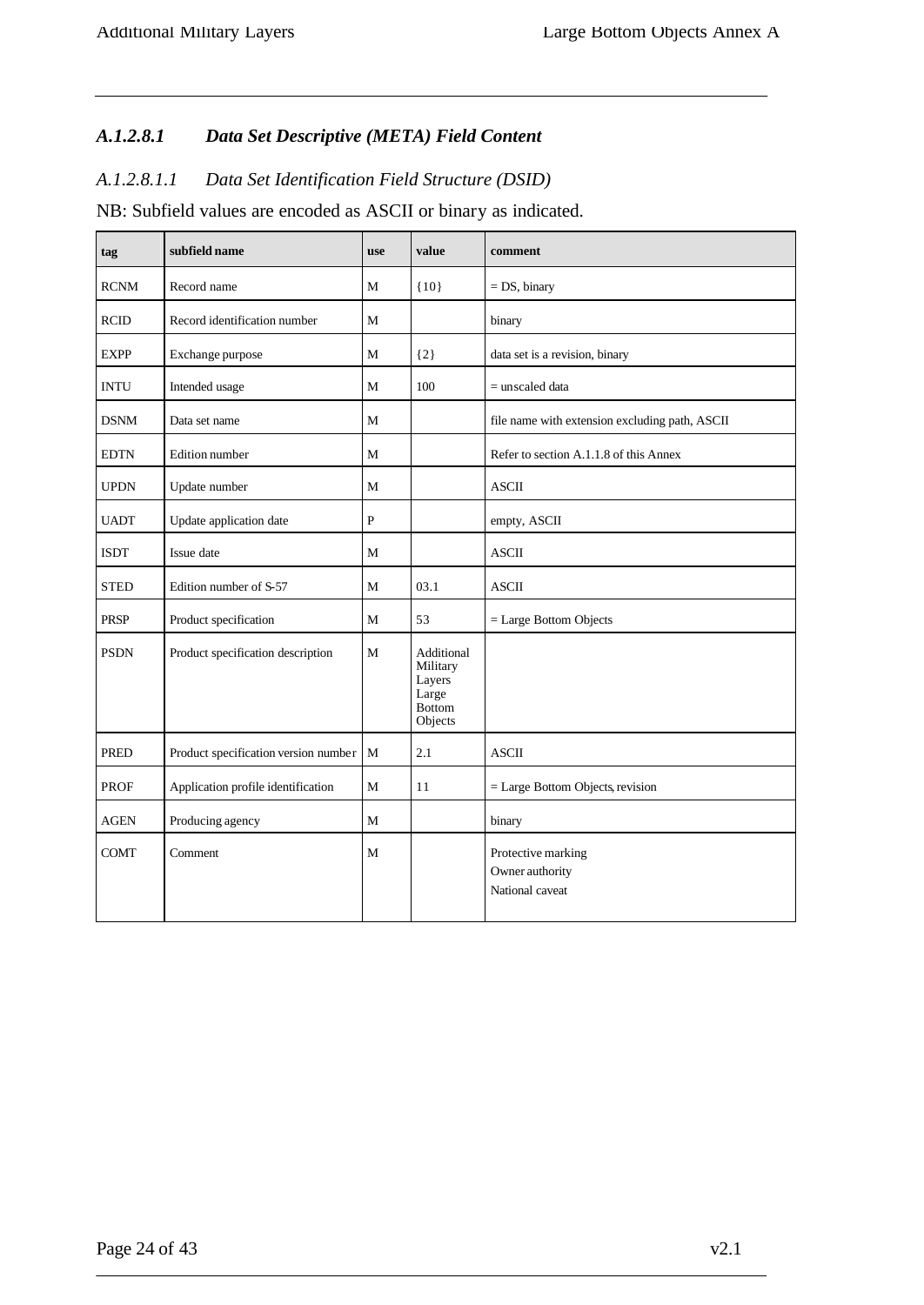*A.1.2.8.1.2 Data Set Structure Information Field Structure (DSSI)*

| tag         | subfield name                    | <b>use</b> | value                        | comment                                         |
|-------------|----------------------------------|------------|------------------------------|-------------------------------------------------|
| <b>DSTR</b> | Data structure                   | M          | ${2}$                        | $=$ chain node                                  |
| <b>AALL</b> | <b>ATTF</b> lexical level        | M          | ${0}$ or ${1}$               |                                                 |
| <b>NALL</b> | <b>NATF</b> lexical level        | M          | ${0}$ or ${1}$<br>or $\{2\}$ |                                                 |
| <b>NOMR</b> | Number of meta records           | M          |                              |                                                 |
| <b>NOCR</b> | Number of cartographic records   | M          | ${0}$                        | cartographic records are not permitted          |
| <b>NOGR</b> | Number of geo records            | M          |                              |                                                 |
| <b>NOLR</b> | Number of collection records     | M          |                              |                                                 |
| <b>NOIN</b> | Number of isolated node records  | M          |                              |                                                 |
| <b>NOCN</b> | Number of connected node records | M          |                              |                                                 |
| <b>NOED</b> | Number of edge records           | M          |                              |                                                 |
| <b>NOFA</b> | Number of face records           | M          | $\{0\}$                      | faces are not permitted in chain node structure |

NB: All subfield values are encoded as binary.

# *A.1.2.8.2 Spatial Field Content*

## *A.1.2.8.2.1 Vector Record Identifier Field Structure (VRID)*

NB: All subfield values are encoded as binary.

| tag         | subfield name                | <b>use</b> | value                               | comment                                                          |
|-------------|------------------------------|------------|-------------------------------------|------------------------------------------------------------------|
| <b>RCNM</b> | Record name                  | M          | ${110}$<br>or ${120}$<br>or ${130}$ | $= VI$ , isolated node<br>$=$ VC, connected node<br>$=$ VE, edge |
| <b>RCID</b> | Record identification number | M          |                                     |                                                                  |
| <b>RVER</b> | Record version               | M          |                                     |                                                                  |
| <b>RUIN</b> | Record update instruction    | M          | $\{1\}$<br>or $\{2\}$<br>or $\{3\}$ | $=$ insert<br>$=$ delete<br>$=$ modify                           |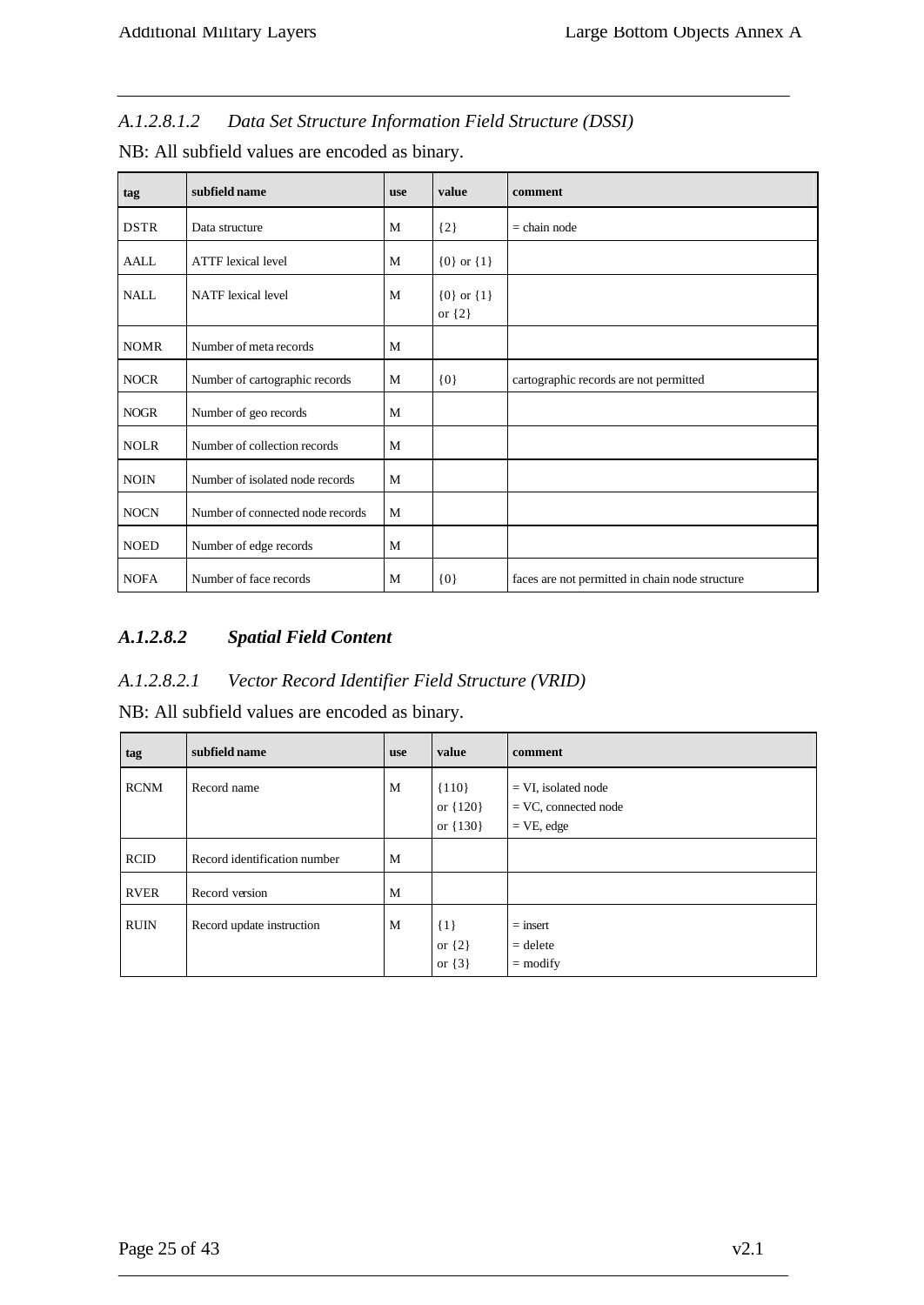#### *A.1.2.8.2.2 Vector Record Attribute Field Structure (ATTV)*

| tag         | subfield name        | <b>use</b> | value | comment                                                                                                                |
|-------------|----------------------|------------|-------|------------------------------------------------------------------------------------------------------------------------|
| <b>ATTL</b> | Attribute label/code | M          |       | binary code for an attribute                                                                                           |
| <b>ATVL</b> | Attribute value      |            |       | ASCII value, missing attribute value $=$ attribute value is<br>deleted or unknown (see S-57 Appendix B.1 clause 3.5.1) |

#### *A.1.2.8.2.3 Vector Record Pointer Control Field Structure (VRPC)*

NB: All subfield values are encoded as binary.

| tag         | subfield name                               | <b>use</b> | value                               | comment                                |
|-------------|---------------------------------------------|------------|-------------------------------------|----------------------------------------|
| <b>VPUI</b> | Vector record pointer update<br>instruction | M          | $\{1\}$<br>or $\{2\}$<br>or $\{3\}$ | $=$ insert<br>$=$ delete<br>$=$ modify |
| <b>VPIX</b> | Vector record pointer index                 | M          |                                     |                                        |
| <b>NVPT</b> | Number of vector record pointers            | M          |                                     |                                        |

## *A.1.2.8.2.4 Vector Record Pointer Field Structure (VRPT)*

NB: All subfield values are encoded as binary.

| tag         | subfield name      | <b>use</b> | value                 | comment                            |
|-------------|--------------------|------------|-----------------------|------------------------------------|
| <b>NAME</b> | Name               | M          |                       |                                    |
| <b>ORNT</b> | Orientation        | M          | ${255}$               | $=$ null                           |
| <b>USAG</b> | Usage indicator    | M          | ${255}$               | $=$ null                           |
| <b>TOPI</b> | Topology indicator | M          | $\{1\}$<br>or $\{2\}$ | $=$ beginning node<br>$=$ end node |
| <b>MASK</b> | Masking indicator  | M          | ${255}$               | $=$ null                           |

# *A.1.2.8.2.5 Co-ordinate Control Field Structure (SGCC)*

NB: All subfield values are encoded as binary.

| tag         | subfield name                 | <b>use</b> | value                               | comment                                |
|-------------|-------------------------------|------------|-------------------------------------|----------------------------------------|
| <b>CCUI</b> | Coordinate update instruction | M          | $\{1\}$<br>or $\{2\}$<br>or $\{3\}$ | $=$ insert<br>$=$ delete<br>$=$ modify |
| <b>CCIX</b> | Coordinate index              | M          |                                     |                                        |
| <b>CCNC</b> | Number of coordinates         | M          |                                     |                                        |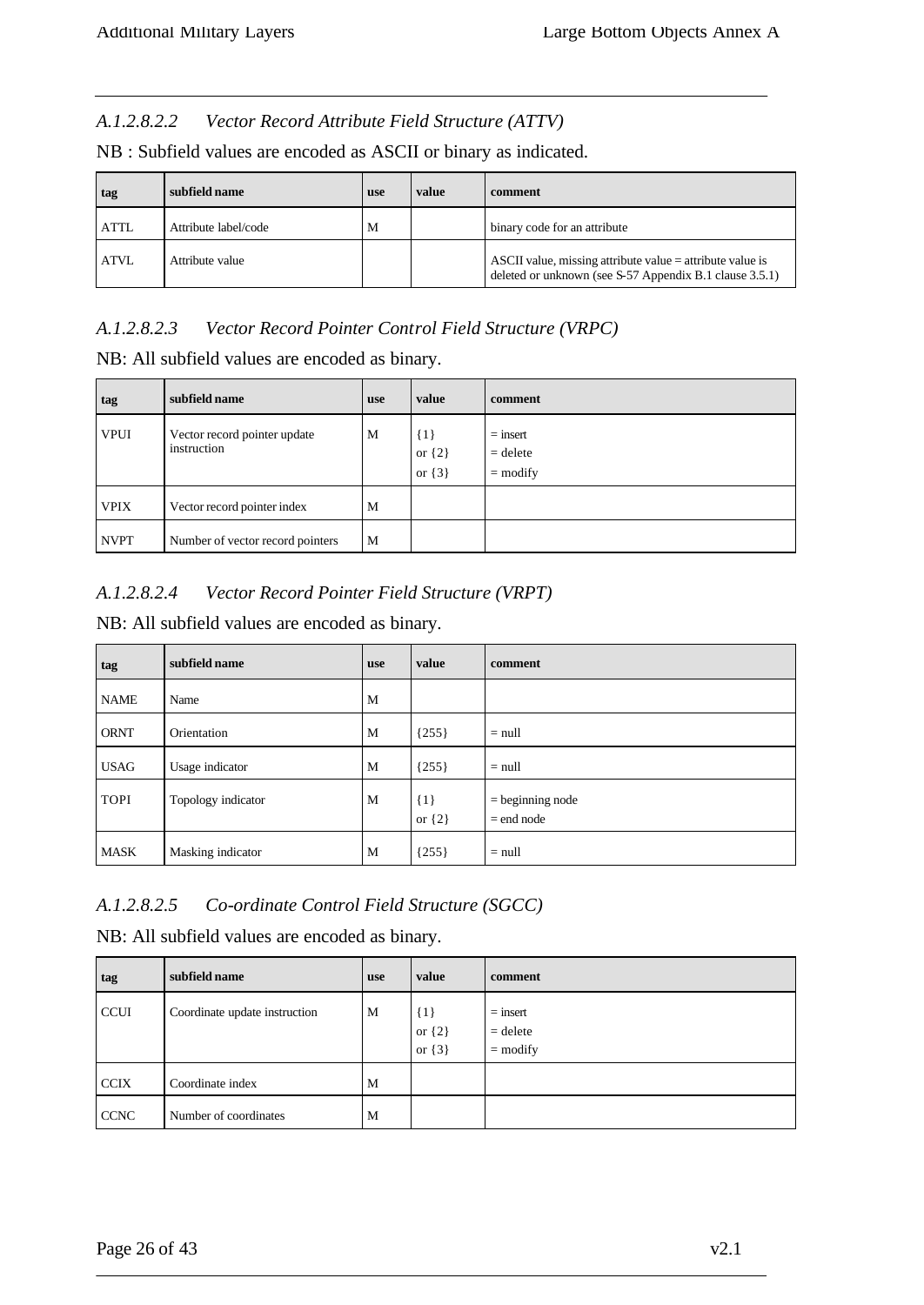#### *A.1.2.8.2.6 2-D Co-ordinate Field Structure(SG2D)*

NB: All subfield values are encoded as binary.

| tag         | subfield name        | <b>use</b> | value | comment                                      |
|-------------|----------------------|------------|-------|----------------------------------------------|
| <b>YCOO</b> | Coordinate in Y axis | M          |       | latitude (see S-57 Appendix B.1 clause 4.4)  |
| <b>XCOO</b> | Coordinate in X axis | M          |       | longitude (see S-57 Appendix B.1 clause 4.4) |

## *A.1.2.8.3 Feature Field Content*

## *A.1.2.8.3.1 Feature Record Identifier Field Structure (FRID)*

NB: All subfield values are encoded as binary.

| tag         | subfield name                | <b>use</b> | value                                             | comment                                              |
|-------------|------------------------------|------------|---------------------------------------------------|------------------------------------------------------|
| <b>RCNM</b> | Record name                  | M          | ${100}$                                           | $=$ FE                                               |
| <b>RCID</b> | Record identification number | M          |                                                   |                                                      |
| PRIM        | Object geometric primitive   | M          | ${1}$<br>or $\{2\}$<br>or $\{3\}$<br>or $\{255\}$ | $=$ point<br>$=$ line<br>$=$ area<br>$=$ no geometry |
| <b>GRUP</b> | Group                        | M          | ${255}$                                           | $=$ null                                             |
| OBJL        | Object label                 | M          |                                                   | binary code for an object class                      |
| <b>RVER</b> | Record version               | M          |                                                   |                                                      |
| <b>RUIN</b> | Record update instruction    | M          | $\{1\}$<br>or $\{2\}$<br>or $\{3\}$               | $=$ insert<br>$=$ delete<br>$=$ modify               |

## *A.1.2.8.3.2 Feature Object Identifier Field Structure (FOID)*

NB: All subfield values are encoded as binary.

| tag         | subfield name                      | use | value | comment |
|-------------|------------------------------------|-----|-------|---------|
| <b>AGEN</b> | Producing agency                   | M   |       |         |
| <b>FIDN</b> | Feature identification number      | M   |       |         |
| <b>FIDS</b> | Feature identification subdivision | M   |       |         |

## *A.1.2.8.3.3 Feature Record Attribute Field Structure (ATTF)*

NB: Subfield values are encoded as ASCII or binary as indicated.

| tag         | subfield name        | use | value | comment                                                     |
|-------------|----------------------|-----|-------|-------------------------------------------------------------|
| <b>ATTL</b> | Attribute label/code | M   |       | binary code for an attribute                                |
|             |                      |     |       | ASCII value. Missing attribute value $=$ attribute value is |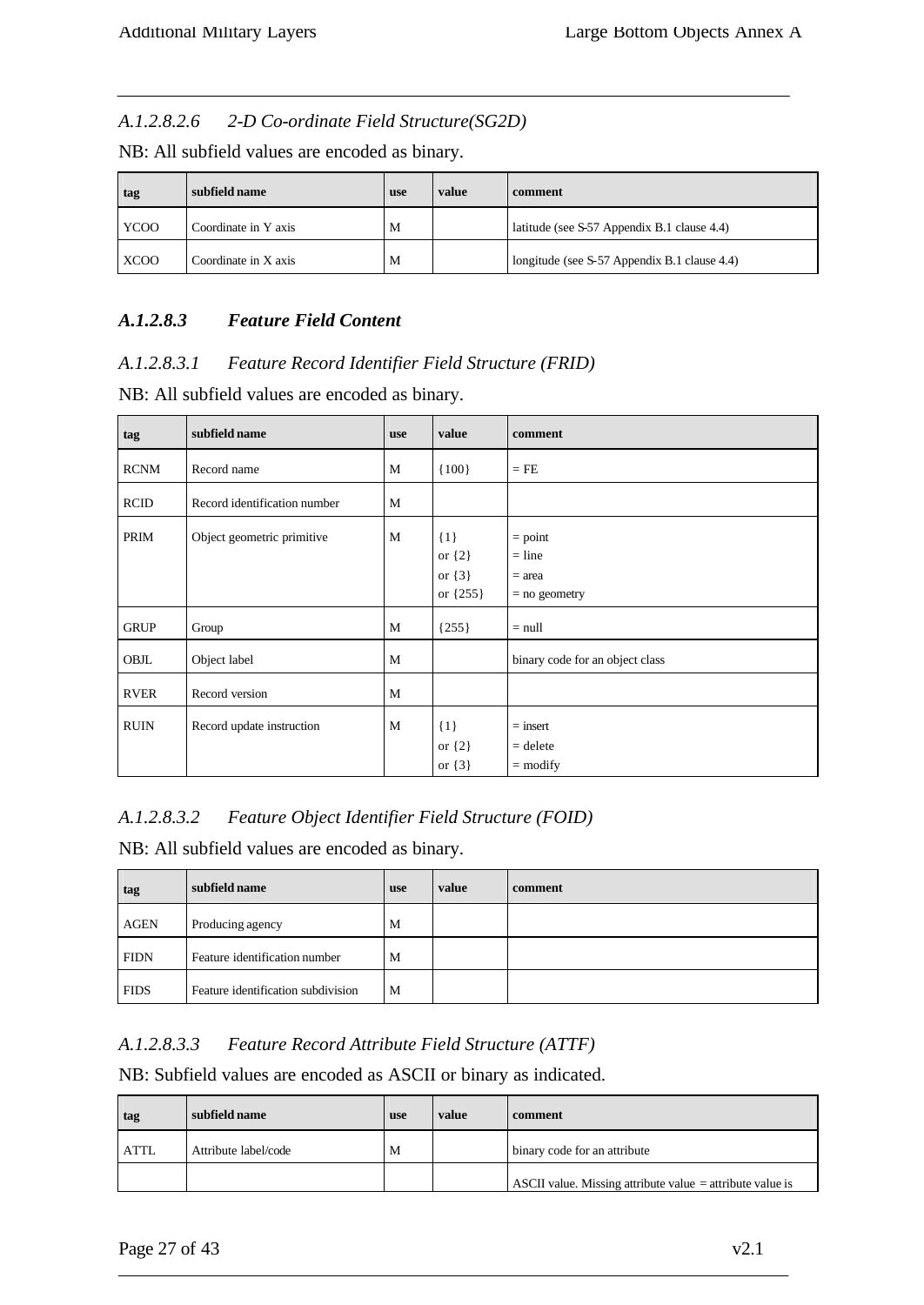|                  | subfield name   | use | value | comment                                                 |
|------------------|-----------------|-----|-------|---------------------------------------------------------|
| <sub>l</sub> tag |                 |     |       |                                                         |
|                  |                 |     |       |                                                         |
| <b>ATVL</b>      | Attribute value |     |       | deleted or unknown (see S-57 Appendix B.1 clause 3.5.1) |
|                  |                 |     |       |                                                         |

## *A.1.2.8.3.4 Feature Record National Attribute Field Structure (NATF)*

NB: Subfield values are encoded as ASCII or binary as indicated.

| tag         | subfield name        | <b>use</b> | value | comment                                                                 |
|-------------|----------------------|------------|-------|-------------------------------------------------------------------------|
| <b>ATTL</b> | Attribute label/code | M          |       | binary code for an attribute                                            |
| <b>ATVL</b> | Attribute value      |            |       | ASCII value. Missing attribute value $=$ attribute value is<br>deleted. |

# *A.1.2.8.3.5 Feature Record to Feature Object Pointer Control Field Structure (FFPC)*

NB: All subfield values are encoded as binary.

| tag         | subfield name                                | <b>use</b> | value                               | comment                                |
|-------------|----------------------------------------------|------------|-------------------------------------|----------------------------------------|
| <b>FFUI</b> | Feature object pointer update<br>instruction | M          | $\{1\}$<br>or $\{2\}$<br>or $\{3\}$ | $=$ insert<br>$=$ delete<br>$=$ modify |
| <b>FFIX</b> | Feature object pointer index                 | M          |                                     |                                        |
| <b>NFPT</b> | Number of feature object pointers            | M          |                                     |                                        |

# *A.1.2.8.3.6 Feature Record to Feature Object Pointer Field Structure (FFPT)*

NB: Subfield values are encoded as ASCII or binary as indicated.

| tag         | subfield name          | <b>use</b> | value                 | comment                               |
|-------------|------------------------|------------|-----------------------|---------------------------------------|
| <b>LNAM</b> | Long name              | M          |                       | binary                                |
| <b>RIND</b> | Relationship indicator | M          | $\{2\}$<br>or $\{3\}$ | $=$ slave, binary<br>$=$ peer, binary |
| <b>COMT</b> | Comment                |            |                       | <b>ASCII</b>                          |

*A.1.2.8.3.7 Feature Record to Spatial Record Pointer Control Field Structure (FSPC0* NB: All subfield values are encoded as binary.

| tag         | subfield name                                           | <b>use</b> | value                               | comment                                |
|-------------|---------------------------------------------------------|------------|-------------------------------------|----------------------------------------|
| <b>FSUI</b> | Feature to spatial record pointer<br>update instruction | M          | $\{1\}$<br>or $\{2\}$<br>or $\{3\}$ | $=$ insert<br>$=$ delete<br>$=$ modify |
| <b>FSIX</b> | Feature to spatial record pointer<br>index              | M          |                                     |                                        |
| <b>NSPT</b> | Number of feature to spatial record<br>pointers         | M          |                                     |                                        |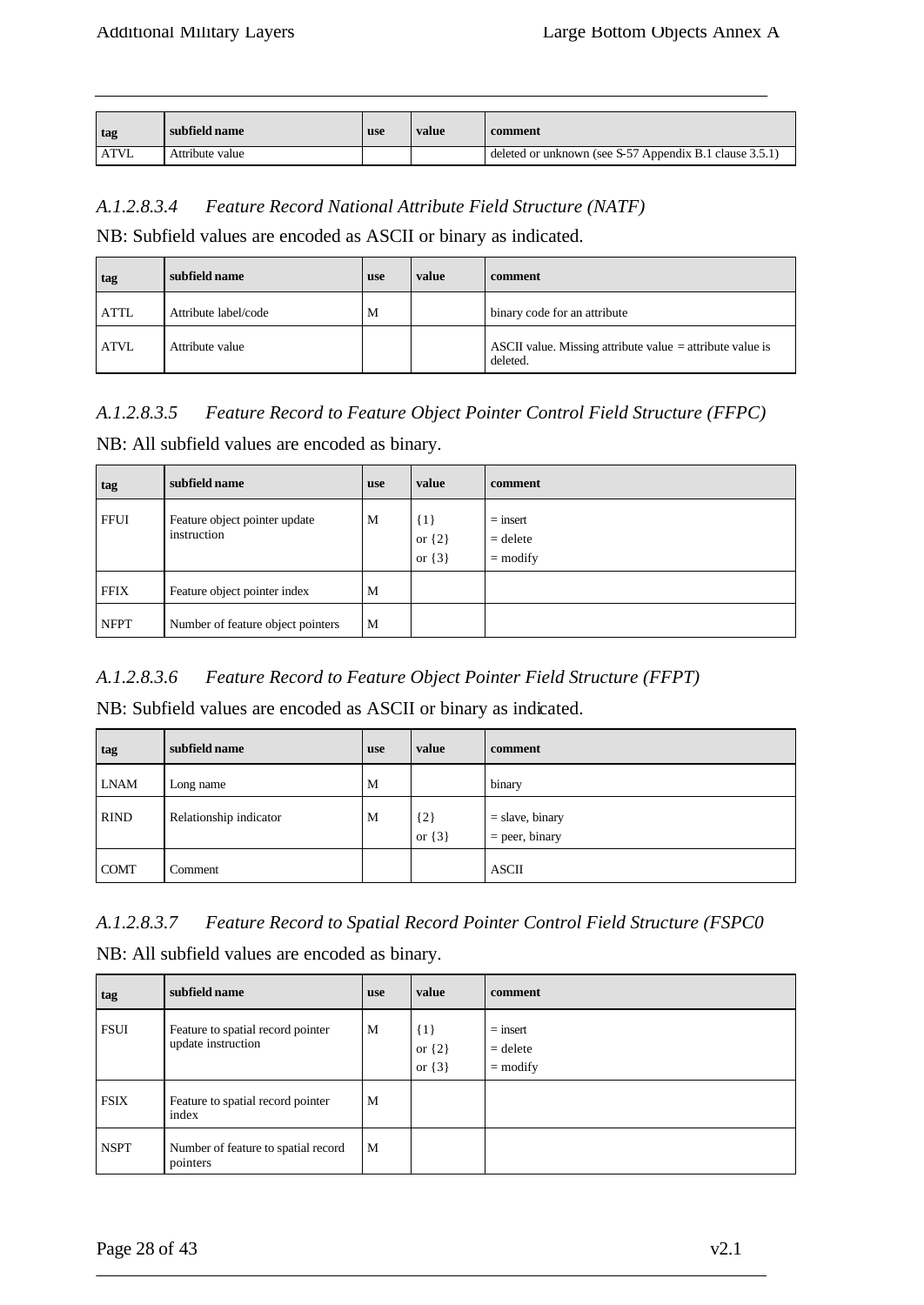| <b>Feature Record to Spatial Pointer Field Structure (FSPT)</b><br>A.1.2.8.3.8 |  |  |
|--------------------------------------------------------------------------------|--|--|
|--------------------------------------------------------------------------------|--|--|

| NB: All subfield values are encoded as binary. |  |  |  |
|------------------------------------------------|--|--|--|
|------------------------------------------------|--|--|--|

| tag         | subfield name     | <b>use</b> | value                                             | comment                                                                                        |
|-------------|-------------------|------------|---------------------------------------------------|------------------------------------------------------------------------------------------------|
| <b>NAME</b> | name              | M          |                                                   |                                                                                                |
| <b>ORNT</b> | orientation       | M          | $\{1\}$<br>or $\{2\}$<br>or ${255}$               | $=$ forward<br>$=$ reverse<br>$=$ null                                                         |
| <b>USAG</b> | usage indicator   | M          | $\{1\}$<br>or $\{2\}$<br>or $\{3\}$<br>or ${255}$ | $=$ exterior<br>$=$ interior<br>$=$ exterior boundary, truncated by the data limit<br>$=$ null |
| <b>MASK</b> | Masking indicator | M          | $\{1\}$<br>or $\{2\}$<br>or {255}                 | $=$ mask<br>$=$ show<br>$=$ null                                                               |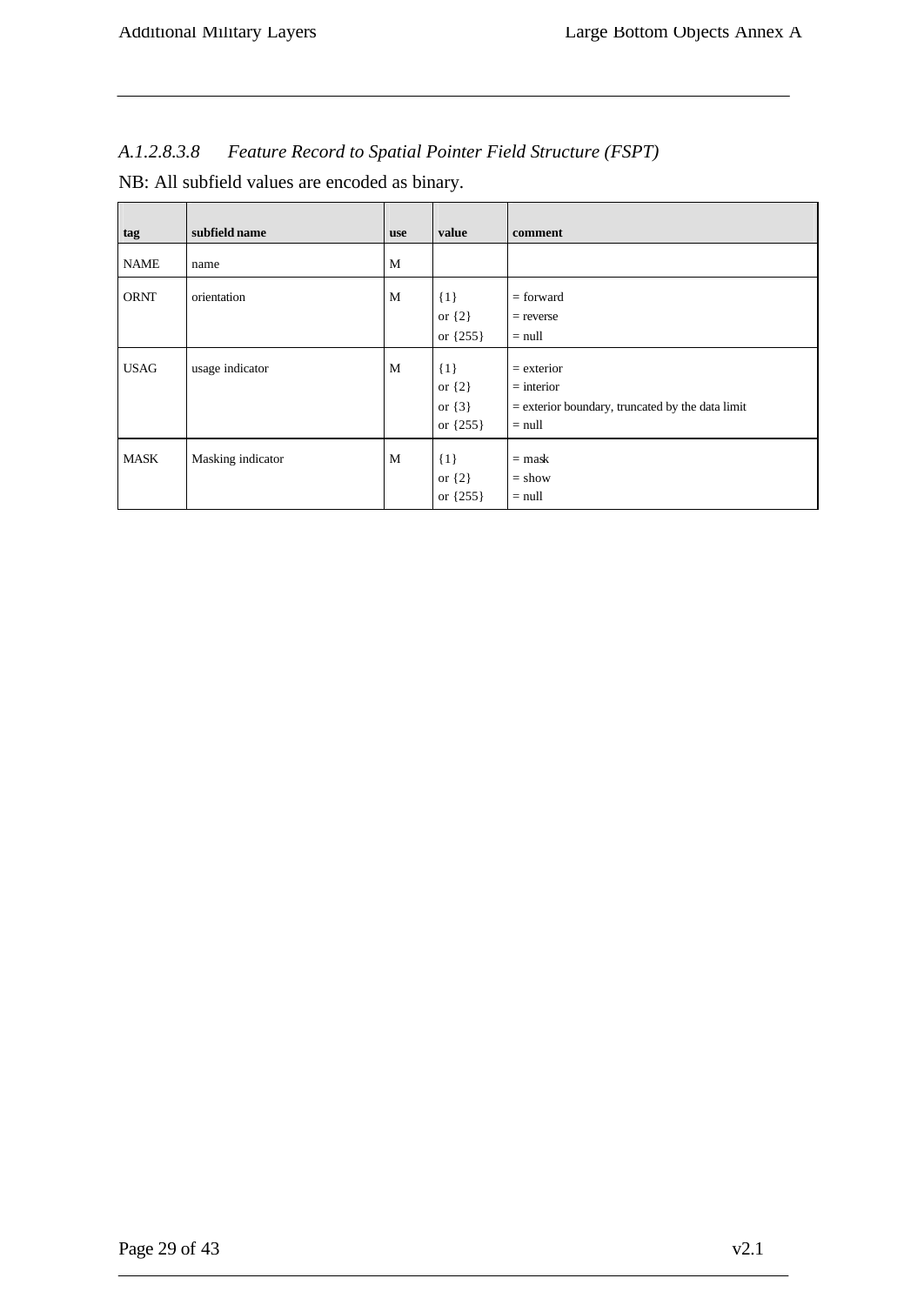# **A.2 AML S-57 DATA DICTIONARY**

## **A.2.1 GENERAL GUIDELINES**

## **A.2.1.1 Feature Object Identifiers**

Each feature object must have a unique world-wide identifier. This identifier, called the feature object identifier, is formed by the binary concatenation of the contents of the subfields of the "Feature Object Identifier" [FOID] field.

The feature object identifier may be used to identify multiple instances of the same object. For example, the same object may appear in different scale bands, or an object may be split by the cell structure. In these circumstances, each instance of this object may have the same identifier.

Feature object identifiers must not be reused, even when a feature has been deleted

## **A.2.1.2 Cartographic Objects**

The use of cartographic objects is prohibited.

#### **A.2.1.3 Time Varying Objects**

Specific AML products may contain information about magnetic variation, tides, tidal streams and currents. However, depth information should only be displayed as it has been provided in the AML product and not adjusted by tidal height.

#### **A.2.1.4 Prohibited Attributes**

Attributes not included in this Product Specification are prohibited.

#### **A.2.1.5 Numeric Attribute Values**

Floating point or integer attribute values must not be padded by non-significant zeros (e.g. 2.5 and not 02.500) unless they are required to specify units of resolution where trailing zeros will become significant in order to distinguish between values (e.g. 3.2 may need to be differentiated from 3.200).

#### **A.2.1.6 Text Attribute Values**

The lexical level used for the "Feature Record Attribute" [ATTF] field must be 1 (ISO 8859-1) (see Sections A.1.2.7.3.3 and A.1.2.8.3.3 of this Annex). Lexical level 1 or 2 may be used for the "Feature Record National Attribute" [NATF] field (see Sections A.1.2.7.3.4 and A.1.2.8.3.4 of this Annex). Format effecting (C0) characters, as defined in S-57 Part 3, Annex B, are prohibited. The delete character is only used in the update mechanism (see S-57 part 3, clause 8.4.2.2.a and 8.4.3.2.a).

## **A.2.2 UNKNOWN ATTRIBUTE VALUES**

In a base data set (LN application profile), when an attribute code is present but the attribute value is missing, it means that the producer wishes to indicate that this attribute value is unknown.

In a revision data set (LR application profile), when an attribute code is present but the attribute value is missing it means:

- That the value of this attribute is to be replaced by an unknown value if it was present in the original data set
- That an unknown value is to be inserted if the attribute was not present in the original data set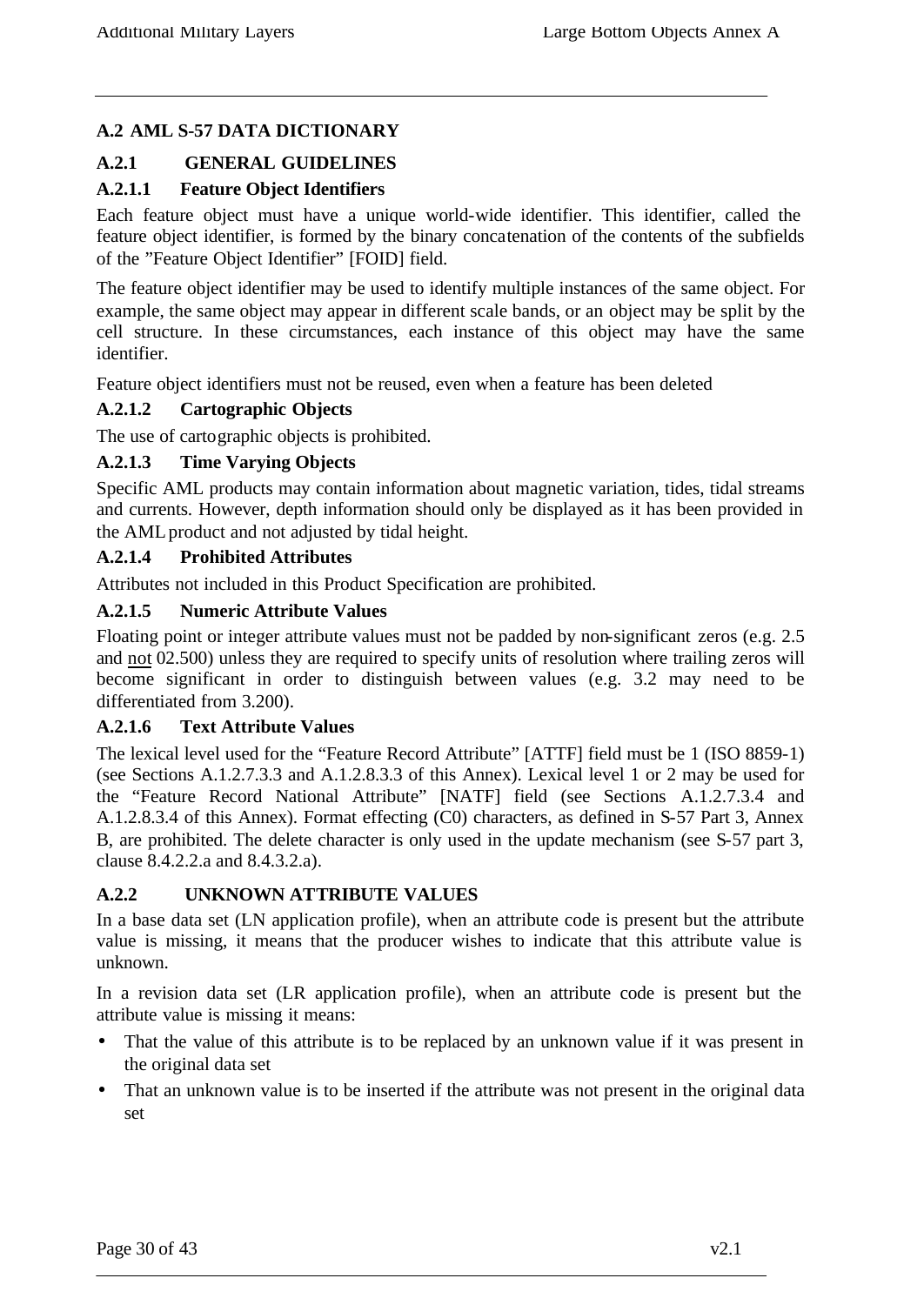In both cases the missing attribute value is encoded by the means described in S-57 Part 3, clause 2.1.

## **A.2.3 USE OF META INFORMATION**

#### **A.2.3.1 AML Data Set Metadata**

For all AML Products, the Data Set Descriptive records (defined in the application profile structures - Sections A.1.2.7.1 and A.1.2.8.1 of this Annex) are used to contain the metadata of the dataset. The mandatory meta information specified in Section 5.3 of the Product Specification is encoded in S-57 as indicated in the table below.

| <b>General/Production</b>                             | <b>Field</b>               | Sub-field                  |
|-------------------------------------------------------|----------------------------|----------------------------|
| <b>Information</b>                                    |                            |                            |
| Production Agency                                     | <b>DSID</b>                | <b>AGEN</b>                |
| <b>Dataset Name</b>                                   | <b>DSID</b>                | <b>DSNM</b>                |
| <b>Edition Number</b>                                 | <b>DSID</b>                | <b>EDTN</b>                |
| Date of Release                                       | <b>DSID</b>                | <b>ISDT</b>                |
| <b>Product Specification</b><br>Description           | <b>DSID</b><br><b>DSID</b> | <b>PRSP</b><br><b>PSDN</b> |
| <b>Product Specification</b><br><b>Version Number</b> | <b>DSID</b>                | <b>PRED</b>                |
| <b>Product Scale Band</b>                             | <b>DSID</b>                | <b>INTU</b>                |
| <b>Compilation Scale</b>                              | <b>DSPM</b>                | <b>CSCL</b>                |

| <b>Security Classification</b> | <b>Field</b> | Sub-field                            |
|--------------------------------|--------------|--------------------------------------|
| <b>Information</b>             |              |                                      |
| <b>International Defence</b>   | <b>DSID</b>  | <b>COMT</b>                          |
| Organisation (IDO) Status      |              | (stored as comma-separated values in |
| <b>Protective Marking</b>      | <b>DSID</b>  | free-text subfield)                  |
| <b>Owner Authority</b>         | <b>DSID</b>  |                                      |
| Caveat                         | <b>DSID</b>  |                                      |
| <b>Update</b>                  | <b>Field</b> | Sub-field                            |
| <b>Information</b>             |              |                                      |
| <b>Update Application Date</b> | <b>DSID</b>  | <b>UADT</b>                          |
| <b>Update Number</b>           | <b>DSID</b>  | <b>UPDN</b>                          |

| Datums & Units            | <b>Field</b> | Sub-field   |
|---------------------------|--------------|-------------|
| Horizontal Geodetic Datum | <b>DSPM</b>  | <b>HDAT</b> |
| <b>Vertical Datum</b>     | <b>DSPM</b>  | VDAT        |
| <b>Sounding Datum</b>     | <b>DSPM</b>  | <b>SDAT</b> |
| Co-ordinate Units         | <b>DSPM</b>  | <b>COUN</b> |
| Height / Length Units     | <b>DSPM</b>  | <b>HUNI</b> |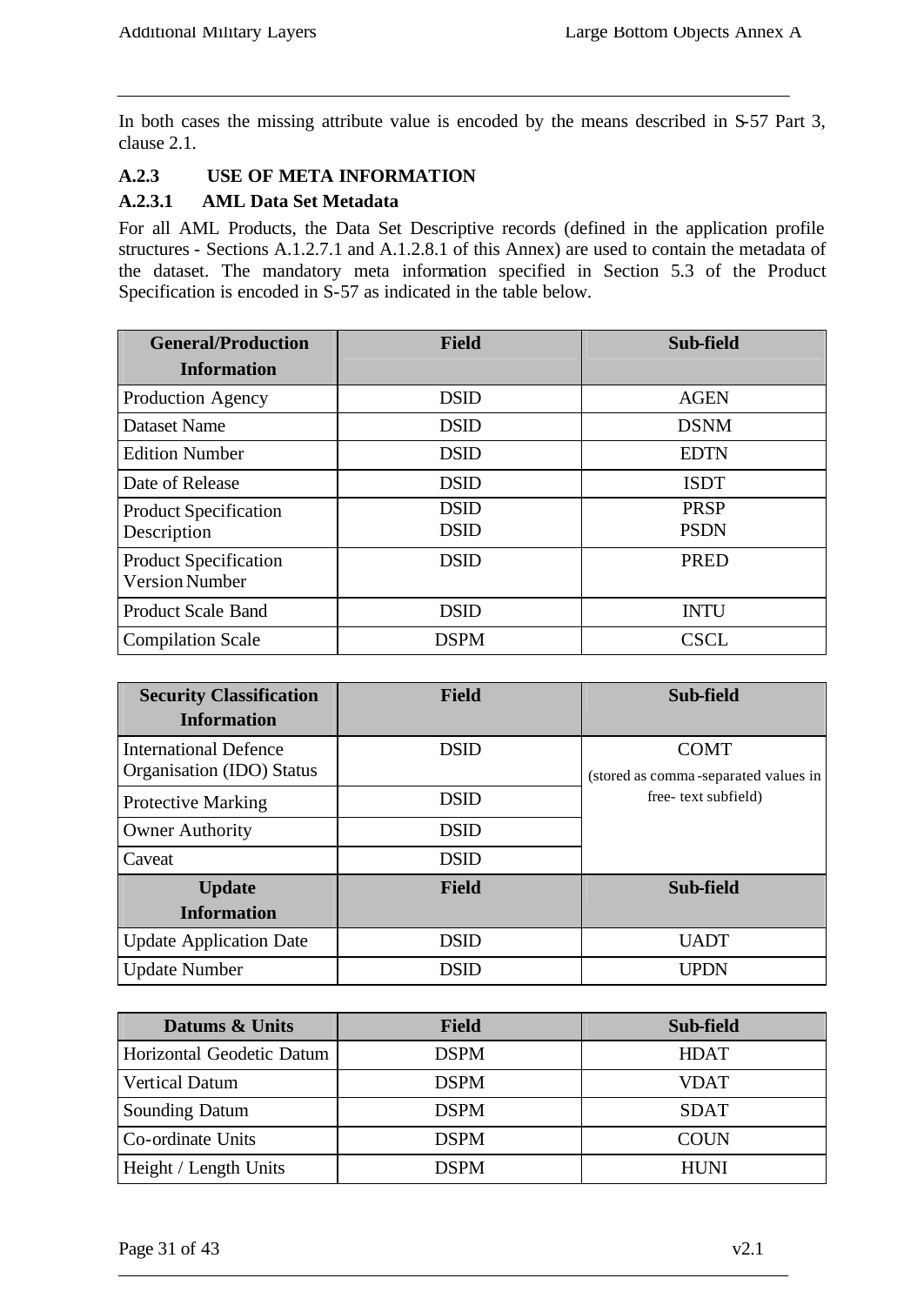| Datums & Units                   | <b>Field</b> | Sub-field   |
|----------------------------------|--------------|-------------|
| Depth Units                      | DSPM         | DUNI        |
| <b>Positional Accuracy Units</b> | DSPM         | <b>PUNI</b> |

## **A.2.3.2 Hierarchy of Meta Data**

Any meta data stored as attributes of Meta Objects, or, Geo or Spatial features will override meta information stored in the Data Set Descriptive records. The table below indicates which AML meta objects and associated attributes supersede information stored in the data set subfields (see Sections A.2.3.1, A.1.2.7.1 and A.1.2.8.1 of this Annex).

## Notes:

In the following tables, acronyms shown in upper-case type, are those approved by the IHO for use in the S-57 data schema. However, additional acronyms have been created for use in the AML data schema. These are shown in lower-case type.

Additionally, the terms 'specific' and 'generic' are used in the tables to indicate an attribute's association to a feature. Attributes that are 'generic' apply to all features listed in this Product Specification. Attributes listed as 'specific' relate only to those in the Real-World Features table in Section 5.5.1 of the Product Specification, when included in the 'Associated Attributes' column.

| <b>Field</b> | Sub-field                  | S-57 Meta<br><b>Object</b> | $S-57$<br><b>Attribute</b> | <b>S-57 Geo</b><br><b>Object</b> | $S-57$<br><b>Attribute</b> |
|--------------|----------------------------|----------------------------|----------------------------|----------------------------------|----------------------------|
| <b>DSID</b>  | <b>AGEN</b>                | M PROD                     | <b>AGENCY</b>              | generic                          | <b>AGENCY</b>              |
| <b>DSPM</b>  | <b>CSCL</b>                | M_CSCL                     | <b>CSCALE</b>              | generic                          | <b>CSCALE</b>              |
| <b>DSID</b>  | <b>COMT</b>                | m_clas                     | secido                     | generic                          | secido                     |
|              | (stored as                 |                            | secpmk                     | generic                          | secpmk                     |
|              | comma-<br>separated values |                            | secown                     | generic                          | secown                     |
|              | in free-text<br>subfield)  |                            | seccyt                     | generic                          | seccvt                     |

| <b>Field</b> | Sub-field   | S-57 Meta<br><b>Object</b> | $S-57$<br><b>Attribute</b> | <b>S-57 Geo</b><br><b>Object</b> | $S-57$<br><b>Attribute</b> |
|--------------|-------------|----------------------------|----------------------------|----------------------------------|----------------------------|
| <b>DSPM</b>  | <b>VDAT</b> | M VDAT                     | <b>VERDAT</b>              | specific                         | <b>VERDAT</b>              |
| <b>DSPM</b>  | SDAT        | M SDAT                     | soudat                     | specific                         | soudat                     |
| <b>DSPM</b>  | <b>DUNI</b> | M UNIT                     | <b>DUNITS</b>              | specific                         | <b>DUNITS</b>              |

# **A.2.4 SCHEMA**

# **A.2.4.1 AML Large Bottom Objects Meta Information Table**

The meta information specified in Section 5.3 of the Product Specification is encoded in S-57 as indicated in the table below.

| <b>Production Information</b> | S-57 Meta        | $S-57$           | <b>S-57 Geo</b> | $S-57$           |
|-------------------------------|------------------|------------------|-----------------|------------------|
|                               | <b>Object</b>    | <b>Attribute</b> | <b>Object</b>   | <b>Attribute</b> |
| Capture Date                  | <b>PROD</b><br>M | <b>RECDAT</b>    | generic         | RECDAT           |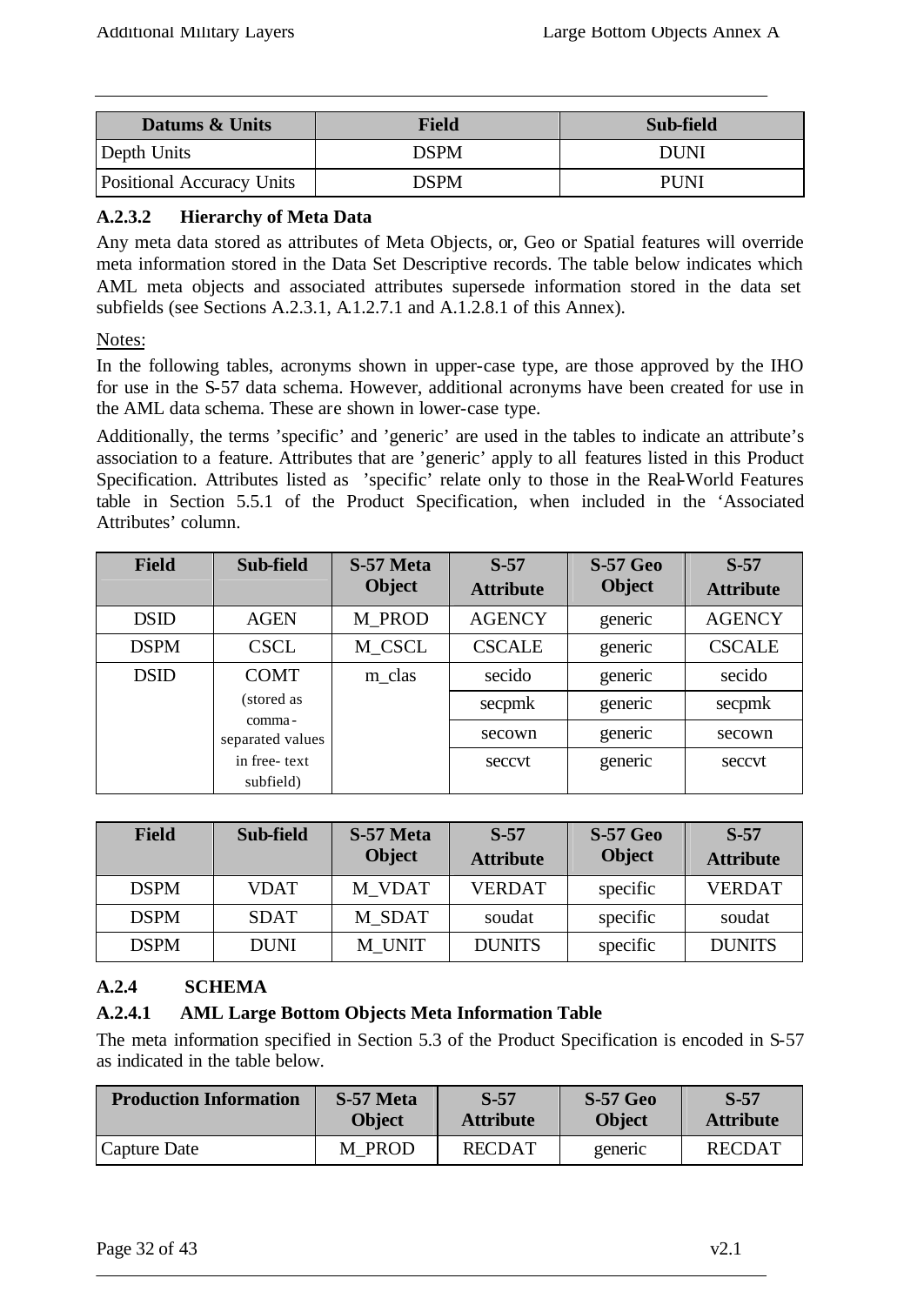| <b>Production Information</b> | S-57 Meta<br><b>Object</b> | $S-57$<br><b>Attribute</b> | <b>S-57 Geo</b><br><b>Object</b> | $S-57$<br><b>Attribute</b> |
|-------------------------------|----------------------------|----------------------------|----------------------------------|----------------------------|
| Copyright Statement           | M PROD                     | cpyrit                     | generic                          | cpyrit                     |
| <b>Production Agency</b>      | M PROD                     | <b>AGENCY</b>              | generic                          | <b>AGENCY</b>              |
| <b>Producing Country</b>      | M PROD                     | <b>PRCTRY</b>              | generic                          | <b>PRCTRY</b>              |
| Data Coverage                 | M COVR                     | <b>CATCOV</b>              | N/A                              | N/A                        |

| <b>Security Classification</b><br><b>Information</b>      | S-57 Meta<br><b>Object</b> | $S-57$<br><b>Attribute</b> | <b>S-57 Geo</b><br><b>Object</b> | $S-57$<br><b>Attribute</b> |
|-----------------------------------------------------------|----------------------------|----------------------------|----------------------------------|----------------------------|
| <b>International Defence</b><br>Organisation (IDO) Status | m clas                     | secido                     | generic                          | secido                     |
| <b>Protective Marking</b>                                 | m_clas                     | secpmk                     | generic                          | secpmk                     |
| <b>Owner Authority</b>                                    | m clas                     | secown                     | generic                          | secown                     |
| Caveat                                                    | m clas                     | seccay                     | generic                          | seccyt                     |

| <b>Geo-Reference</b><br><b>Information</b> | S-57 Meta<br><b>Object</b> | $S-57$<br><b>Attribute</b> | <b>S-57 Geo</b><br><b>Object</b> | $S-57$<br><b>Attribute</b> |
|--------------------------------------------|----------------------------|----------------------------|----------------------------------|----------------------------|
| <b>Vertical Datum</b>                      | M_VDAT                     | <b>VERDAT</b>              | specific                         | <b>VERDAT</b>              |
| <b>Sounding Datum</b>                      | M SDAT                     | soudat                     | specific                         | soudat                     |
| Height / Length Units                      | M_UNIT                     | <b>HUNITS</b>              | specific                         | <b>HUNITS</b>              |
| Depth Units                                | M UNIT                     | <b>DUNITS</b>              | specific                         | <b>DUNITS</b>              |
| <b>Source</b><br><b>Information</b>        | S-57 Meta<br><b>Object</b> | $S-57$<br><b>Attribute</b> | <b>S-57 Geo</b><br><b>Object</b> | $S-57$<br><b>Attribute</b> |
| Source Date                                | M_CSCL                     | <b>SORDAT</b>              | generic                          | <b>SORDAT</b>              |
| <b>Source Country</b>                      | M_CSCL                     | <b>SORIND</b>              | generic                          | <b>SORIND</b>              |
| Source Agency                              | M_CSCL                     | <b>SORIND</b>              | generic                          | <b>SORIND</b>              |
| Source ID                                  | M_CSCL                     | <b>SORIND</b>              | generic                          | <b>SORIND</b>              |
| Source Type                                | M_CSCL                     | <b>SORIND</b>              | generic                          | <b>SORIND</b>              |
| Source Scale                               | M_CSCL                     | <b>CSCALE</b>              | generic                          | <b>CSCALE</b>              |

| <b>Data Quality</b><br><b>Information</b> | S-57 Meta<br><b>Object</b>                                   | $S-57$<br><b>Attribute</b> | <b>S-57 Geo</b><br><b>Object</b> | $S-57$<br><b>Attribute</b>                            |
|-------------------------------------------|--------------------------------------------------------------|----------------------------|----------------------------------|-------------------------------------------------------|
| Absolute Horizontal                       | M_ACCY                                                       | <b>POSACC</b>              | generic                          | <b>POSACC</b>                                         |
| Accuracy                                  | (non-bathymetric<br>data)<br>M_QUAL<br>(bathymetric<br>data) | <b>POSACC</b>              | generic                          | (spatial object)<br><b>POSACC</b><br>(spatial object) |
| Error Ellipse                             | M ACCY                                                       | errell                     | generic                          | errell                                                |
|                                           | (non-bathymetric<br>data)                                    |                            |                                  | (spatial object)                                      |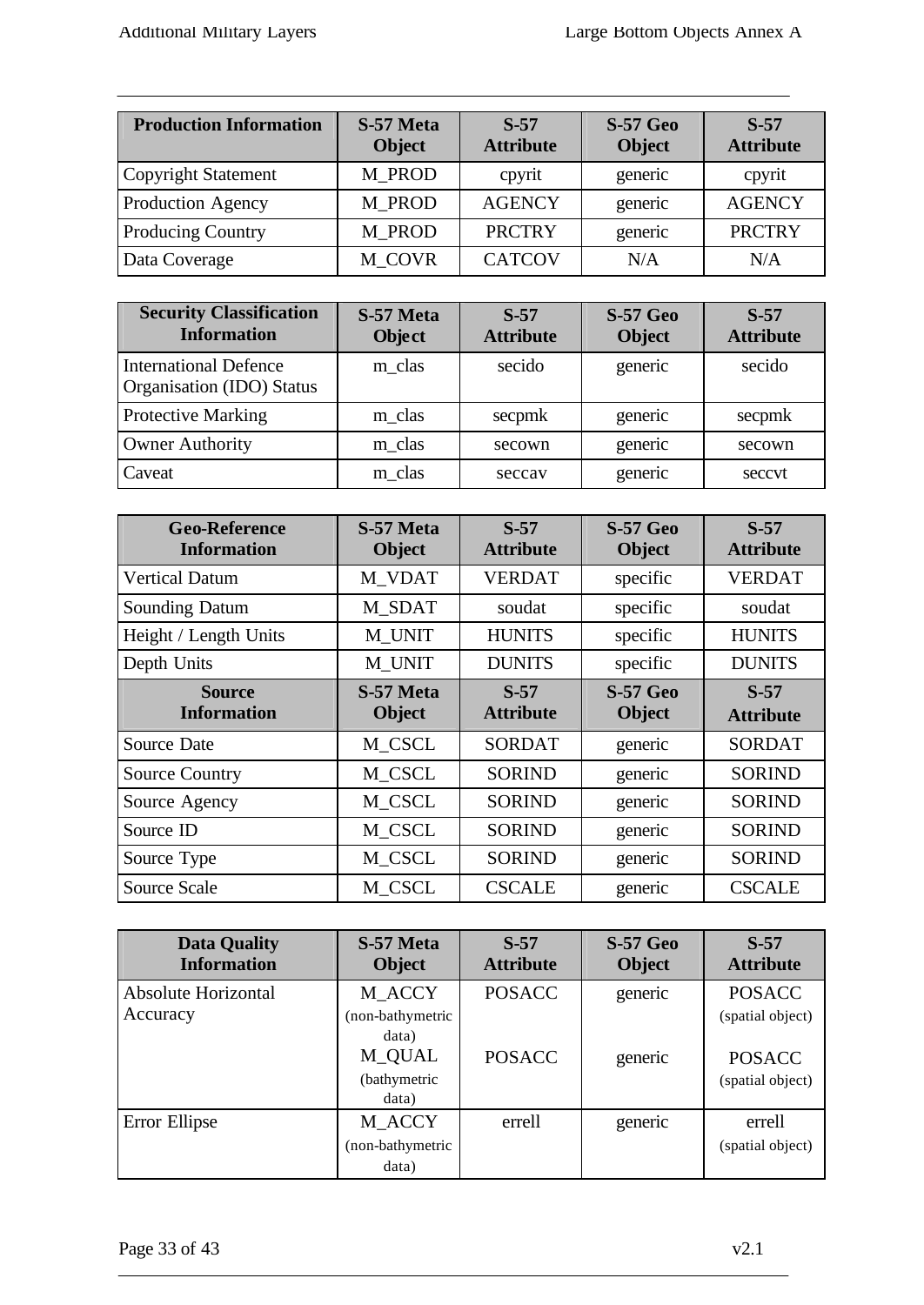| <b>Data Quality</b><br><b>Information</b>            | S-57 Meta<br><b>Object</b> | $S-57$<br><b>Attribute</b> | <b>S-57 Geo</b><br><b>Object</b> | $S-57$<br><b>Attribute</b>        |
|------------------------------------------------------|----------------------------|----------------------------|----------------------------------|-----------------------------------|
| <b>Absolute Vertical</b><br>Accuracy                 | M_ACCY                     | elvacc                     | generic                          | elvacc                            |
| Relative Horizontal<br>Accuracy                      | M_ACCY                     | <b>HORACC</b>              | generic                          | <b>HORACC</b>                     |
| <b>Relative Vertical Accuracy</b>                    | M_ACCY                     | <b>VERACC</b>              | generic                          | <b>VERACC</b>                     |
| Sounding Accuracy                                    | M_QUAL                     | SOUACC                     | specific                         | <b>SOUACC</b>                     |
| <b>Quality of Position</b>                           | <b>M_SREL</b>              | <b>QUAPOS</b>              | generic                          | <b>QUAPOS</b><br>(spatial object) |
| <b>Quality of Sounding</b><br>Measurement            | M_SREL                     | <b>QUASOU</b>              | specific                         | <b>QUASOU</b>                     |
| Technique of Sounding<br>Measurement                 | <b>M_SREL</b>              | <b>TECSOU</b>              | specific                         | <b>TECSOU</b>                     |
| Completeness for the<br><b>Product Specification</b> | m_conf                     | catcnf                     | N/A                              | N/A                               |
| <b>External Reference</b><br><b>Information</b>      | S-57 Meta<br><b>Object</b> | $S-57$<br><b>Attribute</b> | <b>S-57 Geo</b><br><b>Object</b> | $S-57$<br><b>Attribute</b>        |
| Image File Link                                      | <b>M_NPUB</b>              | <b>PICREP</b>              | generic                          | <b>PICREP</b>                     |
| <b>Text File Reference</b>                           | generic                    | <b>TXTDSC</b>              | generic                          | <b>TXTDSC</b>                     |
| Text File Reference (in<br>national language)        | generic                    | <b>NTXTDS</b>              | generic                          | <b>NTXTDS</b>                     |
| Reference to a Publication                           | M NPUB                     | <b>PUBREF</b>              | generic                          | <b>PUBREF</b>                     |

| <b>Other Supporting</b><br><b>Information</b>                      | S-57 Meta<br><b>Object</b> | $S-57$<br><b>Attribute</b> | <b>S-57 Geo</b><br><b>Object</b> | $S-57$<br><b>Attribute</b> |
|--------------------------------------------------------------------|----------------------------|----------------------------|----------------------------------|----------------------------|
| <b>Supporting Textual</b><br>Information                           | generic                    | <b>INFORM</b>              | generic                          | <b>INFORM</b>              |
| <b>Supporting Textual</b><br>Information (in<br>national language) | generic                    | <b>NINFOM</b>              | generic                          | <b>NINFOM</b>              |

## Notes:

- 1. When there is no meta object attribute, an individual attribute can supersede a data set subfield.
- 2. It is prohibited to use an attribute on an individual object, if this attribute has the same value as the general value defined by the meta object or the equivalent data set subfield.
- 3. It is prohibited to use a meta object, if the information given by this meta object is the same as the value given by the equivalent data set subfield.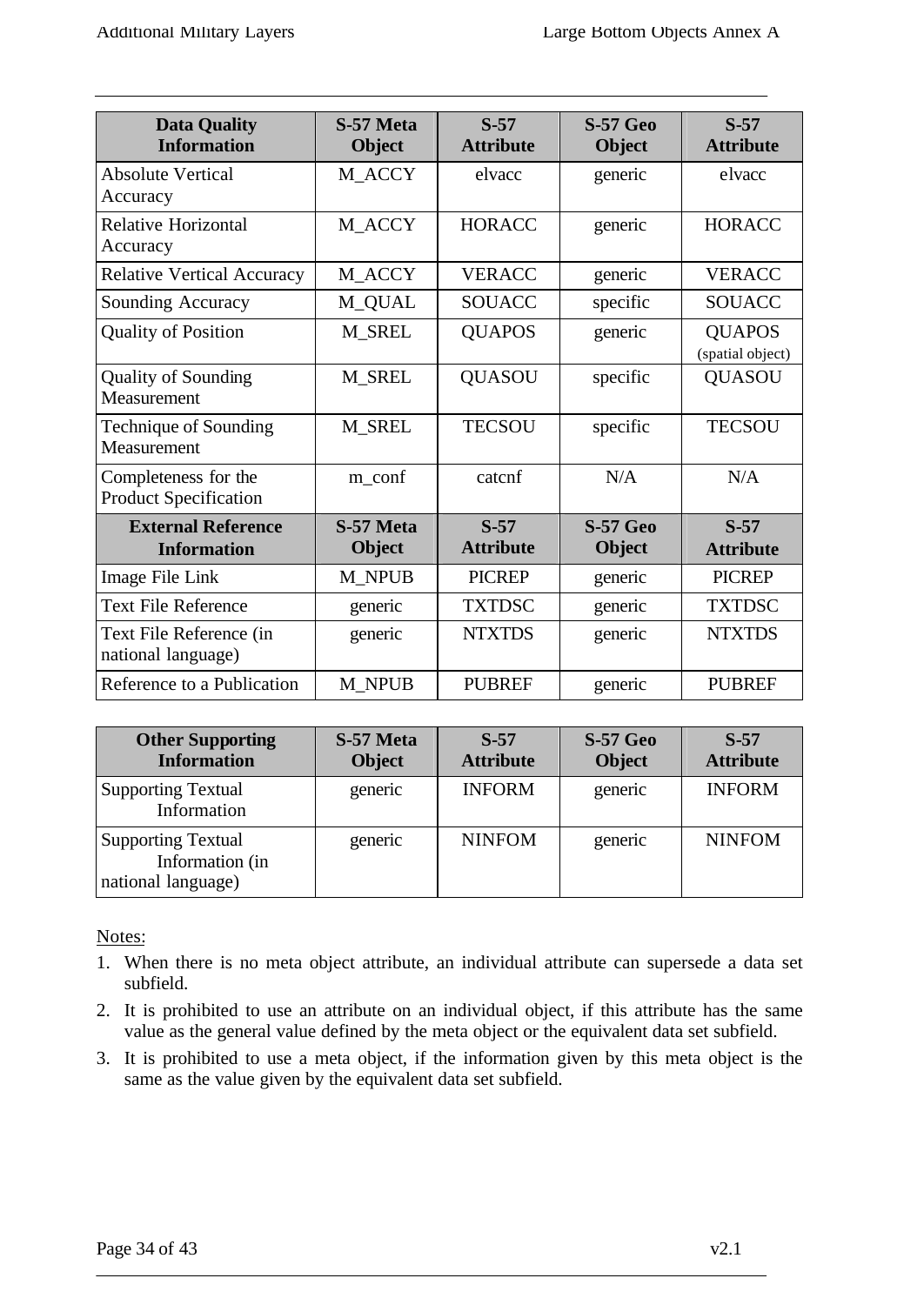#### **A.2.4.2 AML Large Bottom Objects Object Table**

The tables below define the S-57 / AML six-letter acronym for each of the features / objects described in Section 5.5.1 of the Product Specification.

The tables provide the following details:

- Geo Object gives the feature name.
- Acronym gives the six-character code for the feature.

Allowable attributes for all the features / objects listed in the following tables are given in Section A.2.4.3 below.

| <b>Feature (Geo Object)</b> | Acronym       |
|-----------------------------|---------------|
| <b>Impact Scour</b>         | iscour        |
| Obstruction                 | <b>OBSTRN</b> |
| <b>Sensor Anomaly</b>       | senanm        |
| Underwater / Awash Rock     | <b>UWTROC</b> |
| Wreck                       | <b>WRECKS</b> |
| User defined                | u_defd        |

| <b>Collection &amp; Meta Object</b>        | Acronym          |  |  |
|--------------------------------------------|------------------|--|--|
| Completeness for the Product Specification | m_conf           |  |  |
|                                            |                  |  |  |
| Data Coverage<br>Data source area          | M_COVR<br>M_CSCL |  |  |

#### **A.2.4.3 AML Large Bottom Objects Attribute Table**

The table below defines the S-57 / AML six-letter acronym for each of the attributes described in Section 5.5.2 in the Product Specification.

The table provides the following details:

- Attribute gives the attribute name.
- Acronym gives the six-character alpha-numeric code.

Allowable attribute values for all the attributes listed are given in Section 5.5 - Schema, of the Product Specification.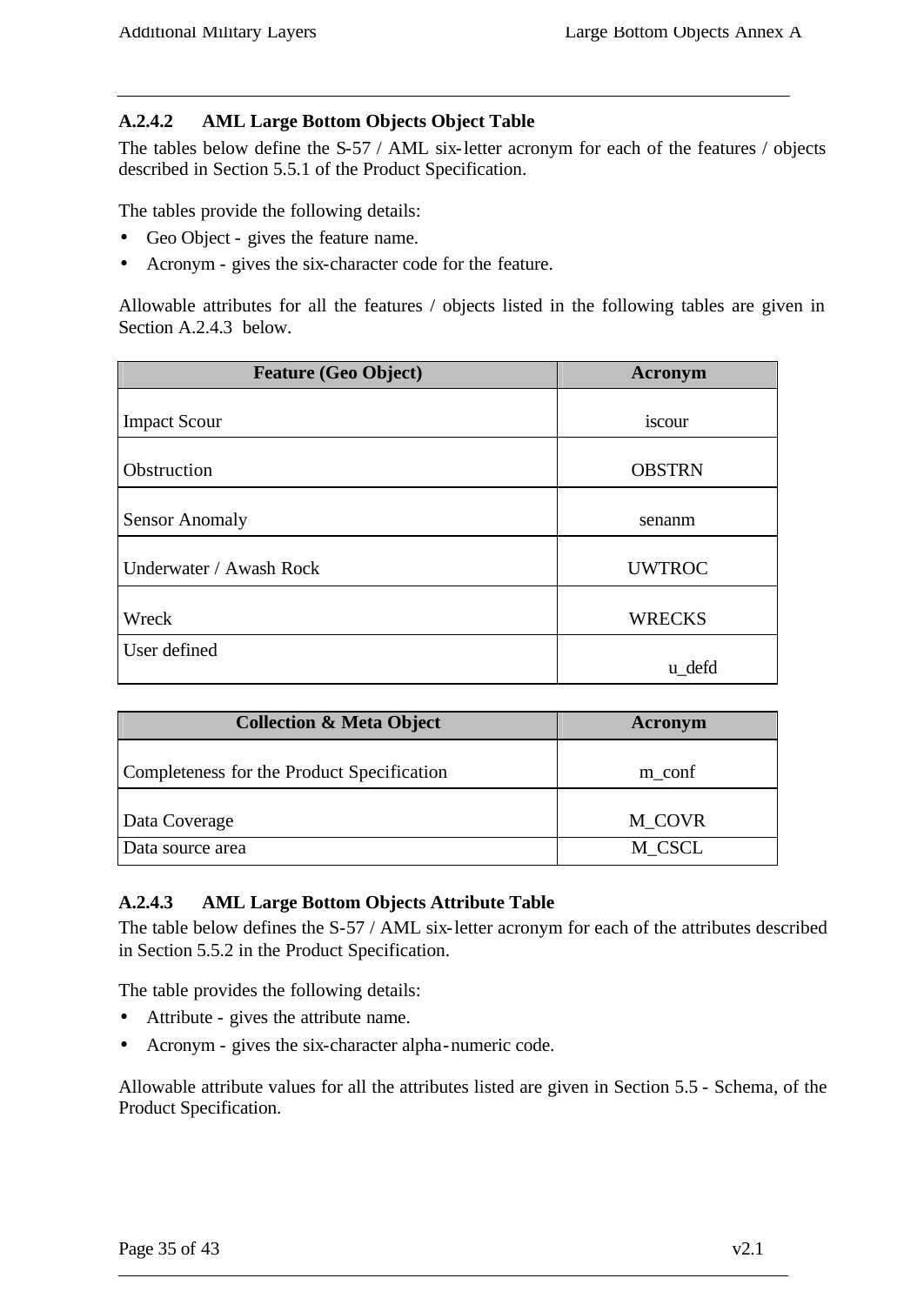| <b>Attribute</b>                                | <b>Acronym</b> |  |
|-------------------------------------------------|----------------|--|
| <b>Abandonment Date</b>                         | databa         |  |
| <b>Absolute Horizontal Accuracy</b>             | <b>POSACC</b>  |  |
| <b>Absolute Vertical Accuracy</b>               | elvacc         |  |
| <b>Beam of Vessel</b>                           | vesbem         |  |
| <b>Capture Date</b>                             | <b>RECDAT</b>  |  |
| <b>Cardinal Point Orientation</b>               | orcard         |  |
| <b>Category of Completeness</b>                 | catcnf         |  |
| <b>Category of Coverage</b>                     | <b>CATCOV</b>  |  |
| Category of Obstruction                         | <b>CATOBS</b>  |  |
| Category of Wreck                               | <b>CATWRK</b>  |  |
| Caveat                                          | seccvt         |  |
| Condition                                       | <b>CONDTN</b>  |  |
| Conspicuous, Radar                              | <b>CONRAD</b>  |  |
| Conspicuous, Visually                           | <b>CONVIS</b>  |  |
| <b>Controlling Authority</b>                    | authty         |  |
| <b>Copyright Statement</b>                      | cpyrit         |  |
| <b>Current Scour Dimensions</b>                 | scrdim         |  |
| Date Sunk                                       | datsnk         |  |
| Debris Field                                    | debfld         |  |
| Depth Units                                     | <b>DUNITS</b>  |  |
| Depth of Water Over Feature                     | <b>VALSOU</b>  |  |
| Draught of Vessel                               | vesdgh         |  |
| Error Ellipse                                   | errell         |  |
| <b>Existence of Restricted Area</b>             | exzres         |  |
| <b>Field Name</b>                               | fldnam         |  |
| <b>First Detection Year</b>                     | datfir         |  |
| <b>First Sensor</b>                             | senfir         |  |
| <b>First Source</b>                             | sorfir         |  |
| <b>General Water Depth</b>                      | gendep         |  |
| Height                                          | <b>HEIGHT</b>  |  |
| Height / Length Units                           | <b>HUNITS</b>  |  |
| Horizontal Length                               | <b>HORLEN</b>  |  |
| Horizontal Width                                | <b>HORWID</b>  |  |
| Image File Link                                 | <b>PICREP</b>  |  |
| Inclination                                     | incltn         |  |
| International Defence Organisation (IDO) Status | secido         |  |
| <b>Last Detection Year</b>                      | datlst         |  |
| <b>Last Sensor</b>                              | senlst         |  |
| <b>Last Source</b>                              | sorlst         |  |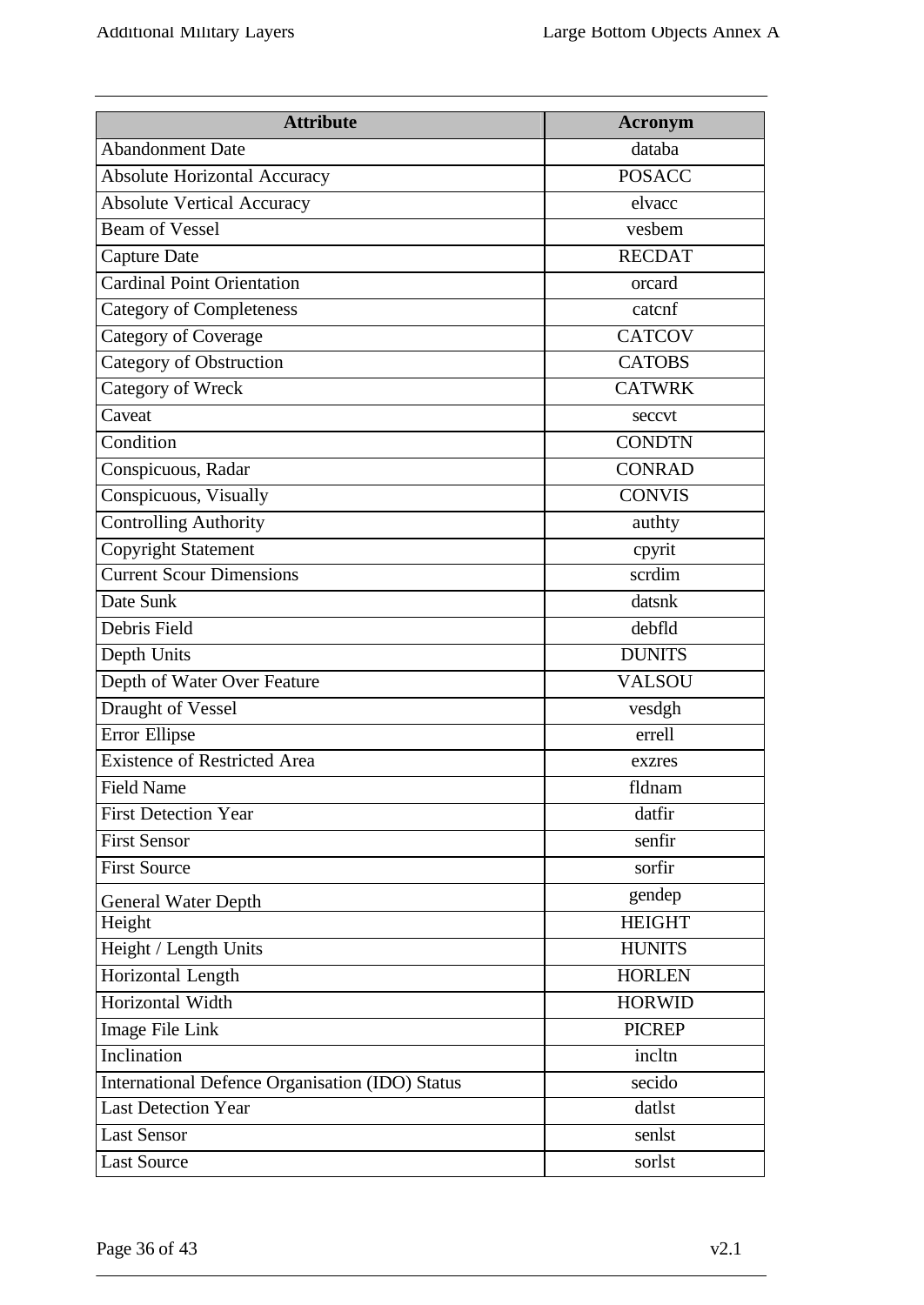| <b>Attribute</b>                                     | <b>Acronym</b>                           |  |  |
|------------------------------------------------------|------------------------------------------|--|--|
| Length of Vessel                                     | veslen                                   |  |  |
| Magnetic Anomaly Detector (MAD) Signature            | madsig                                   |  |  |
| <b>Magnetic Intensity</b>                            | magint                                   |  |  |
| Name                                                 | <b>OBJNAM</b>                            |  |  |
| Name (in national language characters)               | <b>NOBJNM</b>                            |  |  |
| Nationality                                          | <b>NATION</b>                            |  |  |
| <b>Nature of Construction</b>                        | <b>NATCON</b>                            |  |  |
| Operator                                             | oprtor                                   |  |  |
| Orientation                                          | <b>ORIENT</b>                            |  |  |
| <b>Owner Authority</b>                               | secown                                   |  |  |
| <b>Producing Country</b>                             | <b>PRCTRY</b>                            |  |  |
| Product                                              | <b>PRODCT</b>                            |  |  |
| Production Agency                                    | <b>AGENCY</b>                            |  |  |
| <b>Protective Marking</b>                            | secpmk                                   |  |  |
| <b>Quality of Position</b>                           | <b>QUAPOS</b>                            |  |  |
| <b>Quality of Sounding Measurement</b>               | <b>QUASOU</b>                            |  |  |
| <b>Re-entered Date</b>                               | datren                                   |  |  |
| Re-suspended Date                                    | datres                                   |  |  |
| Reference to a Publication                           | <b>PUBREF</b>                            |  |  |
| <b>Relative Horizontal Accuracy</b>                  | <b>HORACC</b>                            |  |  |
| <b>Relative Vertical Accuracy</b>                    | <b>VERACC</b>                            |  |  |
| Sonar Signal Strength                                | sonsig                                   |  |  |
| <b>Sounding Datum</b>                                | soudat                                   |  |  |
| Sounding Accuracy                                    | <b>SOUACC</b>                            |  |  |
| Source Agency                                        | <b>SORIND</b>                            |  |  |
|                                                      | (comma separated value)                  |  |  |
| <b>Source Country</b>                                | <b>SORIND</b>                            |  |  |
| Source Date                                          | (comma separated value)<br><b>SORDAT</b> |  |  |
|                                                      |                                          |  |  |
| Source ID                                            | <b>SORIND</b><br>(comma separated value) |  |  |
| <b>Source Scale</b>                                  | <b>CSCALE</b>                            |  |  |
| Source Type                                          | <b>SORIND</b>                            |  |  |
|                                                      | (comma separated value)                  |  |  |
| Spudded Date                                         | datspd                                   |  |  |
| <b>Status</b>                                        | <b>STATUS</b>                            |  |  |
| <b>Strength of Magnetic Anomaly</b>                  | magany                                   |  |  |
| <b>Supporting Textual Information</b>                | <b>INFORM</b>                            |  |  |
| Supporting Textual Information (in national language | <b>NINFOM</b>                            |  |  |
| characters)<br><b>Surface Composition</b>            | <b>NATSUR</b>                            |  |  |
|                                                      |                                          |  |  |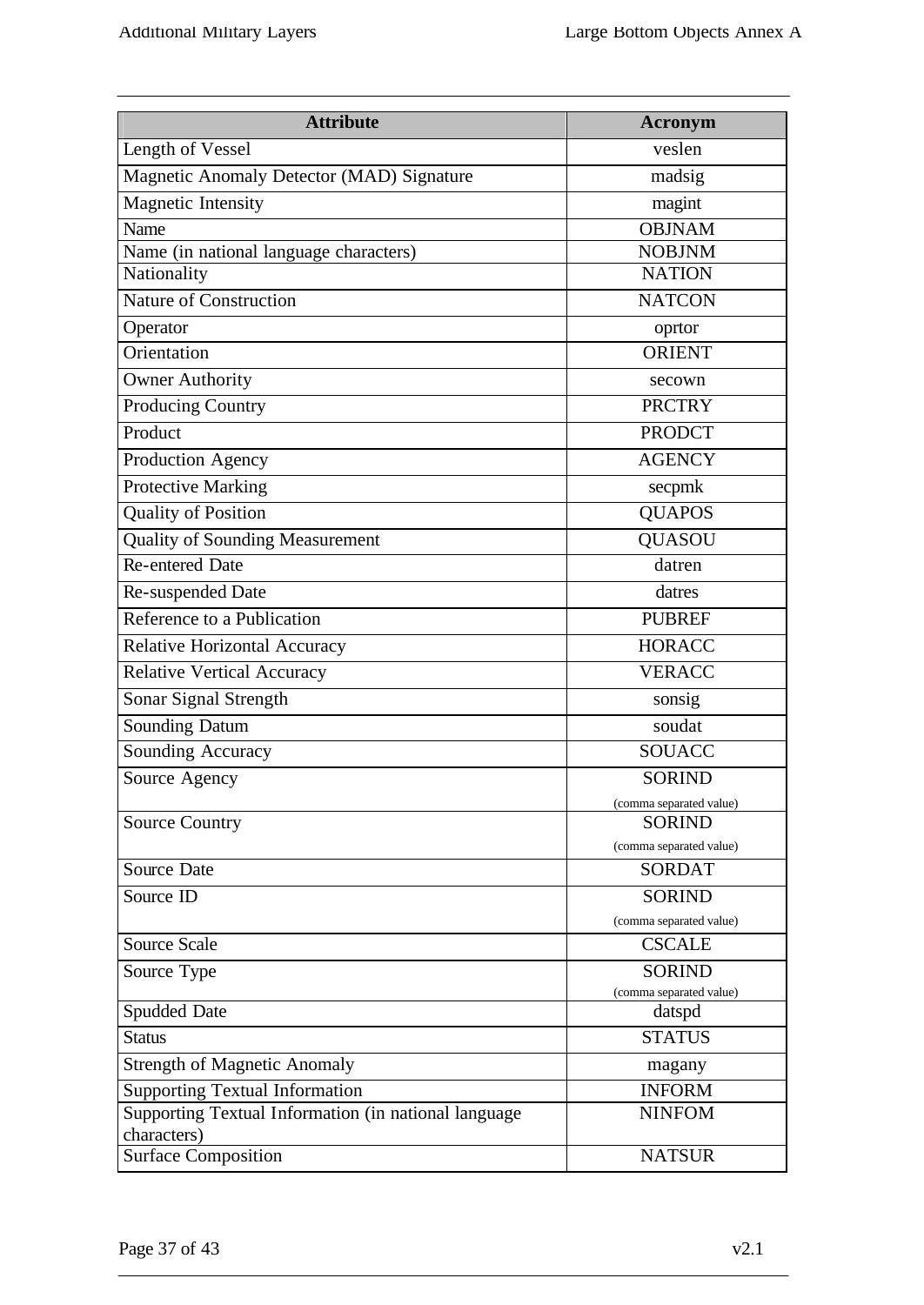| <b>Attribute</b>                                      | Acronym       |  |  |
|-------------------------------------------------------|---------------|--|--|
| <b>Surface Composition - Qualifying Terms</b>         | <b>NATQUA</b> |  |  |
| <b>Suspension Date</b>                                | datsus        |  |  |
| <b>Technique of Sounding Measurement</b>              | <b>TECSOU</b> |  |  |
| <b>Text File Reference</b>                            | <b>TXTDSC</b> |  |  |
| Text File Reference (in national language characters) | <b>NTXTDS</b> |  |  |
| <b>Textual description</b>                            | txtdes        |  |  |
| Tonnage                                               | tonage        |  |  |
| Type of Tonnage                                       | typton        |  |  |
| Type of Wreck                                         | typewk        |  |  |
| Underwater Reference Mark                             | unwrfm        |  |  |
| <b>Vertical Datum</b>                                 | <b>VERDAT</b> |  |  |
| Vertical Length                                       | <b>VERLEN</b> |  |  |
| Water Level Effect                                    | WATLEV        |  |  |

# **A.2.4.4 Mandatory Attributes**

The table below specifies attributes that are mandatory to specific features / objects in Large Bottom Objects. Feature / objects not included in this table have no mandatory attributes.

| <b>Feature</b> | <b>Attributes</b> |                  |                         |               |               |        |
|----------------|-------------------|------------------|-------------------------|---------------|---------------|--------|
| iscour         | <b>VALSOU</b>     |                  |                         |               |               |        |
| <b>OBSTRN</b>  | <b>CATOBS</b>     | <b>VALSOU</b>    | <b>WATLEV</b>           |               |               |        |
| senanm         | <b>VALSOU</b>     | <b>WATLEV</b>    |                         |               |               |        |
| <b>UWTROC</b>  | at least one of:  |                  | <b>VALSOU</b>           | <b>WATLEV</b> |               |        |
| <b>WRECKS</b>  | <b>CATWRK</b>     | <b>VALSOU</b>    | <b>WATLEV</b>           |               |               |        |
| M_ACCY         | <b>POSACC</b>     |                  |                         |               |               |        |
| m_clas         | secpmk            | secown           | either but not both of: |               | secido        | seccvt |
| m_conf         | catcnf            |                  |                         |               |               |        |
| M_COVR         | <b>CATCOV</b>     |                  |                         |               |               |        |
| M_CSCL         | <b>CSCALE</b>     |                  |                         |               |               |        |
| M_PROD         | cpyrit            | at least one of: |                         | <b>AGENCY</b> | <b>PRCTRY</b> |        |
| M_QUAL         | at least one of:  |                  | SOUACC                  | <b>VERDAT</b> |               |        |
| M NPUB         | at least one of:  |                  | <b>PICREF</b>           | <b>PUBREF</b> |               |        |
| M_SDAT         | soudat            |                  |                         |               |               |        |
| M_VDAT         | <b>VERDAT</b>     |                  |                         |               |               |        |

# **A.2.4.5 Mandatory Features / Objects**

There are no mandatory features in AML Large Bottom Objects.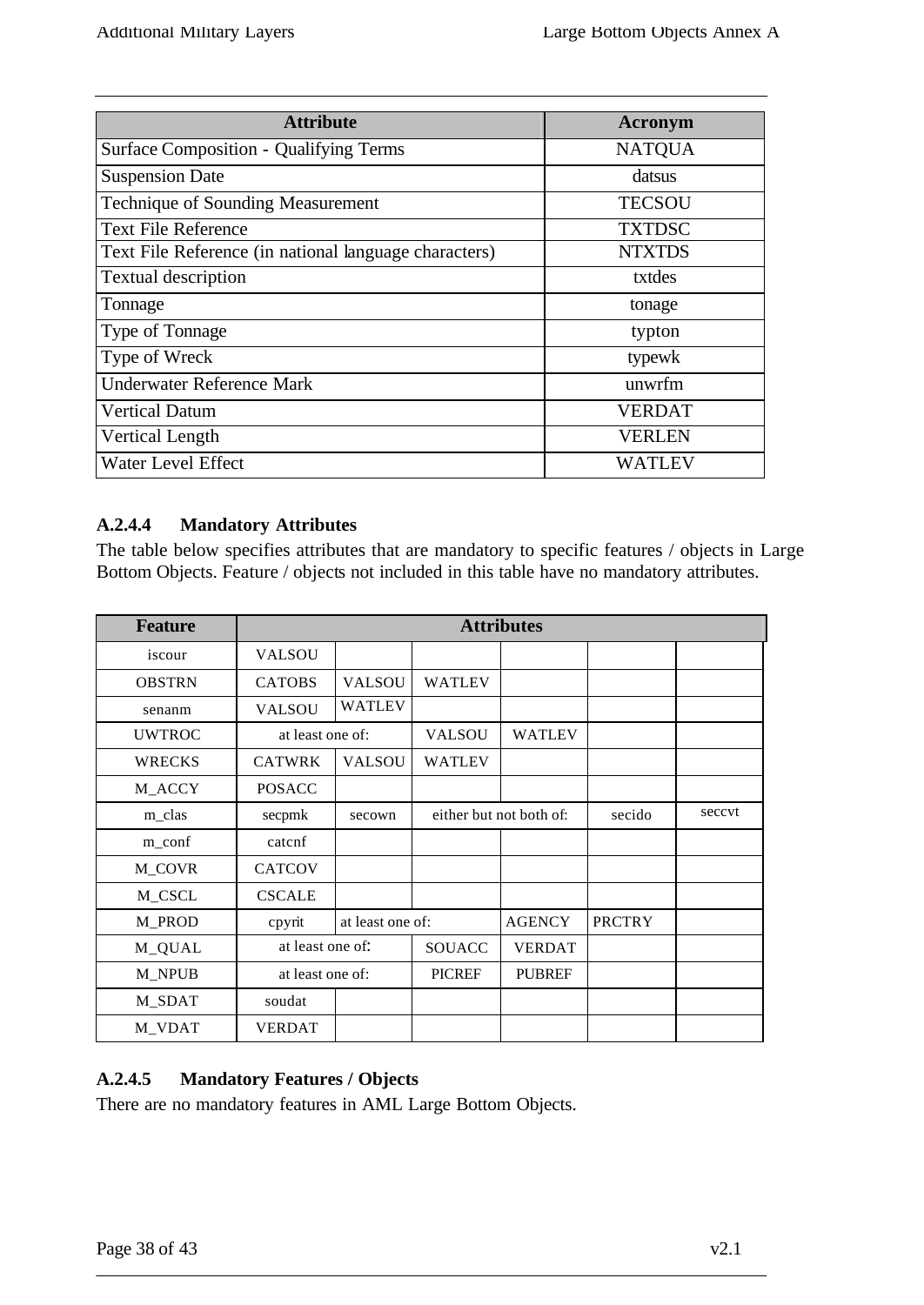#### **A.2.4.6 Attribute Definitions**

AML attribute definitions, permissible values and formats, together with details of S-57 encoding, are given in the AML Object & Attribute Catalogue.

## **A.2.4.7 Relationships Between Features**

AML Large Bottom Objects does not contain any relationships between features.

## **A.2.4.8 Dependency Between Attributes**

AML Large Bottom Objects does not contain any dependencies between features.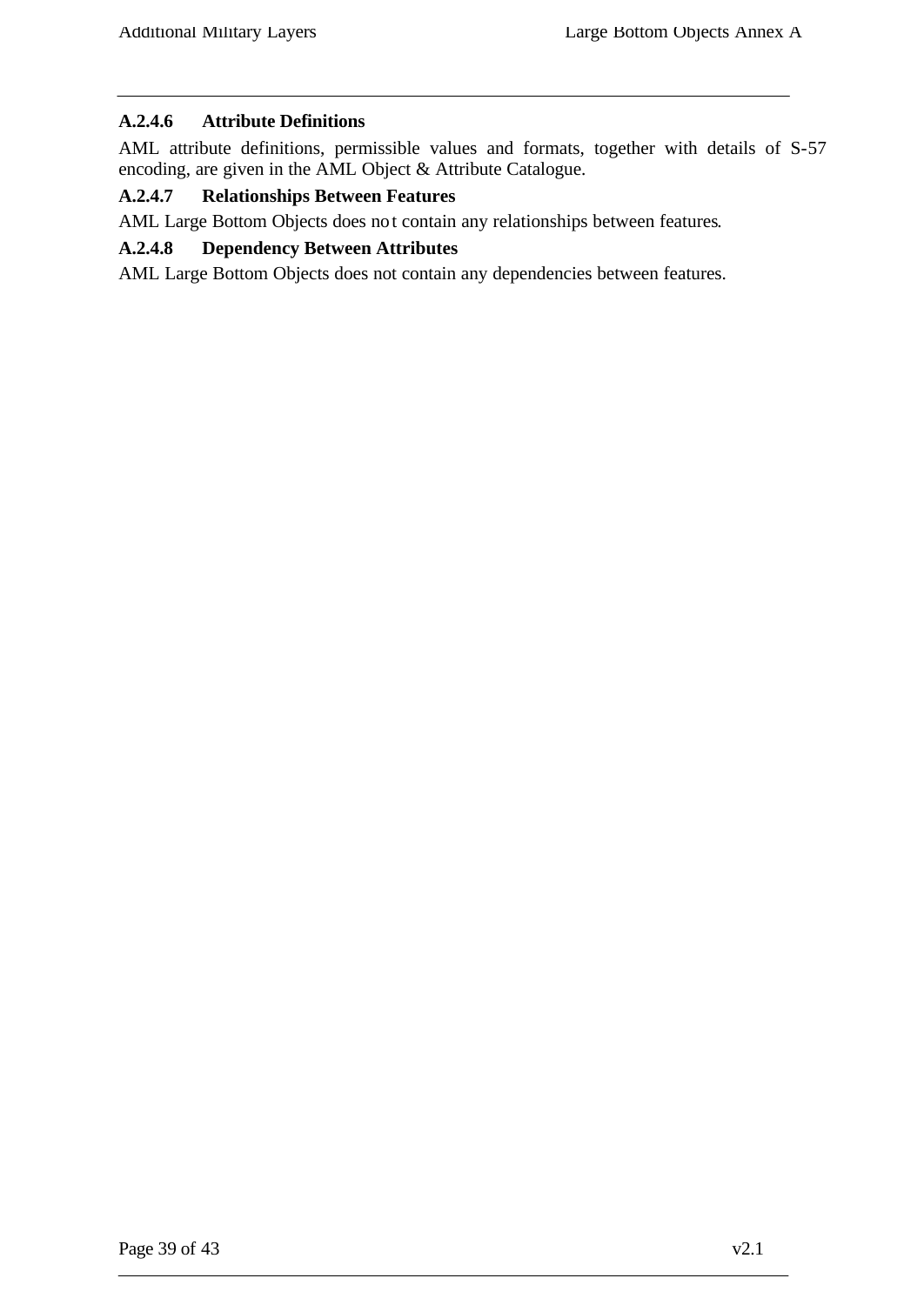## **A.3 AML LARGE BOTTOM OBJECTS GUIDANCE ON FEATURE CODING AND ATTRIBUTION**

## **A.3.1 SCOPE**

The following clauses specify the conventions that are to be used to encode the geometry and semantic description of objects in AML Large Bottom Objects.

This document describes how to encode information that the cartographer considers relevant to a specific purpose. The content of AML Large Bottom Objects is at the discretion of the producing authority provided that the conventions described below are followed.

#### **A.3.2 GENERAL RULES**

Generally, the conventions extant in S-57 APPENDIX B.1, Annex A, Use of the Object Catalogue for ENC will also apply to the AML Large Bottom Objects product. However, there may be some cases where the range of allowable attribute values may differ, or where additional attributes apply. The following guide-lines seek to clarify such amendments or additions for use in AML Large Bottom Objects.

This document must be used in conjunction with the AML Large Bottom Objects product specification.

Note:

Only the object primitive point is allowable for any feature in AML Large Bottom Objects. Therefore any S-57 conventions applying to area or line primitives of an object/feature can be disregarded.

## **A.3.2.1 SOUNDING DATUM**

The default value for the entire data set is given in the 'Sounding Datum' [SDAT] subfield of the 'Data Set Parameter' [DSPM] field. If the sounding datum is different to the value given in the SDAT subfield for some part of the data set, it may be encoded as meta object M\_SDAT.

The areas covered by meta objects M\_SDAT must be mutually exclusive.

Meta object : Sounding datum (M\_SDAT)

Attributes : soudat INFORM NINFOM

The sounding datum attribute 'soudat' can also apply on an individual object (see note).

NOTE:

When using the attributes **VALSOU** and **gendep** on an individual object the following criteria apply:

1. The 'soudat' attribute must be populated if the sounding datum:

• differs from the sounding datum specified in the SDAT subfield of the Data Set Parameter (DSPM) field structure

or,

• differs from the sounding datum attribute 'soudat' specified by a M\_SDAT meta-object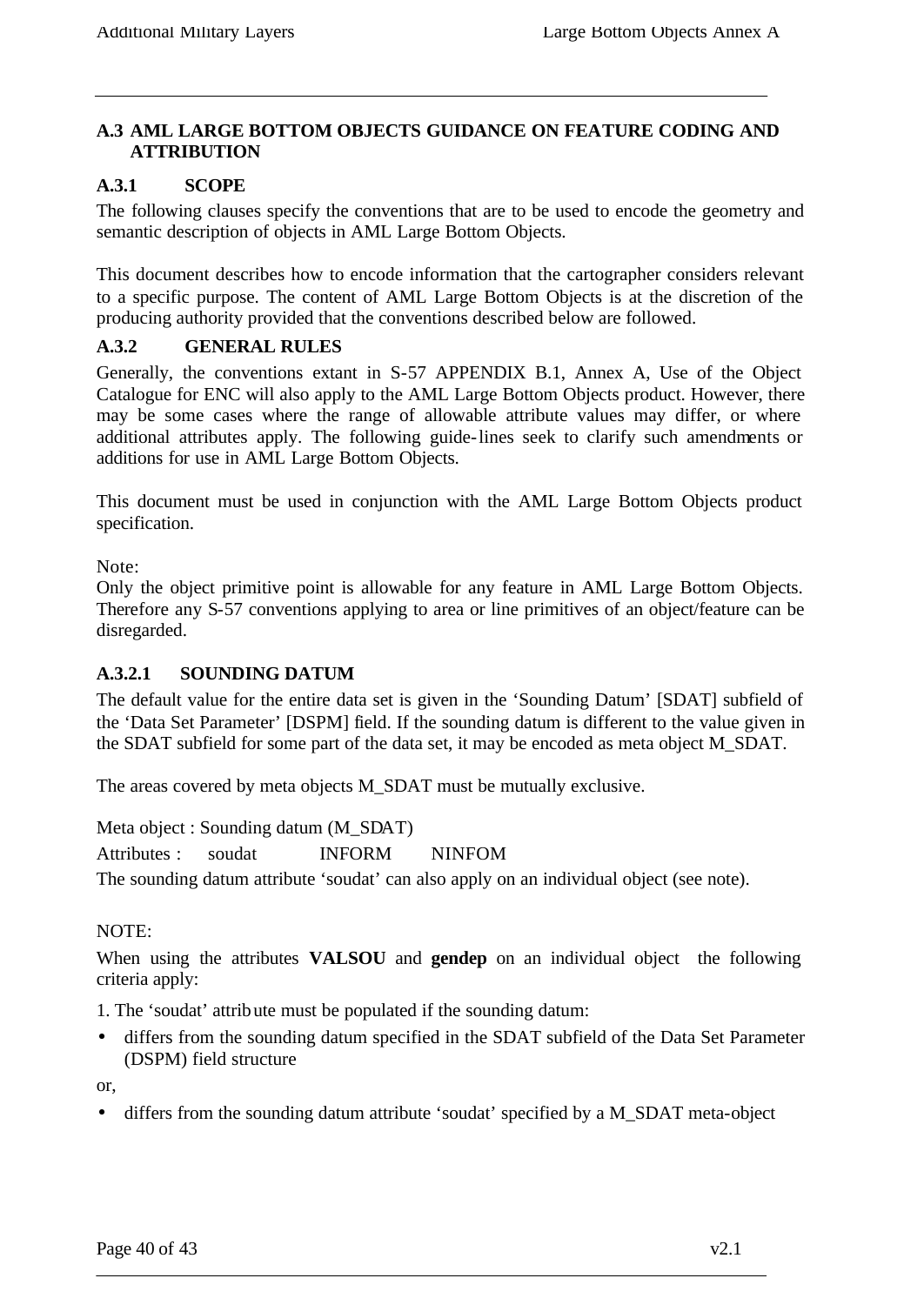## **A.3.2.2 VERTICAL DATUM**

The default value for the entire data set is given in the 'Vertical Datum' [VDAT] subfield of the 'Data Set Parameter' [DSPM] field. If the vertical datum is different to the value given in the VDAT subfield for some part of the data set, it may be encoded as meta object M\_VDAT.

The areas covered by meta objects M\_VDAT must be mutually exclusive.

Meta object : Vertical datum (M\_VDAT) Attributes : VERDAT INFORM NINFOM

The vertical datum attribute VERDAT can also apply on an individual object (see note).

#### NOTE:

When using the attribute height on an individual object the following criteria apply:

1. The VERDAT attribute must be populated if the vertical datum:

• differs from the vertical datum specified in the VDAT subfield of the Data Set Parameter (DSPM) field structure

or,

• differs from the vertical datum attribute VERDAT specified by a M\_VDAT meta-object

#### **A.3.2.3 UNITS**

Units are specified in the 'Units of Depth Measurement' [DUNI] subfield and 'Units of Height Measurement' [HUNI] subfield of the 'Data Set Parameter' [DSPM] field. If the units for objects in some part of the data set are different to either of the values given in the DUNI or HUNI subfields, it may be encoded as meta object M\_UNIT.

The areas covered by meta objects M\_UNIT must be mutually exclusive.

Meta object : Units of measurement of data (M\_UNIT) Attributes : HUNITS INFORM NINFOM or DUNITS INFORM NINFOM

The unit attributes 'HUNITS' and 'DUNITS' can also apply on an individual object (see note).

NOTE:

When using the attributes **debfld; VALSOU; gendep; HEIGHT; HORLEN; HORWID; scrdim; VERLEN; vesbem; vesdgh; veslen** on an individual object the following criteria apply: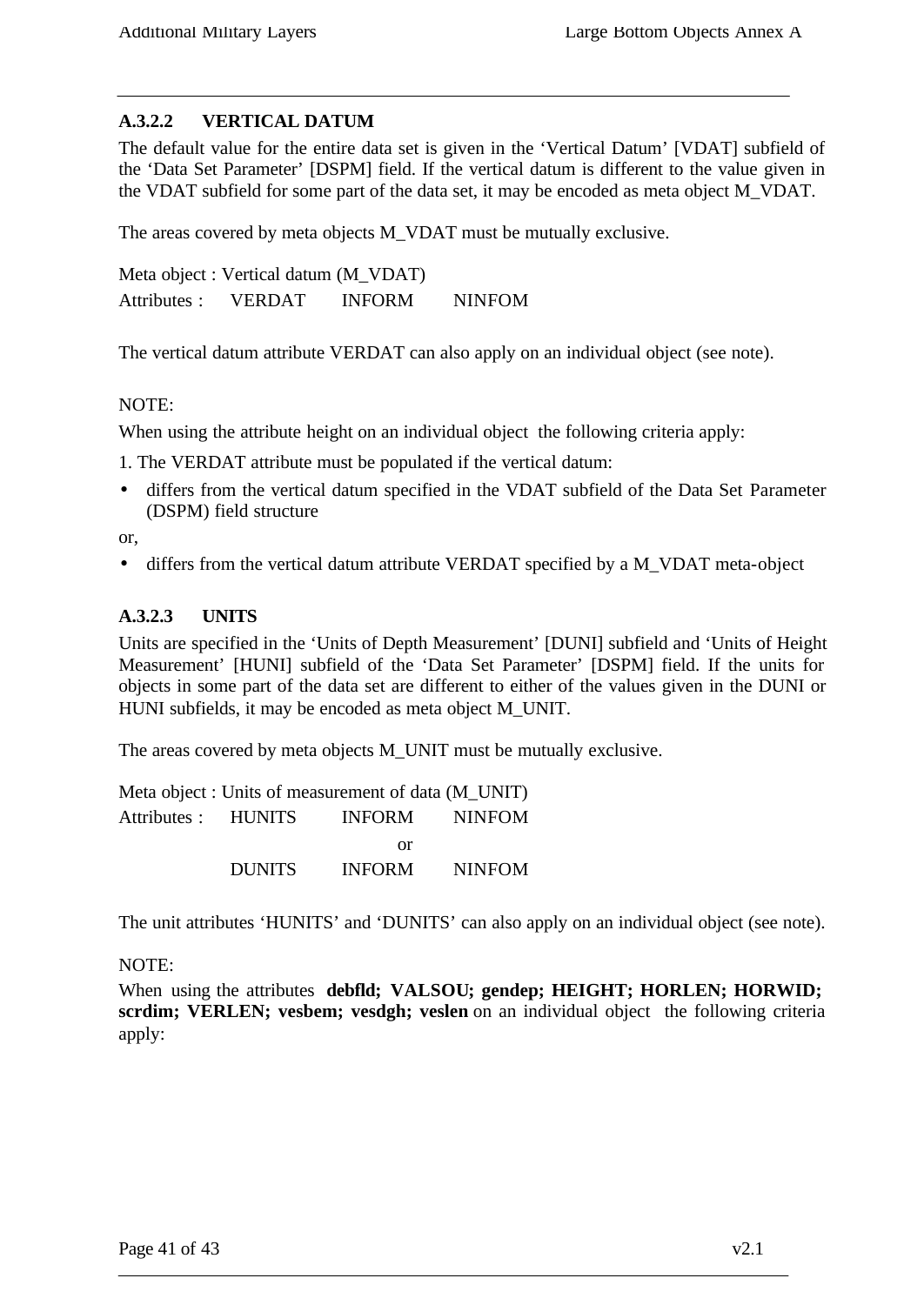1. The measurement units must be set to the appropriate units using the HUNITS or DUNITS attribute if they:

• differ from the units specified in the HUNI subfield of the Data Set Parameter (DSPM) field structure

or,

• differ from the attributes 'HUNITS' or 'DUNITS' specified by a M\_UNIT meta-object

#### **A.3.3 LARGE BOTTOM OBJECT INFORMATION**

#### **Rocks which may cover, Obstructions and Foul Areas, Wellheads**

- The attribute **scrdim** (current scour dimensions) should only be used to define the dimensions of a scour caused by the effect of current flow around the captured geographic object/feature.
- Scours caused by impact of an object should be encoded as a separate object/feature of class iscour (Impact Scour). Where known, this object should be associated with the object which caused the impact.
- Where additional or more detailed information is available, it should be encoded using an appropriate attribute taken from the list in Section A.2.4.2 of this Annex.

#### **Wrecks**

- The use of HEIGHT and VERLEN should not be confused. HEIGHT should only be used to indicated the measurement of an object above a specified datum, whereas VERLEN should be used to indicate the overall vertical measurement of an object regardless of its relationship to a datum.
- Information on the cargo of a wreck or the product of an obstruction should be encoded using the values in the attribute PRODCT. In many cases the definition of a value will in fact encompass a grouping of similar elements, materials or items under a single heading. If a producer feels that there is value in describing the exact nature of the product, then the attribute INFORM / NINFOM may be used to encode relevant data.
- INFORM / NINFOM may be used to encode relevant details from circumstances of loss or surveying reports.
- The flag under which the vessel was operating should be encoded under NATION.

#### **Obstructions and Foul Areas**

- Snags, stumps, foul areas and ice booms will not be captured for LBO.
- For the purposes of LBO, a number of structures related to the oil and gas industry have been added as obstructions, refer to CATOBS.

#### **Wellheads**

- For the purposes of LBO, a number of structures related to the oil and gas industry have been added as obstructions, refer to CATOBS.
- INFORM / NINFOM may be used to encode relevant details from the installations history or other remarks.
- The country for which the installation operates / produces should be encoded under NATION.